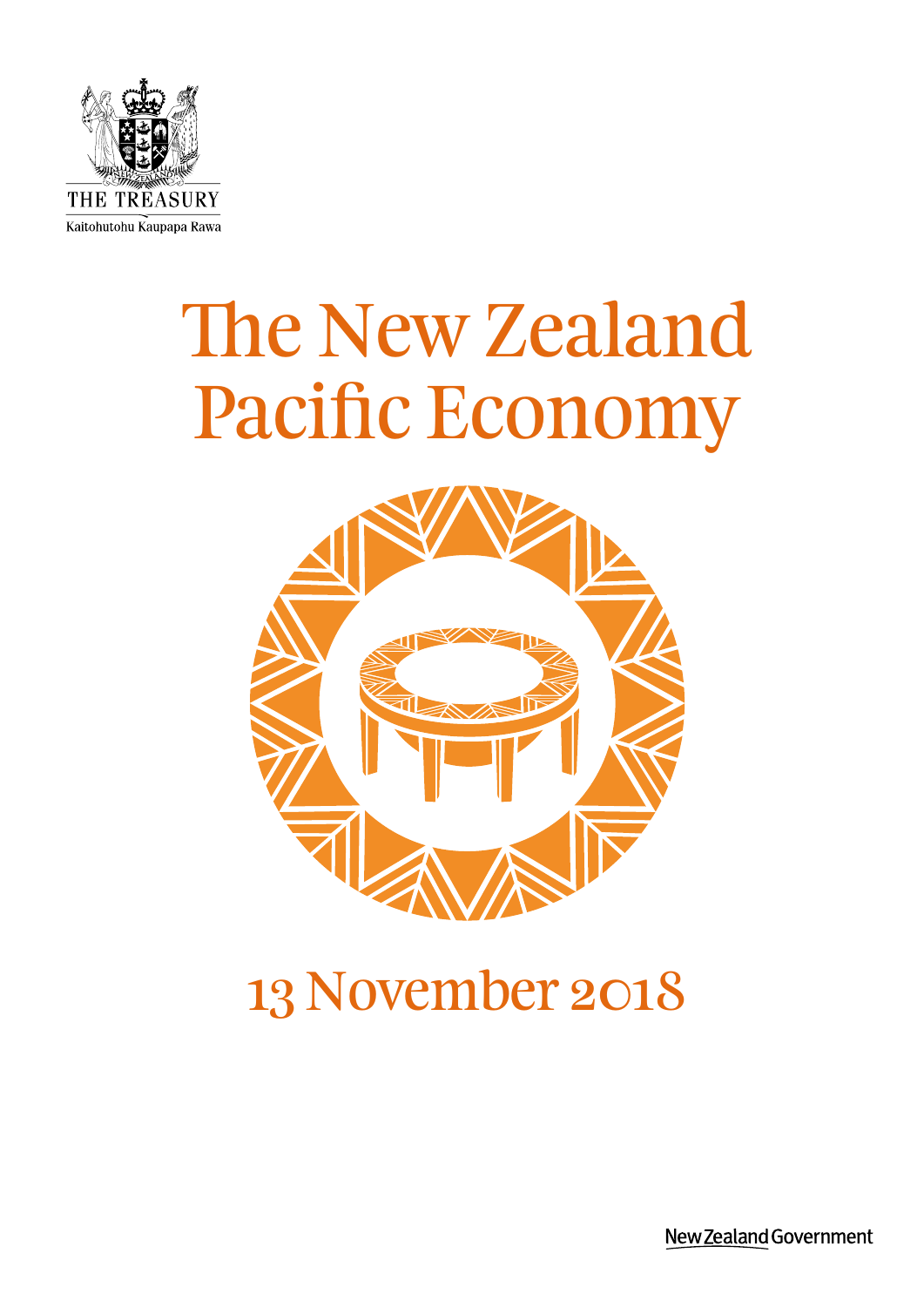This research project was funded by the Treasury and the Pacific Business Trust. Integrity Professionals (IPRO) would like to thank the research steering group – the Treasury, the Pacific Business Trust, the Ministry of Business Innovation and Employment, and the Ministry for Pacific Peoples for their guidance and support.

IPRO would also like to thank BERL and the Central Pacific Collective for their work and opportunity to collaborate on this research project.

The URL for this publication on the Treasury website at November 2018 is: https://treasury.govt.nz/publications/commissioned-report/new-zealand-pacific-economy

978-1-98-855679-6 (Print) 978-1-98-855678-9 (Online)



This work is licensed under the Creative Commons Attribution 4.0 International licence. In essence, you are free to copy, distribute and adapt the work, as long as you attribute the work to the Crown and abide by the other licence terms.

To view a copy of this licence, visit https://creativecommons.org/licenses/by/4.0/ Please note that no departmental or governmental emblem, logo or Coat of Arms may be used in any way which infringes any provision of the Flags, Emblems, and Names Protection Act 1981. Attribution to the Crown should be in written form and not by reproduction of any such emblem, logo or Coat of Arms.

#### **Disclaimer**

The results in this report are not official statistics. They have been created for research purposes from the Integrated Data Infrastructure (IDI), managed by Statistics New Zealand. The opinions, findings, recommendations, and conclusions expressed in this report are those of the authors, not Statistics NZ or Inland Revenue Access to the anonymised data used in this study was provided by Statistics NZ under the security and confidentiality provisions of the Statistics Act 1975. Only people authorised by the Statistics Act 1975 are allowed to see data about a particular person, household, business, or organisation, and the results in this report have been confidentialised to protect these groups from identification and to keep their data safe. Careful consideration has been given to privacy, security, and confidentiality issues associated with using administrative and survey data in the IDI. Further detail can be found in the Privacy assessment for the Integrated Data Infrastructure available from www.stats.govt.nz. The results are based on tax data supplied by Inland Revenue to Statistics NZ under the Tax Administration Act 1994. This tax data must be used only for statistical purposes, and no individual information may be published or disclosed in any other form, or provided to Inland Revenue for administrative or regulatory purposes. Any person who has had access to the unit record data has certified that they have been shown, have read, and have understood section 81 of the Tax Administration Act 1994, which relates to secrecy. Any discussion of data limitations or weaknesses is in the context of using the IDI for statistical purposes, and is not related to the data's ability to support Inland Revenue's core operational requirements.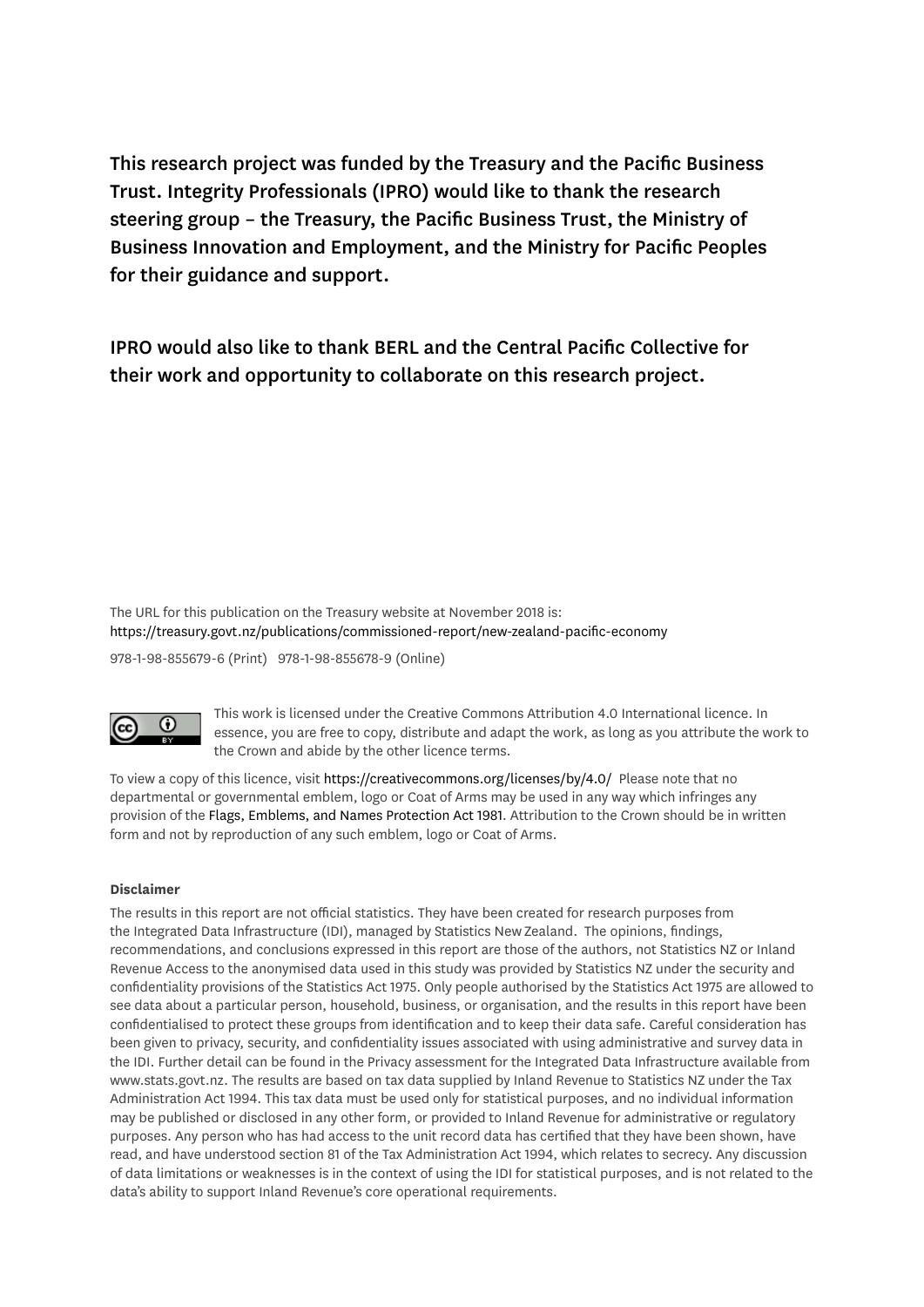# **Contents**

|                  | <b>Overview</b>                      | 1              |
|------------------|--------------------------------------|----------------|
| 1                | <b>Executive Summary</b>             | $\overline{3}$ |
| $\overline{2}$   | <b>Our Methodology</b>               | $5\phantom{.}$ |
|                  | <b>Quantitative Findings</b>         | 9              |
| 3                | <b>New Zealand Pacific Community</b> | 9              |
| 4                | <b>Cultural Perspective</b>          | 10             |
| 5                | <b>Economic Story</b>                | 12             |
| $6\phantom{a}$   | Conclusion                           | 19             |
|                  | <b>Qualitative Findings</b>          | 21             |
| 7                | <b>Background and Context</b>        | 21             |
| 8                | Introduction                         | 24             |
| $\boldsymbol{9}$ | <b>Findings</b>                      | 26             |
| 10               | <b>Living Standards Framework</b>    | 42             |
| 11               | Conclusion                           | 43             |
|                  | <b>Bibliography</b>                  | 44             |
|                  | <b>Appendix A</b>                    | 45             |
|                  | Appendix B: Demographic Data         | 47             |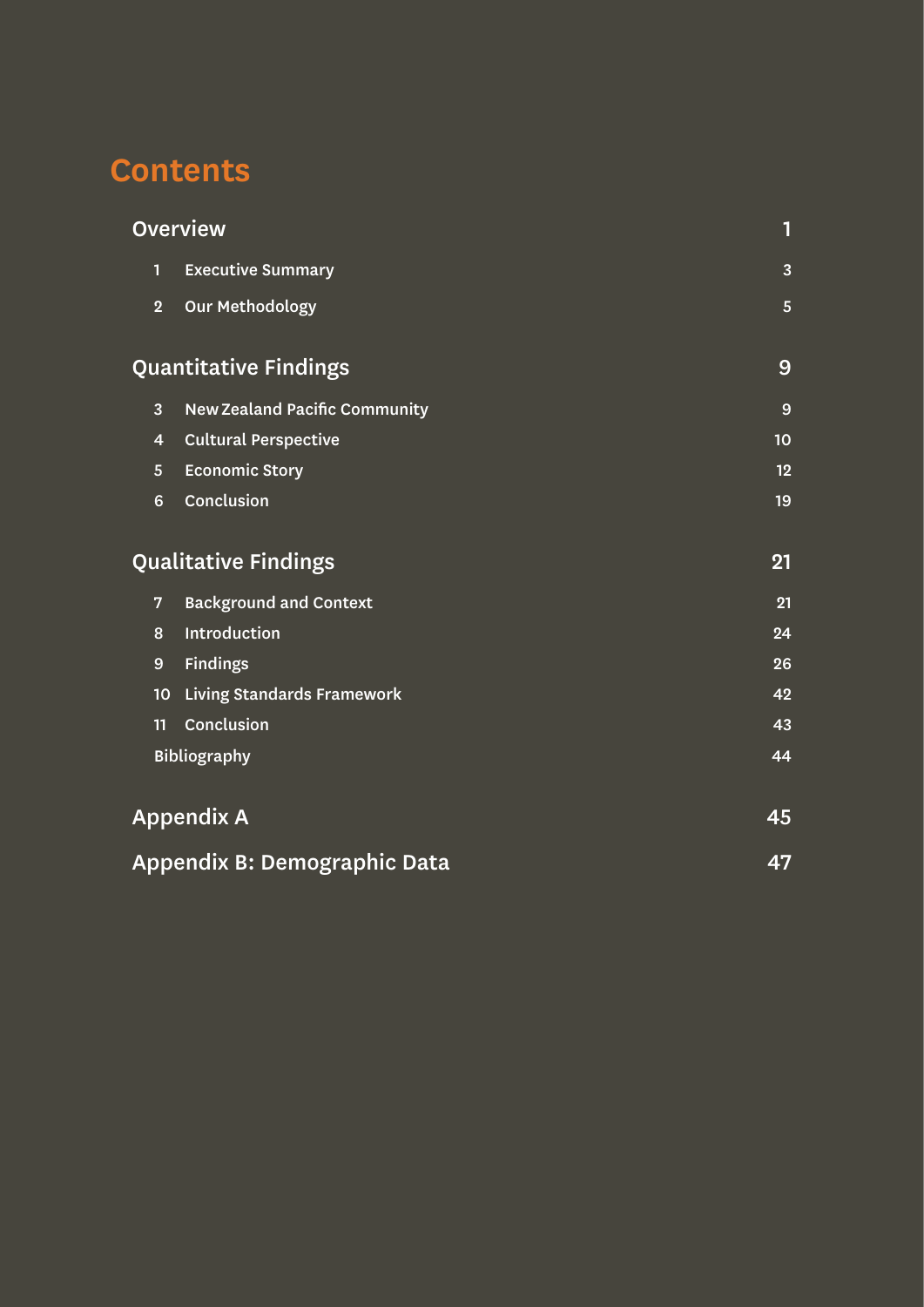# Figures

| <b>Figure 2.1 Number of participants</b>                        | 8  |
|-----------------------------------------------------------------|----|
| Figure 2.2: Ethnicity of participants                           | 8  |
| Figure 2.3: Geographic location of participants                 | 8  |
| Figure 5.1: Distribution of household income                    | 16 |
| Figure 7.1: The four capitals                                   | 22 |
| Figure 9.1: Business leaders' assets                            | 26 |
| Figure 9.2: Church, community leaders and fanau economic assets | 28 |
| Figure B.1: New Zealand born                                    | 47 |
| Figure B.2: Highest qualification                               | 47 |
| Figure B.3: Employment of research participants                 | 48 |
| Figure B.4. Annual personal income                              | 48 |
| Figure B.5: Home ownership                                      | 48 |

# Tables

| Table 2.1: Research participants by target group                         | 6              |
|--------------------------------------------------------------------------|----------------|
| Table 2.2: Ethnicity of research participants                            | 6              |
| Table 2.3: Geographic location of research participants                  | $6\phantom{1}$ |
| Table 2.4: Pacific business leaders - Geographic location                | $\overline{7}$ |
| Table 2.5: Pacific community leaders - Geographic location               | $\overline{7}$ |
| Table 2.6: Pacific church leaders - Geographic location                  | $\overline{7}$ |
| Table 2.7: Pacific fanau - Geographic location                           | $\overline{7}$ |
| Table 5.1: Number of Pacific by type of employment and industry          | 12             |
| Table 5.2: Individual income by industry (\$ millions)                   | 13             |
| Table 5.3: Income GDP of Pacific by industry (\$ millions)               | 13             |
| Table 5.4: Assets of Pacific businesses and organisations (\$ millions)  | 15             |
| Table 5.5: Pacific production GDP (\$ millions)                          | 15             |
| Table 5.6: Not-for-profit organisations by industry                      | 15             |
| Table 5.7: Income by sector (\$ millions)                                | 16             |
| Table 5.8: Assets of Pacific not-for-profit organisations (\$ millions)  | 16             |
| Table 5.9: Pacific household demographics                                | 18             |
| Table 5.10: Average household income by region (\$)                      | 18             |
| Table 5.11: Pacific expenditure GDP by type of expenditure (\$ millions) | 18             |
| Table 5.12: Summary of Pacific GDP (\$ millions)                         | 18             |
| Table A.1: Research questions                                            | 45             |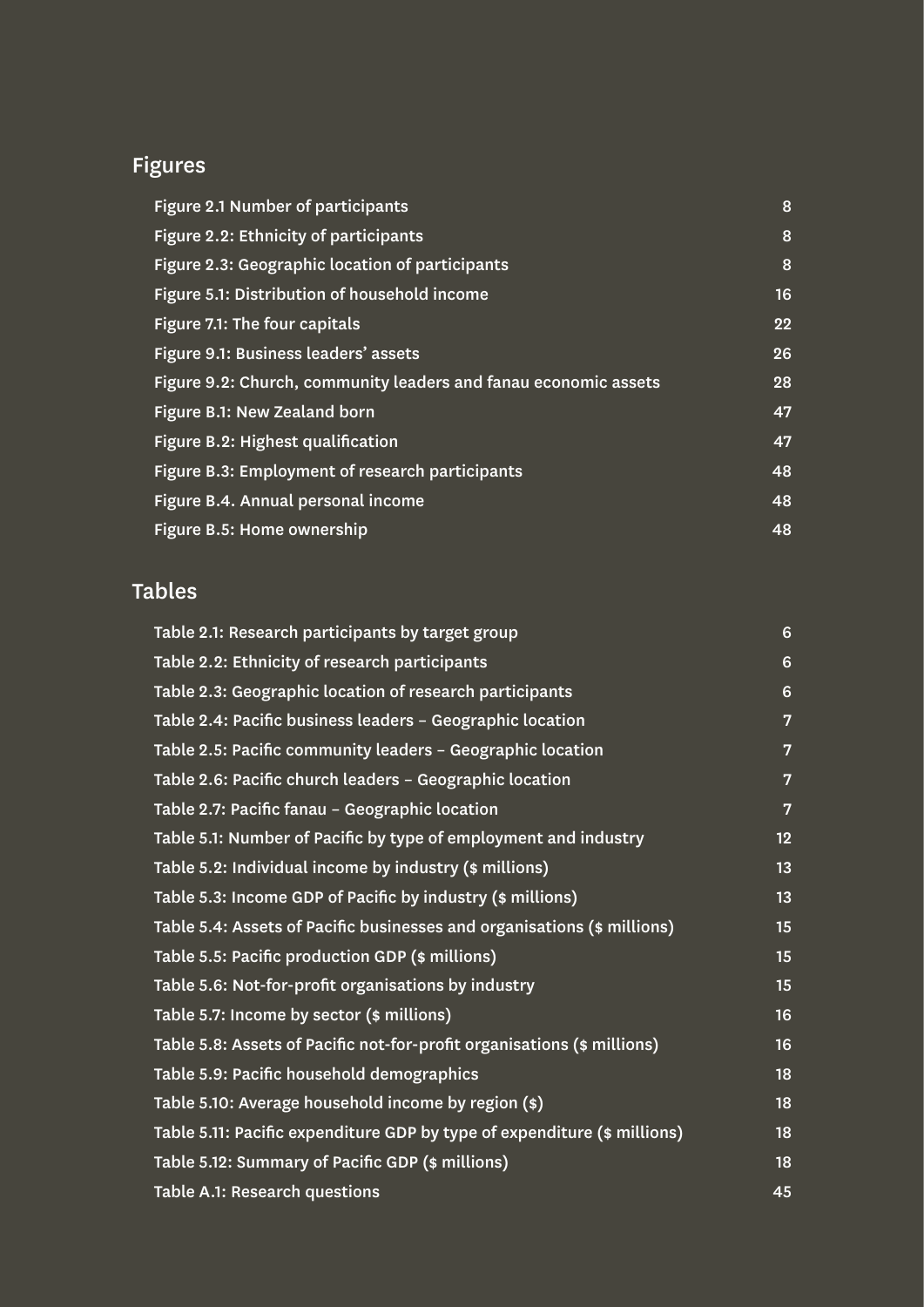# <span id="page-4-0"></span>**Overview**

# **Quantitative Findings**

## **Pacific Economy in Aotearoa – people, assets, income, expenditure**

#### **Pacific population**

approximately 310,000 Pacific, residing primarily in Auckland.

#### **Asset base**

- 1,500 employers across a wide range of sectors
	- predominantly in Construction and Professional services
- 500 Pacific not-for-profit organisations (eg, charities, churches)
	- \$640 million in assets
- total asset base \$8.3 billion.

#### **Pacific in employment**

- 160,000 employees
- Manufacturing, Public sector, Health sector all substantial employers
	- Total annual income from employment \$6.6 billion
	- Average income \$40,300 compared to \$53,500 non-Pacific
- 27,000 hours per week volunteer labour.

#### **Pacific households**

- 101,000 households
- \$12 billion total annual household income
- Average income \$119,000 compared to \$114,000 non-Pacific.

#### **Pacific GDP**

- Pacific contribution to income GDP
	- primarily driven by the efforts of Pacific individuals working as employees or employers across a range of sectors in both Pacific and non-Pacific enterprises
	- total annual income measure of GDP =  $$8$  billion
- Pacific contribution to production GDP
	- primarily driven by the efforts of Pacific businesses and organisations (including not-for-profit organisations) that produce and deliver products and services for Pacific and non-Pacific individuals, firms, and households
	- total annual production measure of GDP  $=$ \$3.1 billion
- Pacific contribution to expenditure GDP
	- primarily driven by the efforts of Pacific households to provide for fanau to enable them to live and engage in the communities of Aotearoa
	- total annual expenditure measure of GDP = \$10.4 billion
- It should be remembered that the GDP measure of 'value' is a narrow measure indeed. The Treasury Living Standards framework reinforces the notion that the concept of contribution to an economy should embrace broader measures – including, for example, voluntary work, cultural capital, spiritual wellbeing, and intergenerational considerations.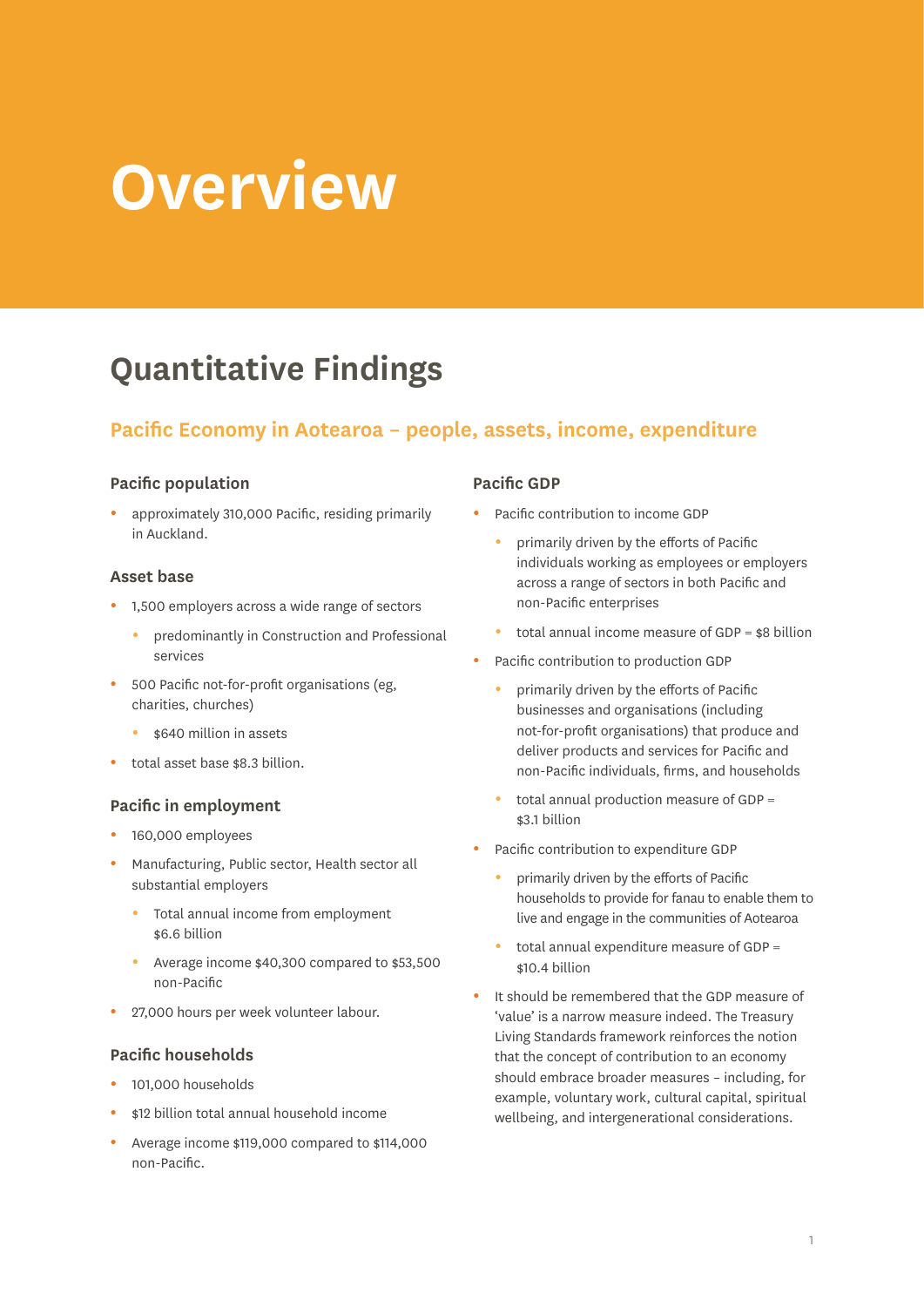# **Qualitative Findings**

The Pacific worldview influences our perceptions and definitions of wealth and prosperity. Wealth and prosperity are defined and measured in how safe, happy, healthy and productive our fanau are. Spirituality and involvement in church were also provided as an example of wealth and prosperity. In addition, research participants talked about their fanau gaining qualifications, good job and work opportunities, good quality housing and developing businesses.

#### *"family, friends, faith"*

*"If I were to describe wealth and prosperity to a child – my children – I would talk about it in terms of the wealth of knowledge and value as a person to their church, family and community."*

- Giving to the church, fa'alavelave, and remittances were all important, but this could decline in the future due to the increasing number of 2nd, 3rd and even 4th generation Pacific who have less fanau living in the Pacific Islands.
- Participants identified that education was critical to increased opportunities (in terms of both jobs and business) and was likely to lead to an increased level of income.
- Churches have a high number of assets but also high liabilities.
- Challenges experienced by churches included membership, growth and the need to retain young people. Other challenges included the lack of financial and strategic planning, and remaining innovative and current.
- Community based organisations that resided outside of Auckland reflected on the challenges they face in accessing funding opportunities because the majority of the Pacific population are located in Auckland.

Businesses reflected on the economic and cultural opportunities. For example, in relation to why Pacific people are often good at business, one business owner explained:

*"The greatest strengths in business are communication, where sales are being made on a relationship basis."*

Challenges for Pacific businesses include cashflow, growth and business development. For example:

*"The uncomfortable middle ground between selling and delivering. For a small enterprise this is the different between growth and the status quo."*

There is a large amount of unpaid work (volunteer hours). Participants reported 2-30 hours of volunteer work a week (on average 12.4 hours). Most people didn't like to label their time at church or in their community groups as 'volunteering' because it is just:

*"something we naturally do"*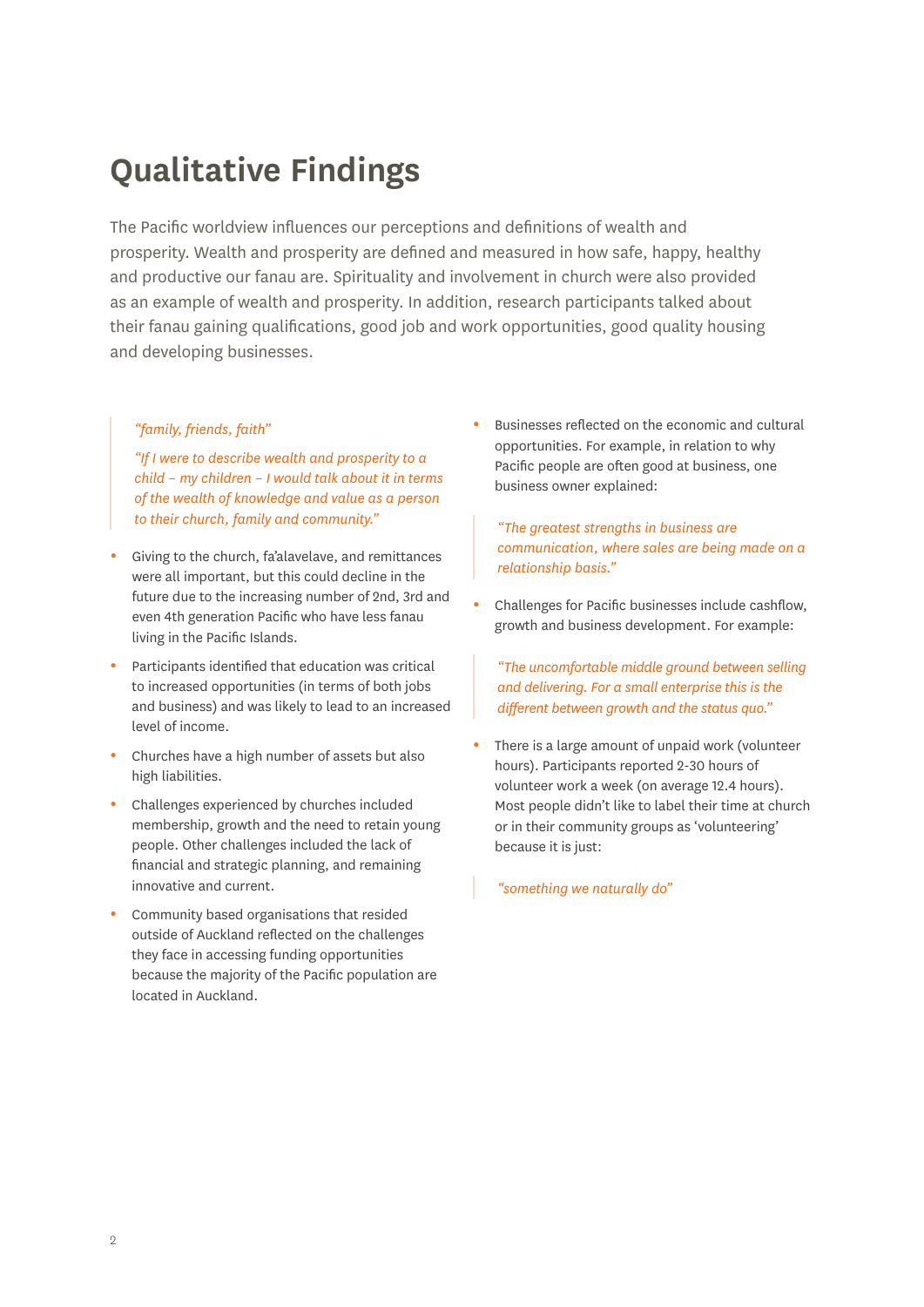# <span id="page-6-0"></span>**1 Executive Summary**

This research employed the Treasury's Living Standards Framework (2017) to identify and delineate the economic footprint of the Pacific community within New Zealand's economy. There is a dearth of information available about the Pacific peoples' economic contribution to New Zealand society, particularly with reference to their assets, savings, income and spending. Exploring opportunities to capitalise on the Pacific economy to improve living standards for Pacific peoples, needs to be a critical component of any wellbeing strategy the government develops.

The full engagement of Pacific in all areas of the New Zealand economy and society is essential for the development of a robust, sustainable and competitive economy, with strong independent families and communities (Treasury 2016). This research explored the monetary value of the Pacific economy in New Zealand.

The three research questions were:

- what economic assets do Pacific people and communities in New Zealand possess?
- what economic opportunities are available?
- what is the estimated value of the Pacific economy to New Zealand?

In order to explore each question, three measures were identified. They were:

- the value added produced by Pacific organisations (the production measure)
- the income (wages and profits) earned by Pacific individuals (the income measure), and
- $\bullet$  the spending of Pacific households (the expenditure measure).

Information was collected around a number of broad areas relating to the economic assets of Pacific communities, such as the assets of churches, community assets, family (household wealth), business and non-financial contributions.

In total, 86 participants were interviewed as part of the qualitative component of the research (IPRO, 2018). The Statistics New Zealand Integrated Data Infrastructure (IDI), which was supplemented by data drawn from the Charities Services and the New Zealand Annual Enterprise Survey (AES) was used as part of the quantitative component of this research (BERL, 2018).

Together this information was utilised to:

- 1 estimate the total value added by Pacific organisations
- 2 the total income earned by those Pacific individuals, and
- 3 the total spending of Pacific households.

Pacific individuals and businesses work in a wide range of industries, contributing \$8 billion to the New Zealand Gross Domestic Product (GDP) using the income measure.

The spending of Pacific households, providing for fanau living and engaging in the communities of Aotearoa contributed \$10.4 billion to the expenditure measure of the nation's annual GDP.

On the production side, there was approximately 1,500 Pacific business employers and 500 not-for-profit organisations with assets totaling \$8.3 billion. Arising from these assets, the total production GDP (or value added) of Pacific in New Zealand was estimated to be \$3.1 billion annually.

It should be remembered though that the GDP measure of 'value' is a narrow measure. The Treasury Living Standards Framework reinforces the notion that the concept of contribution to an economy should embrace broader measures. These could include, for example, voluntary work, cultural capital, spiritual wellbeing, and intergenerational considerations.

The community focus and religious values of Pacific were also visible in the activity of Pacific not-forprofit enterprises and charities. There are 496 Pacific not-for-profit organisations and charities with an estimated total income of \$199 million. Pacific religious organisations (churches) hold over \$500 million in assets. The operation of these charities was also reliant on the 27,000 Pacific volunteer hours per week. Pacific in New Zealand also make a substantial contribution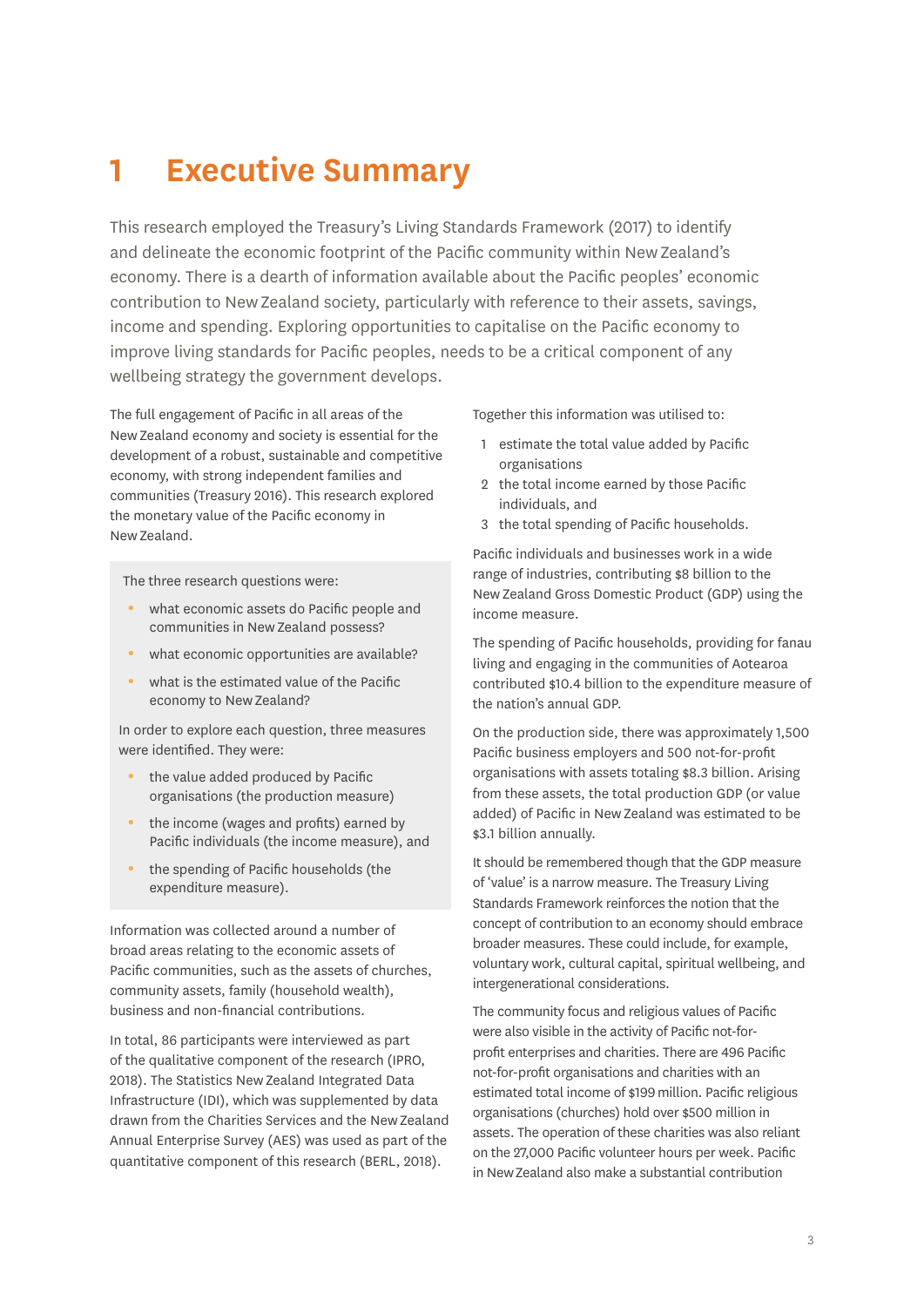on an individual basis, earning \$6.6 billion in the 2017 financial year, 6 percent of the income of all New Zealand individuals. The average Pacific income, however, was \$40,300 compared to \$53,500 for non-Pacific.

Despite the more narrow focus on financial success identified in more traditional eurocentric narratives about economic prosperity, there are many possible ways to conceptualise the cultural and social components of wellbeing and wealth. Indeed, Pacific participants in this research did not believe that financial success was the only indicator of wealth or prosperity. Most participants defined 'wealth' more broadly referring, for example, to the importance of knowledge, family, faith, education, health, culture, being happy and being safe, in addition to more standard measures of financial success. Pacific respondents including fanau, highlighted the importance of educational success as a key factor in building a strong, educated and healthy workforce. Furthermore, participants used words such as respect, foundations of faith and providing for family to emphasise the significance of cultural dimensions of wealth and prosperity.

To fully understand the Pacific economy, is it important to recognise the values and behaviours that contribute to the development, maintenance and distribution of wealth. This research did not fully examine how, and to what extent, the wealth that is accumulated by Pacific peoples is actually distributed. Given that Pacific are communal and cultural and religious world views impact on the Pacific economy in significant ways, further research is required to understand how wealth is disseminated. For example, many Pacific families participate in gift giving which involves sharing and redistributing wealth (often described by its Samoan term – fa'alavelave). In addition, many Pacific families also send remittances back to their families in the Pacific Islands, which of course, contributes to the GDP of the recipient's country.

The findings from this research indicate that Pacific are already contributing significantly to the New Zealand economy – across most spheres of the living standards (financial/physical, human and social capital) framework. For example, Pacific social interconnectedness, networks and attitudes, which promote collaboration and coordination are likely to impact positively on social capital. Pacific churches, Pacific businesses and communitybased organisations contribute to financial and physical capital. The information captured in this research also confirms that a large proportion of Pacific in Aotearoa undertake unpaid work that has not previously been quantified (human capital).

There are, however, areas in which improvement will have direct impact on economic prosperity, wealth and improved health and wellbeing. For example, increasing tertiary education qualifications of young Pacific, who in the coming years, will form a significant proportion of the population to facilitate movement into better paying jobs, will impact on income levels and wealth creation. This also impacts on the type of housing Pacific families can access and is likely to lead to improved health, education and wellbeing outcomes.

Supporting more Pacific into business, the development of entrepreneurial skills and business acumen will contribute to financial, physical, human, and social capital. Exploring opportunities to share the experiences of Pacific community providers (particularly health providers), Churches and other existing Pacific businesses with entrepreneurs that are just starting out, may also be of benefit.

The distribution of wealth, both financially and 'in kind' (through voluntary work) is yet to be adequately explored or captured. The findings in this research will provide a first step in understanding the Pacific economy and how it contributes to the wider New Zealand economy. One of the benefits of this research is that it also highlights gaps in data collection. In future, further research will be able to build on these findings with fewer limitations and assumptions. Due to the pioneering nature of this research it is advisable to repeat the survey on a broader cross section of the Pacific community.

Finally, cultural capital needs to be considered when applying a framework for improving wellbeing and living standards. This is significant given the overwhelmingly eurocentric nature of dominant narratives about the economic prosperity.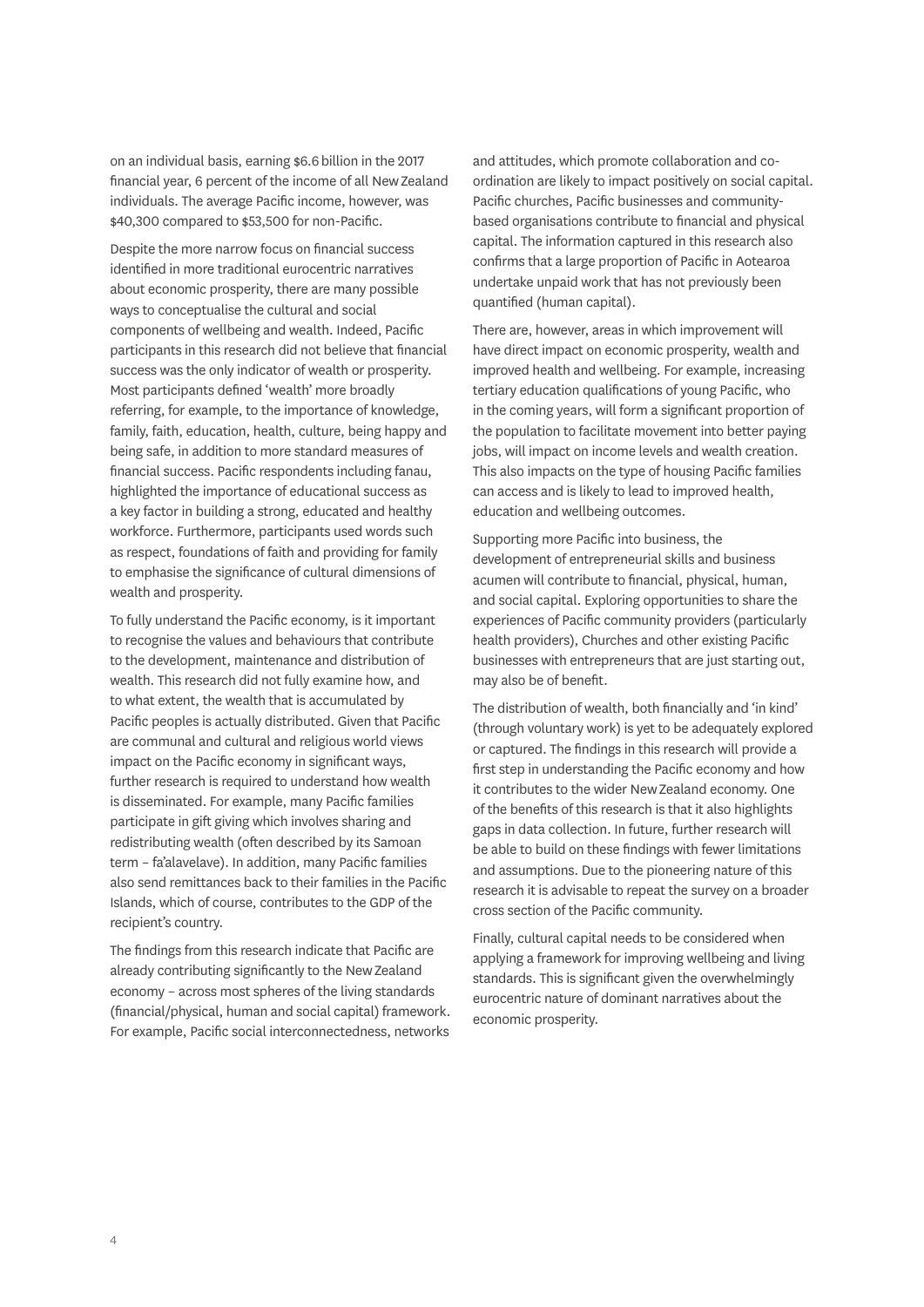# <span id="page-8-0"></span>**2 Our Methodology**

To explore and capture the participation and contribution of Pacific to the New Zealand economy, we utilised a mixed methods approach. Both quantitative and qualitative data was collected on Pacific peoples' income and assets using the pan Pacific "talanoa" model of research and information gathering. This method in combination with the quantitative method allowed us to ascertain Pacific peoples' contribution to the gross domestic product; Pacific peoples' perceptions and aspirations related to wealth and prosperity; perceived opportunities and estimated value of the Pacific economy, were all assessed.

### **2.1 Quantitative Data Collection**

Data obtained for this project is primarily from the Statistics New Zealand Integrated Data Infrastructure (IDI). The IDI is a database combining information from a range of government agencies in New Zealand with the New Zealand census. Each individual in New Zealand is assigned a unique identifier which can be used to match individual records across the data from each government agency.

The data which is currently available allows for the Pacific economy to be measured for the financial year ended 31 March 2017.

Of the wide range of information available in the IDI, the data used for this study includes data from the 2013 census, Inland Revenue, the Ministry of Social Development and Immigration New Zealand.

In addition, BERL has obtained the relevant data from Charities Services for use in this project. A summary of findings is provided in this report, with further details available in (BERL, 2018). Details of the quantitative analysis and methodology are also provided in that report.

## **2.2 Qualitative Data Collection**

Information was collected on a number of broad areas relating to Pacific and their economic assets. These included questions in relation to church assets, community assets, family (household wealth), business and non-financial contributions.

Fieldwork was carried out by four members of the research team using talanoa cultural skills and language. Two consultants represented Integrity Professionals Limited (IPRO), and they interviewed business and community leaders. The church leaders and families were interviewed by research team members from the Central Pacific Collective.

Participants completing an online survey were acknowledged with a koha (\$25 voucher). Online surveys were also disseminated to business and community leaders to encourage them to participate.

Research participants were recruited using two methods. Firstly, IPRO and the Central Pacific Collective identified eligible participants through their existing networks and secondly, the Research Steering Group<sup>1</sup> members were invited to nominate suitable business and community leader participants. The Pacific Business Trust also supported the research team by providing access to their database, additional support and advice.

The research team undertook site visits across the four regions comprising of Auckland, Wellington, Christchurch and Dunedin as listed in Table 2.3. Two members of the research team undertook focus groups or interviews in each region, and the team visited each region for one to two days. Where participants were not available in person during the research team visit, skype interviews and an online survey were completed.

<sup>1</sup> The Research Steering Group consists of members of the Treasury, Ministry for Pacific Peoples (MPP), the Pacific Business Trust (PBT) and Ministry of Business, Innovation and Employment (MBIE).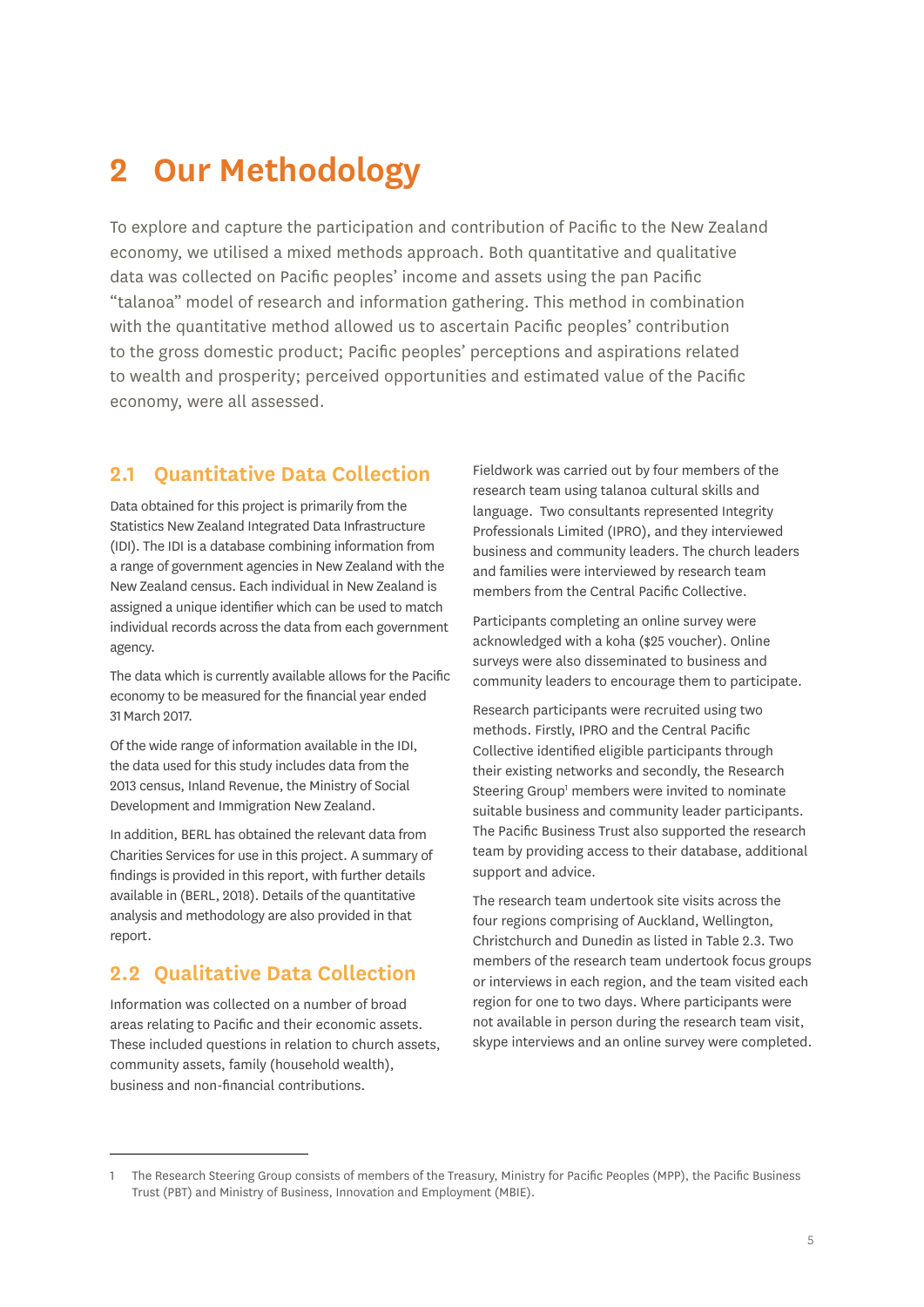<span id="page-9-0"></span>The researchers conducted interviews with 86 Pacific people in business, community, and church leadership roles as well as Pacific families as listed in Tables 2.1  $and 0.0$ 

Table 2.1: Research participants by target group

| Target group                          | Number of<br>participants |
|---------------------------------------|---------------------------|
| <b>Business Leaders/Entrepreneurs</b> | 15                        |
| <b>Community Leaders</b>              | 25                        |
| Church Leaders                        | 18                        |
| Fanau                                 | 28                        |
| Total                                 | 86                        |

Table 2.2: Ethnicity of research participants

| <b>Ethnicity</b> | Number of<br>participants |
|------------------|---------------------------|
| Samoan           | 53                        |
| Tongan           | 14                        |
| Fijian           | 8                         |
| Cook Island      | 5                         |
| Niuean           | 3                         |
| Tokelau          | 3                         |
| Total            | 86                        |

Table 2.3: Geographic location of research participants

| <b>Geographic location</b> | Number of<br>participants |
|----------------------------|---------------------------|
| Wellington                 | 44                        |
| Auckland                   | 91                        |
| Christchurch               | 11                        |
| Dunedin                    | 10                        |
| Total                      | ឧស                        |

The semi-structured interviews, focus groups and online survey sought information pertaining to the specific research questions. This included research questions on economic assets, economic opportunities, and the value of the Pacific economy to New Zealand.

While 20 participants were originally targeted for recruitment in each group, in some regions insufficient numbers of business leaders were identified, so additional business leaders in other regions were invited to participate in an online survey. Following two further attempts to contact Pacific business leaders in these regions, the researchers identified additional community leaders who were then invited to participate. The rolling recruitment was possible as there was no intent to secure a random sample – this element of the research was qualitative in its objective.

Interviews lasted between one and two hours and were conducted face-to-face in individual and small group formats. Skype interviews were conducted, where the stakeholder was unavailable during the site visit. As a third alternative, online surveys were offered and disseminated to those people who were unavailable in person. Thirty-five online survey responses were received. Where permission was granted, the interviews were audio recorded. We used the Livescribe 3 Smartpen technology for generating a synchronised audio recording and interview transcript.

Although there are 496 identified Pacific charities actively operating in Aotearoa, the 86 participants who volunteered to be part of the qualitative component of this research project, were contacted through word of mouth. This sample may not be representative of average Pacific business leaders, community leaders, church leaders or fanau.

The addition of this qualitative information to the quantitative data provides a richer story of Pacific communities in Aotearoa and their contribution to the country's economy.

The interview matrix in the discussion guide (IPRO, 2018) shows the data that was collected from each participant group during the interview process and responses to each question were recorded. Information was collected regarding a number of broad areas relating to Pacific peoples' and communities' economic assets. These included church assets, community assets, family (household wealth), business and nonfinancial contributions.

Interviews were carried out on an individual or focus group basis. Where identified participants were unavailable to be interviewed in person, an online survey was offered through Survey Monkey. Participants completing an online survey were acknowledged with a koha (\$25 voucher). Online surveys were also disseminated to business and community leaders.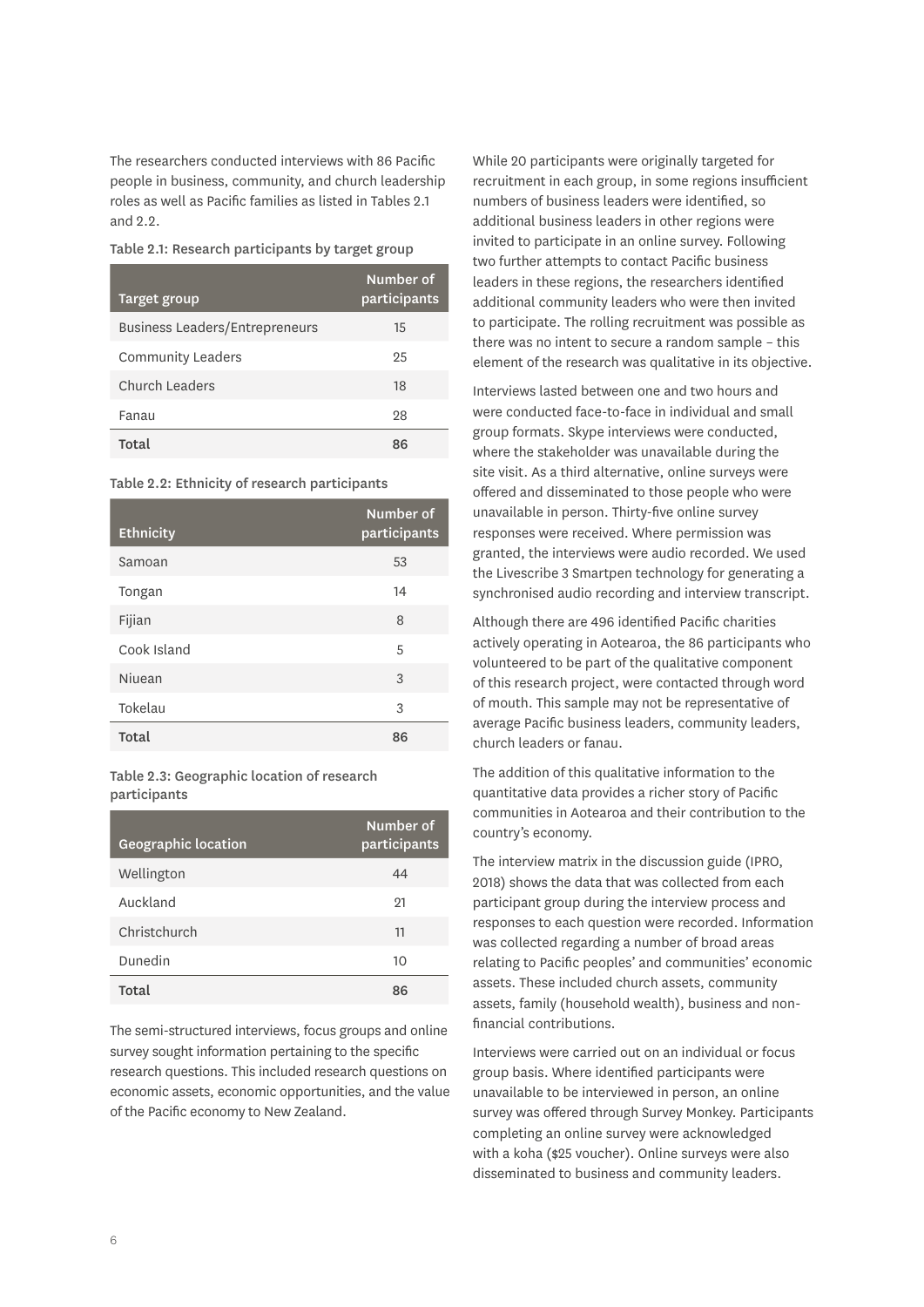<span id="page-10-0"></span>Research participants were recruited using two methods. Firstly, Integrity Professionals Limited and the Central Pacific Collective identified eligible participants through their existing networks and secondly, the Research Steering Group<sup>2</sup> members were invited to nominate suitable business and community leader participants. The research team undertook site visits across the four regions, Auckland, Wellington, Christchurch and Dunedin. Two members of the research team undertook focus groups or interviews in each region, and the team visited each region for one to two days. Where participants were not available in person during research team visits, skype interviews and an online survey was offered.

The researchers conducted interviews with 86 Pacific people in Business, Community, and Church leadership roles as well as Pacific families. Additionally, they sent out online surveys individually to people within those groups, who were unable to attend focus groups or interviews. The researchers received 35 online survey responses.

Table 2.4: Pacific business leaders – Geographic location

| Pacific business leaders | <b>Number</b><br>engaged |
|--------------------------|--------------------------|
| Auckland                 | 6                        |
| Wellington               | 5                        |
| Christchurch             | 4                        |
| Total                    | 15                       |

Table 2.5: Pacific community leaders – Geographic location

| Pacific community leaders | <b>Number</b><br>engaged |
|---------------------------|--------------------------|
| Auckland                  | 5                        |
| Wellington                | 6                        |
| Christchurch              | 4                        |
| Dunedin                   | 10                       |
| Total                     | 25                       |

Table 2.6: Pacific church leaders – Geographic location

| Pacific church leaders | <b>Number</b><br>engaged |
|------------------------|--------------------------|
| Auckland               | 3                        |
| Wellington             | 11                       |
| Christchurch           | 1                        |
| Total                  | 15                       |

Table 2.7: Pacific fanau – Geographic location

| Pacific fanau | <b>Number</b><br>engaged |
|---------------|--------------------------|
| Auckland      | 7                        |
| Wellington    | 22                       |
| Christchurch  | $\overline{2}$           |
| Total         | 31                       |

While 20 participants were originally targeted for recruitment in each group, in some regions insufficient numbers of business leaders were identified, so additional business leaders in other regions were invited to participate in an online survey. Following two further attempts to contact Pacific business leaders in these regions, the researchers identified additional community leaders who were also invited to participate.

<sup>2</sup> The Research Steering Group consists of members of the Treasury, MPP, PBT, MBIE.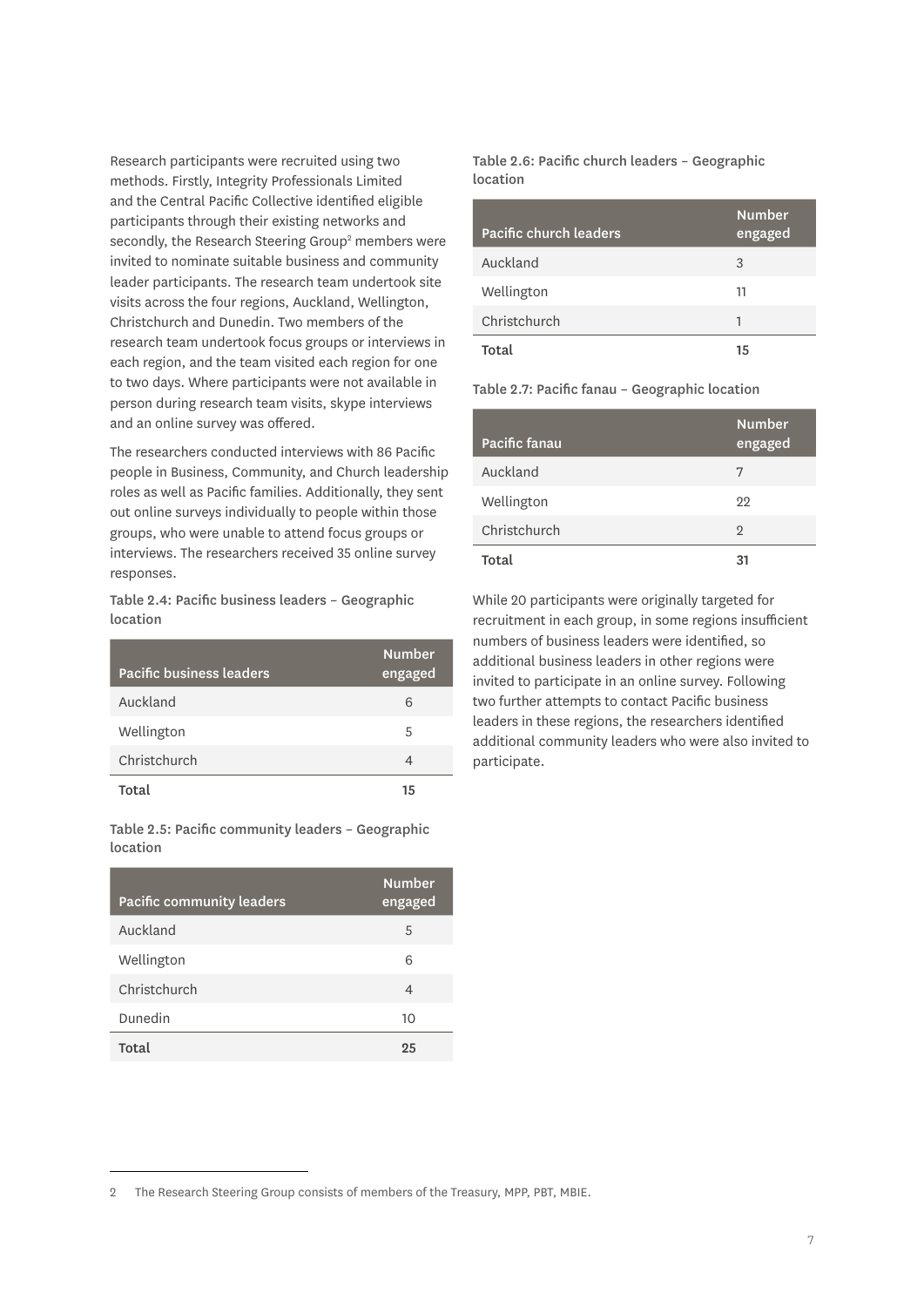<span id="page-11-0"></span>



Figure 2.1 reflects the number of research participants by target group. For example, 28 fanau, 25 community leaders, 18 church leaders and 15 Pasifika business leaders and entrepreneurs.



Figure 2.2: Ethnicity of participants

Figure 2.2 shows the majority of research participants were Samoan (n=53) followed by Tongan (n=14), Fijian (n=8) and Cook Island (n=5), with only 3 participants who were Niuean and Tokelauan.





Figure 2.3 reflects the number of research participants by geographic location. For example, 44 research participants were from Wellington, 21 from Auckland, 11 from Christchurch and 10 from Dunedin.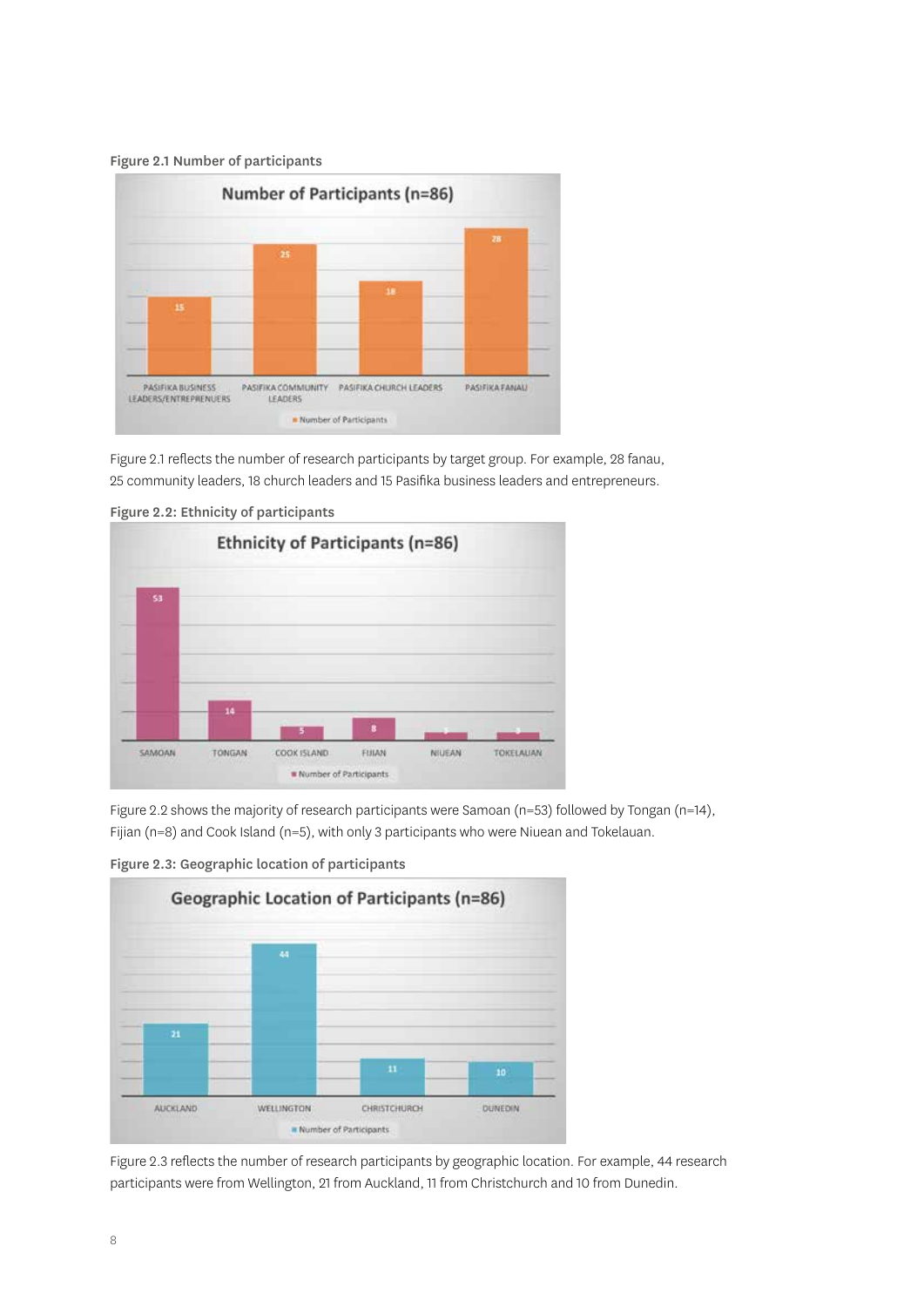# <span id="page-12-0"></span>**Quantitative Findings**

# **3 New Zealand Pacific Community**

New Zealand has a relatively large Pacific community. At the 2013 Census, Pacific peoples were the fourth largest ethnic group after European, Māori and Asian peoples. In the 2013 Census, the New Zealand Pacific community was made up of 295,935 individuals who self-identified as of Pacific ethnicity.

The population of Pacific in New Zealand is updated using the IDI. The presented population is as at 30 June 2016 as this is in the financial year which our outcomes are measured. On that date there were 310,000 Pacific in New Zealand. Two thirds of Pacific in New Zealand reside within the Auckland Region.

Outside of Auckland, Wellington City has the largest population of Pacific, with around 38,000 people. The other North Island regions had a combined total 45,000 people.

Pacific in New Zealand are young: 46 percent are under 20 years old. With this young population, in the coming years the population of Pacific will grow significantly, and potentially form an even more substantial proportion of the New Zealand workforce.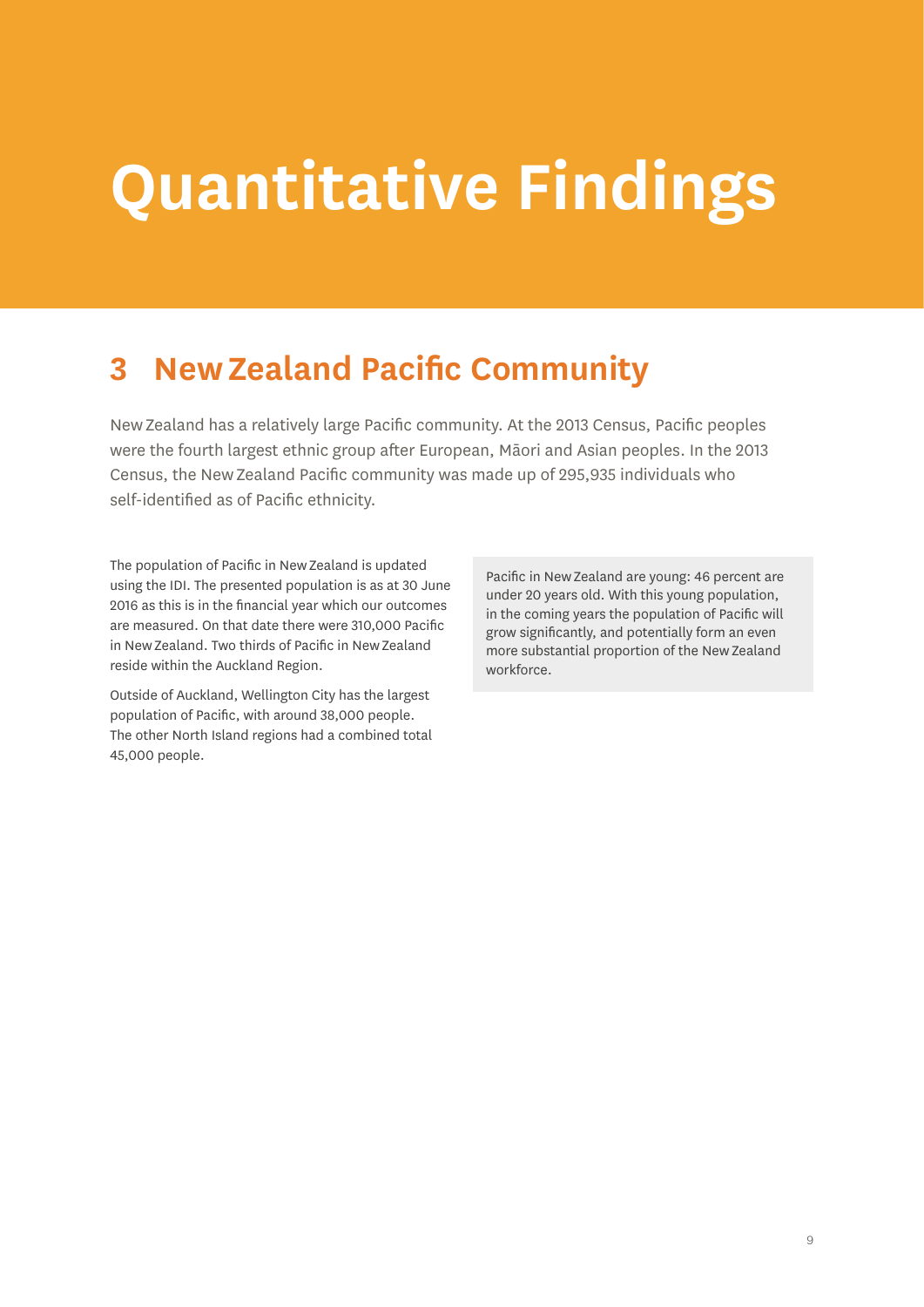# <span id="page-13-0"></span>**4 Cultural Perspective**

Pacific people have a particular set of cultural perspectives that shapes their views of the world and their place in it. This includes social expectations that are based on the primacy of communities and families, religion and the centrality of mutually affirming relationships. Pacific worldviews are fundamentally central to how Pacific understand their wellbeing and prosperity, with enduring cultural norms and values such as respect and reciprocity. These values continue to shape the parameters of the Pacific sense of agency and possibility. There are many possible ways to conceptualise the cultural and social components of wellbeing. What matters is that any framework for improving wellbeing and living standards provides a space for the consideration of cultural capital, given the overwhelming eurocentric nature of dominant narratives about the economic prosperity.

Pacific are communal and cultural and religious worldviews impact on the Pacific economy. For example, many Pacific families participate in gift giving which is sharing and distributing wealth (often described by its Samoan term – fa'alavelave).

One example of the importance of respect and reciprocity is the act of sending remittances. Many Pacific send remittances (money) to the Pacific Islands to provide financial support to their extended families and villages. Over a third of the money sent to Tonga and Samoa reportedly comes from remittances (that is, from Tongans and Samoans who live overseas) (Salesa, 2017). This act plays a large part in sustaining the economy in countries such as Samoa or Tonga. Further research exploring the nature and extent of remittances is necessary. Remittances are often perceived to be acts of love and responsibility. Discussions with church leaders in this piece of research about remittances back 'home' or to the Pacific Islands ranged from not wanting to go into too much detail, through to leaders providing a 'rough idea' or 'estimate'.

Several church leaders talked about a possible decline in remittances because of fewer family members living in the Pacific Islands. For example, the 2nd, 3rd and 4th generation of Pacific consider New Zealand to be 'home'.

The World Bank estimates that in 2017, New Zealand sent \$2.4 billion to foreign countries in remittances. Of this, \$55 million was sent to Tonga, \$65 million was sent to Samoa, and \$22 million was sent to Fiji.

#### *"Fa'alavelave and gifts are up to the individuals and families. The 'giving' is the cultural side, not the amount."*

*Community Leader*

*"In terms of our Pasifika congregation it is a little hard to say. We have a large number of 2nd, 3rd and a few 4th generation Pasifika Islanders to NZ. Certainly, with the 3rd and 4th generation Pasifika Islanders I would say there are fewer occasions where they send money back to the islands. It is because there are fewer fanau back in the islands to send money back to, or NZ is considered home. For our church."*

*Church Leader* 

*"Wealth and prosperity was the goal when we came from the islands to NZ. This was in order to help those of our families that needed help but did not have the same opportunities. Wealth and prosperity as a goal is to enable helping your family and furthering God's kingdom."*

*Church Leader*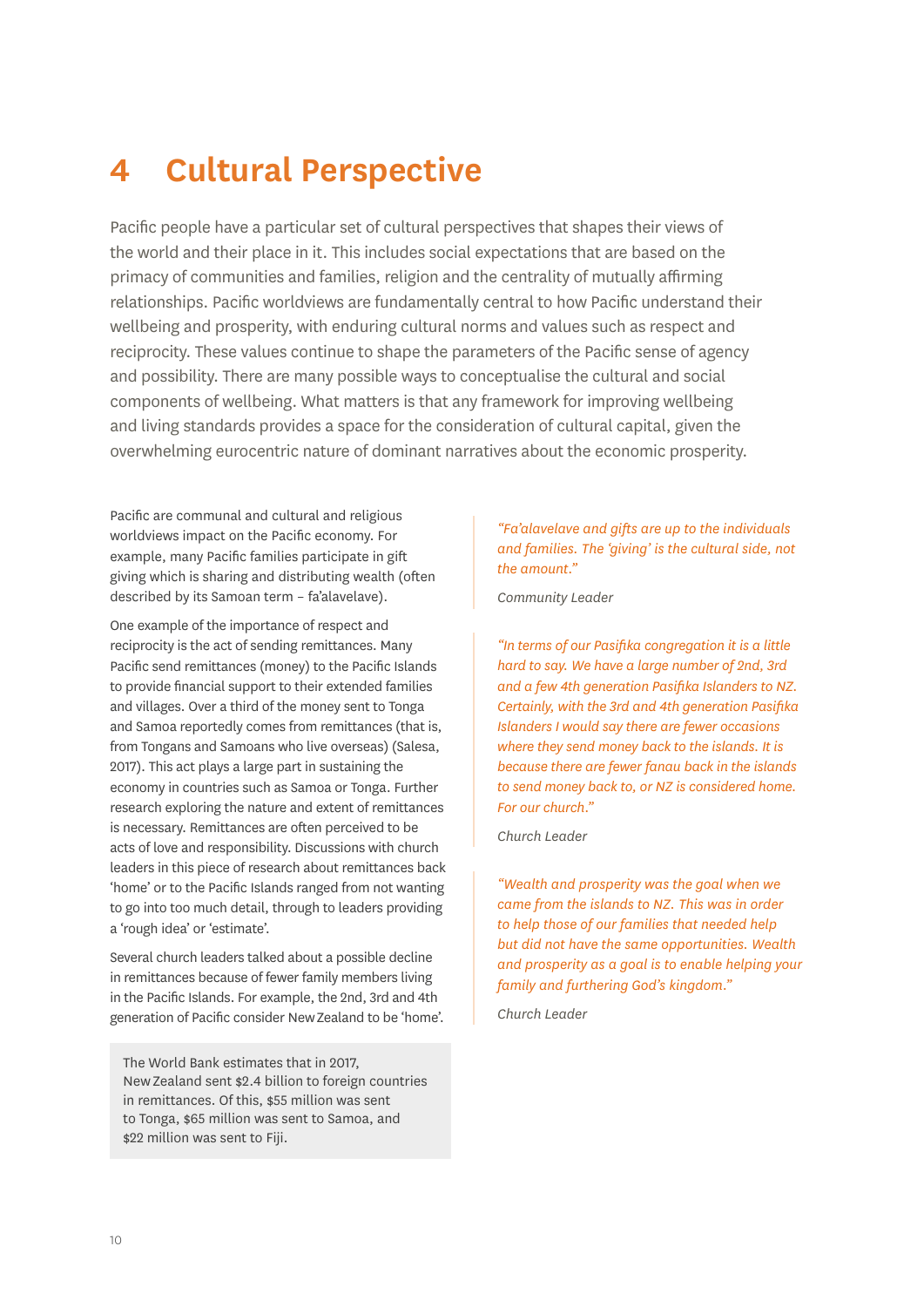# **4.1 Religion**

Religion remains a key component of Pacific perceptions of 'wealth'. Church leaders used the following words to describe wealth – the provision of opportunities, a goal, 'being rich in the spirit'. They used phrases like "wealth contributes to prosperity". Church leaders explained that as Pacific they place a lot of emphasis on their Christian principles; faith and their religious foundation indicates that they will always be provided for. These leaders also talked about respect, supporting families and individuals in need and expanding the work of the church and God's Ministries.

Religion and church are often perceived to be the foundation on which Pacific communities in New Zealand were built. The community leaders who participated in this research, reported that they were involved in a church and volunteered in a church. Feedback from church leaders included the need to continue to bring into the church new people but also to retain their existing congregations. Many church leaders felt that the church needed to remain relevant to young people and effective in the way it communicates.

### **4.2 Pacific Perspective of Wealth**

Overall the words that most participants used to define 'wealth' included knowledge, family, faith, education, health, culture, being happy, being safe and financial success. Participants used words such as respect, foundations of faith and providing for family. Based on the key themes that came out of this discussion, it is clear that these participants did not believe financial success was the only indicator of wealth or prosperity. Participants felt that other factors such as happiness, health, education, connectedness with family and friends and faith were equally significant.

*"…the wealth and prosperity we seek and strive for is to further God's ministries. Any money and resources are focused on growing God's realm. More money and resources equals more ability to do this."*

#### *Church Leader*

*"Wealth is when I see that my family are well fed and nice and warm home to live, happy to see each members of my family with love and live to the best of my affordable knowledge to be healthy."*

 *"I would define material wealth as having a safe, affordable place to live with income adequate to provide all the necessities of life; having income left over to provide for discretionary spending on things and activities that make life enjoyable and comfortable; and being able to save for a sustainable retirement. The more intangible definition of wealth and prosperity provides for the ability to do things in life that allow me to help my wider family and community. To be in a position to have time for enjoyment and fun (whatever that may be for you) and to be in a position to have adequate time and money to do things for others who are struggling or need help."*

*Community Leader*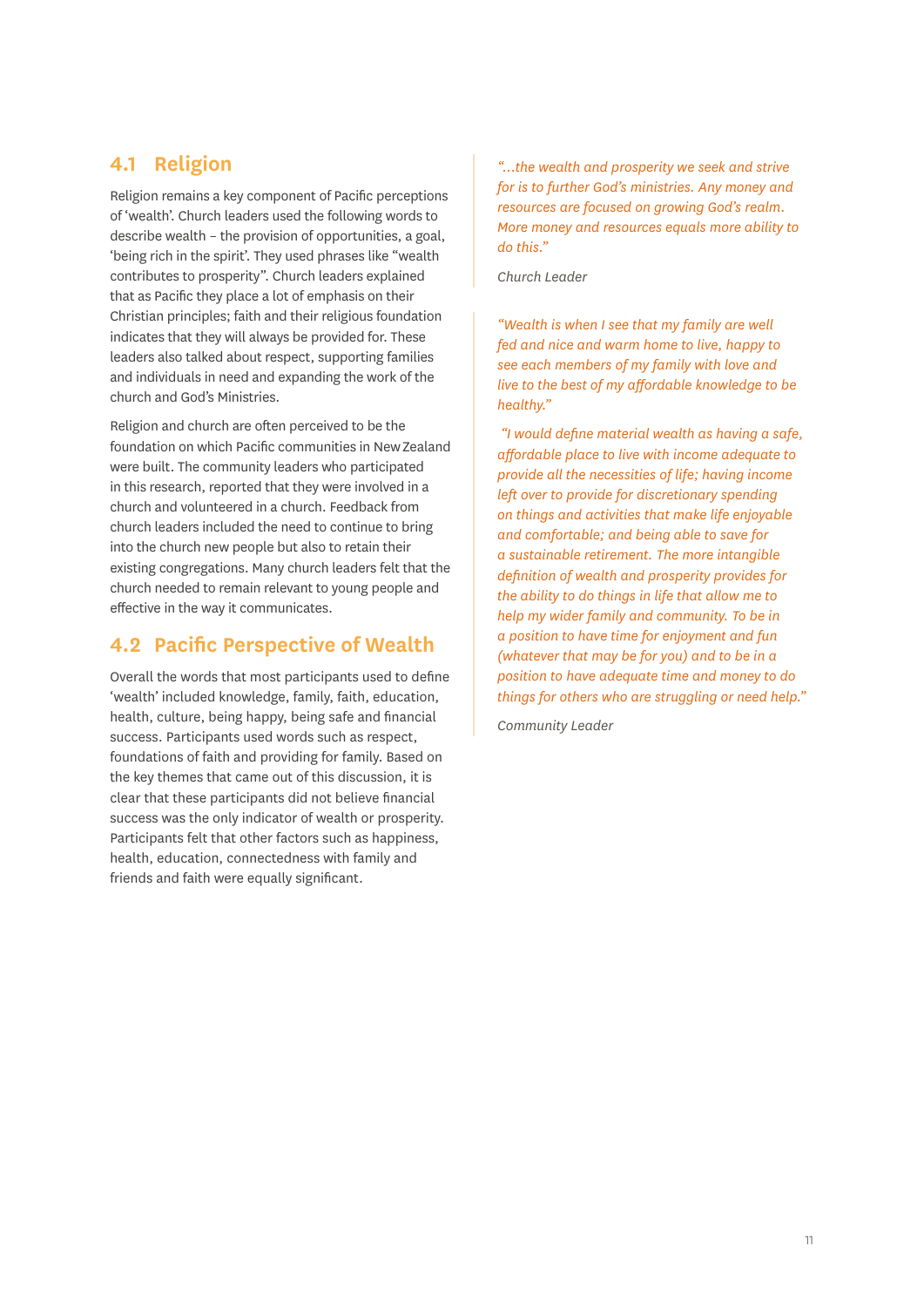# <span id="page-15-0"></span>**5 Economic Story**

With the differing cultural perspectives, particularly around community and wealth, there are some corresponding differences in the Pacific economy of New Zealand. The Pacific individuals, households and businesses all provide insights into the Pacific economy and the contribution it makes to New Zealand across several dimensions.

The economic opportunities available to Pacific in New Zealand are in a wide range of industries, businesses, and organisations. Further, these opportunities are situated across many locations where Pacific individuals, households, and businesses earn income, engage in spending, and produce and deliver products and services.

### **5.1 Pacific Individuals**

We firstly address the research questions by investigating the total income (wages and profits) earned by Pacific individuals (the income measure). We approximate this by using the total taxable income of an individual for the financial year. This section outlines information on the individual annual income by industry of Pacific individuals in the 2017 financial year and is taken from Inland Revenue.

This investigation identifies one of the largest components of the Pacific economy as the contribution of Pacific individuals earning salaries and wages. More than 160,000 Pacific individuals earn salaries and wages, working across all areas of the New Zealand economy as listed in Table 5.1.

### **5.2 Income GDP**

In total, these individuals earned \$6.6 billion in the 2017 financial year as listed in Table 5.2. This accounts for around six percent of the working income in New Zealand.

Working income is the main component of the income measure of GDP. The income measure of GDP includes the salaries and wages of individuals as well as the additional income generated by businesses and other organisations (profits, or operating surplus).

| Industry                          | <b>Employers</b> | <b>Employees</b> | <b>Total</b> |
|-----------------------------------|------------------|------------------|--------------|
| Primary                           | 196              | 7,809            | 8,004        |
| Manufacturing                     | 353              | 23,047           | 23,400       |
| Construction                      | 1,287            | 9,413            | 10,700       |
| Trade and accommodation           | 517              | 28,583           | 29,100       |
| Transport, postal and warehousing | 492              | 9,408            | 9,900        |
| <b>Business services</b>          | 444              | 7,256            | 7,700        |
| Professionals and administration  | 981              | 22,119           | 23,100       |
| Health                            | 300              | 13,100           | 13,400       |
| Other                             | 682              | 33,665           | 34,347       |
| Not elsewhere specified           | 357              | 3,843            | 4,200        |
| Total                             | 5,610            | 158,241          | 163,851      |

Table 5.1: Number of Pacific by type of employment and industry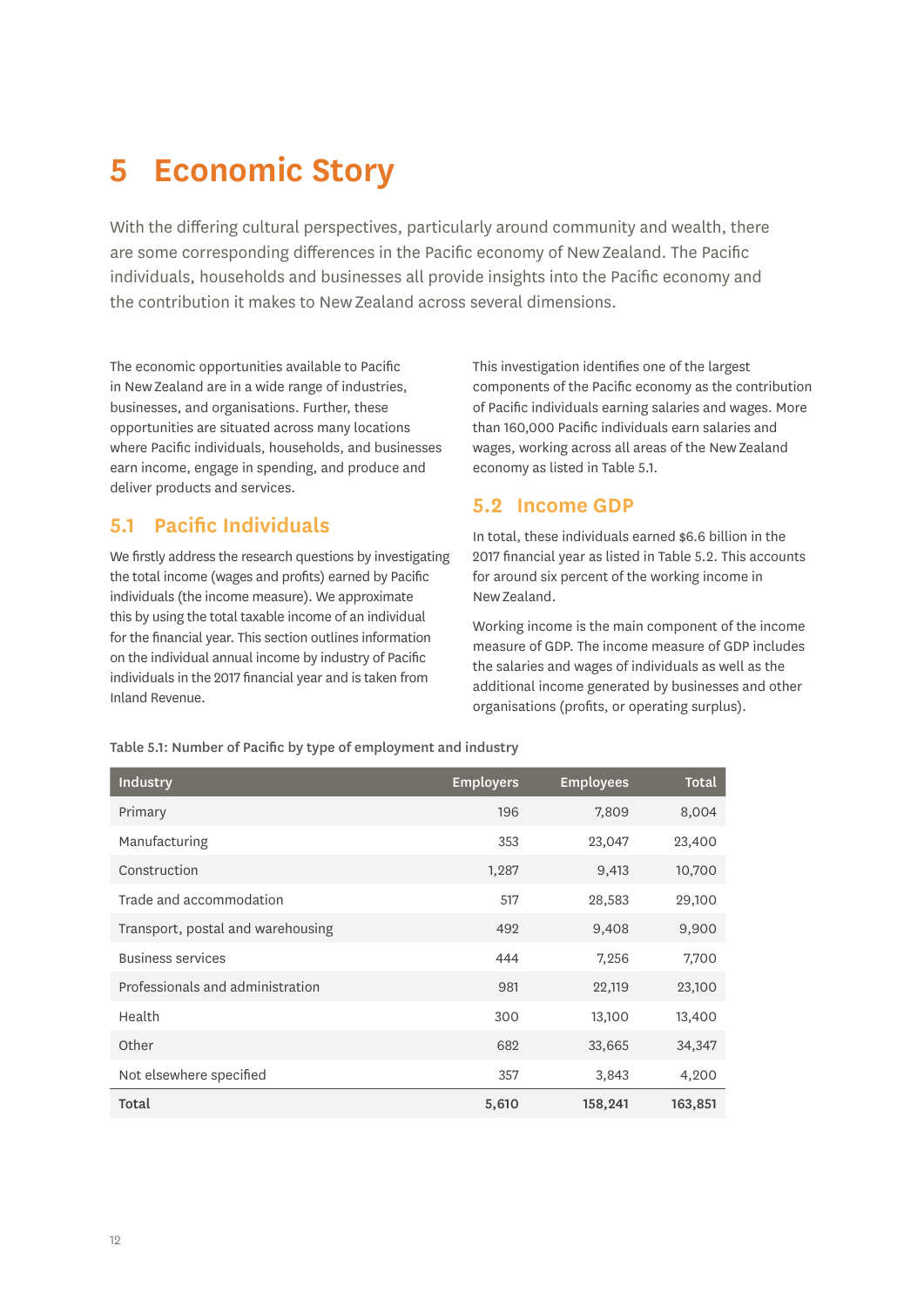<span id="page-16-0"></span>Table 5.2: Individual income by industry (\$ millions)

| Industry                          | Income |
|-----------------------------------|--------|
| Primary                           | 240    |
| Manufacturing                     | 1,193  |
| Construction                      | 531    |
| Trade and accommodation           | 1,016  |
| Transport, postal and warehousing | 506    |
| <b>Business services</b>          | 396    |
| Professionals and administration  | 807    |
| Health                            | 613    |
| Other                             | 1,319  |
| Total                             | 6,621  |

The income measure of GDP is presented in Table 5.3 which shows the contribution of Pacific across the whole range of industries. A significant majority of the Pacific income GDP is earned by the Pacific individuals, as there are many more employees than business owners. When adding the profits of Pacific businesses, and the surpluses generated by other enterprises (including the Pacific charities), the total income GDP of the Pacific economy is \$8 billion.

The manufacturing industry stands out as being the individual sector with the highest income GDP contribution, with more than \$1.2 billion earned by Pacific individuals and businesses.

| Table 5.3: Income GDP of Pacific by industry (\$ millions) |  |
|------------------------------------------------------------|--|
|------------------------------------------------------------|--|

| Industry                          | <b>Income</b> |
|-----------------------------------|---------------|
| Primary                           | 281           |
| Manufacturing                     | 1,264         |
| Construction                      | 626           |
| Trade and accommodation           | 1,070         |
| Transport, postal and warehousing | 586           |
| <b>Business services</b>          | 992           |
| Professionals and administration  | 909           |
| Health                            | 646           |
| Other                             | 1,302         |
| Mixed income                      | 278           |
| Total                             | 7,954         |

### **5.3 Working incomes**

On an individual level, the average Pacific income is \$40,300 per year, compared with \$53,500 for non-Pacific and a difference in income levels is present in all industries. The highest paying industry, for both Pacific and non-Pacific, is the mining industry. The average income for non-Pacific is \$104,900 per year. The income level for Pacific is lower at \$69,000, though higher than the averages in all other industries.

The lowest paying industry, which is also consistent across Pacific and non-Pacific, is the Accommodation and Food Services industry. This industry is the foundation of the tourism industry. While it may be a growth area in New Zealand, it is both a low-paying industry and contains a significant amount of part-time work. The average income in this industry is around \$25,000 for both Pacific and non-Pacific.

Often this work is low or unskilled. Increasing tertiary education qualifications of young Pacific, who in the coming years will form a significant proportion of the population, will improve their income levels and wealth creation. This also impacts on the type of housing Pacific families can access and is likely to lead to improved health, education and wellbeing outcomes.

# **5.4 Pacific businesses and organisations**

Secondly, turning to the research question: What economic assets do Pacific people and communities in New Zealand possess? The measure for this research question was – what is the total asset base held by Pacific businesses and organisations?

There are approximately 1,500 Pacific employers in New Zealand; these individuals represent Pacific businesses in New Zealand that have a number of employees. There are also 4,100 self-employed Pacific individuals in New Zealand in the 2017 financial year, representing the small Pacific businesses; these businesses include sole traders, and small businesses with few employees.

Pacific businesses operate across the whole New Zealand economy, with a presence in most industries. The few industries with a very small Pacific business presence (if any), also have extremely high barriers to entry, or are primarily operated by the central or local government.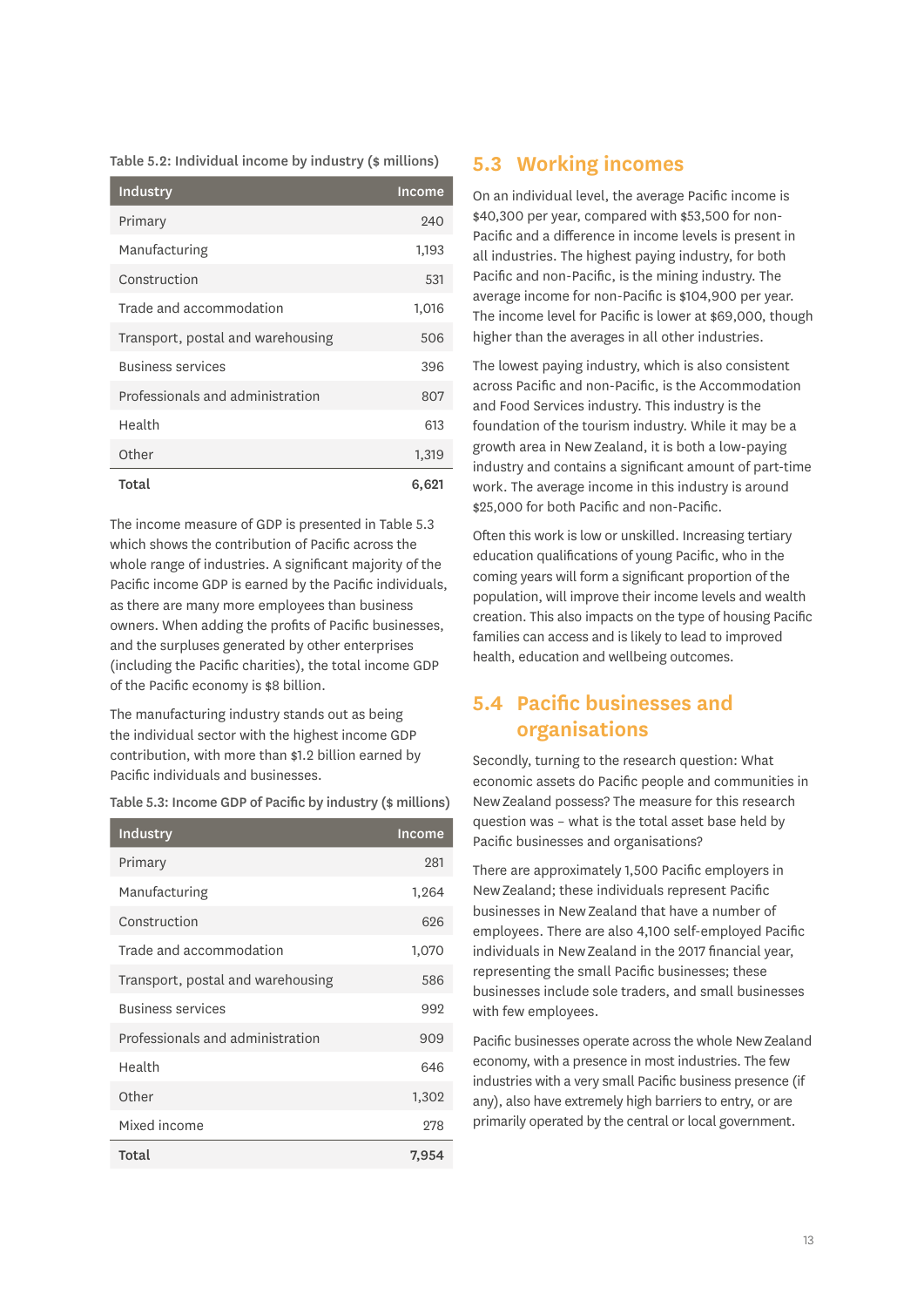The qualitative findings showed that people felt that education and studying were pathways to gaining better qualifications, accessing better jobs with higher pay and income. This is backed by data (Education Counts www.educationcounts. govt.nz) – "people with higher level qualifications have a substantial earning advantage."

*"We have many low income families as part of our congregation, many work in low paying jobs or receiving the benefit. What is pleasing is that there are a number of our young people studying at present, and this will translate into good jobs. Some of our congregation work in government departments too."*

#### *Church Leader*

The majority of family members who participated in this research believed that there were lots of opportunities in New Zealand to prosper. Many felt that if you worked hard and got a good education, there would be more opportunities to benefit their family and community.

*"There are many opportunities in the building sector, and I think eventually there will be more business opportunities as confidence is restored to the region."*

#### *Fanau*

*"If you want to work hard, there are many opportunities – work, sports, education."*

#### *Fanau*

Pacific families also identified a range of character strengths that would facilitate greater opportunities and lead to increased income levels such as; (1) being driven and disciplined; (2) setting goals and targets and working hard to achieve them; (3) being a hard worker; (4) being a people person; (5) strong connection to faith; (6) family oriented; (7) strong communication skills; (8) extensive networks both professionally and personally; (9) culture (strong Samoan ethics and awareness; Tongan community connections; ability to relate to both Samoan culture and the NZ European culture); (10) being structured and methodical; (11) process oriented; (12) compassion.

Pacific entrepreneurs and business leaders reported lots of opportunities in the market, such as:

*"South Island growth, providing more assistance to Pasifika young people around Aotearoa."*

*Business Leader/Entrepreneur*

*"The electronic security trade has lots of opportunities for skilled people from domestic, commercial, corporate government."*

*Business Leader/Entrepreneur*

Construction is the industry with the highest representation of Pacific businesses, accounting for more than one fifth of Pacific employers and selfemployed Pacific. The construction industry includes two main components – construction (including construction of houses, roads and buildings), and construction services (including renovation, plumbing, bricklaying and other related activities).

A significant proportion of Pacific businesses are in the Professional, Scientific and Technical Services industry. This industry includes a range of professionals providing research, consulting or other forms of technical work. This sector also includes legal and accounting firms.

In addition to these businesses there are approximately 500 Pacific charities currently active in New Zealand, providing a range of services – as noted in the section on not-for-profit organisations.

### **5.5 Asset base**

We have calculated the combined asset base of these Pacific businesses and organisations. The estimate of these assets is, in turn, used to estimate the annual production GDP generated by the New Zealand Pacific economy.

The assets of the Pacific businesses and organisations are displayed in Table 5.4. In total, the 2017 Pacific business assets are approximately \$8.3 billion.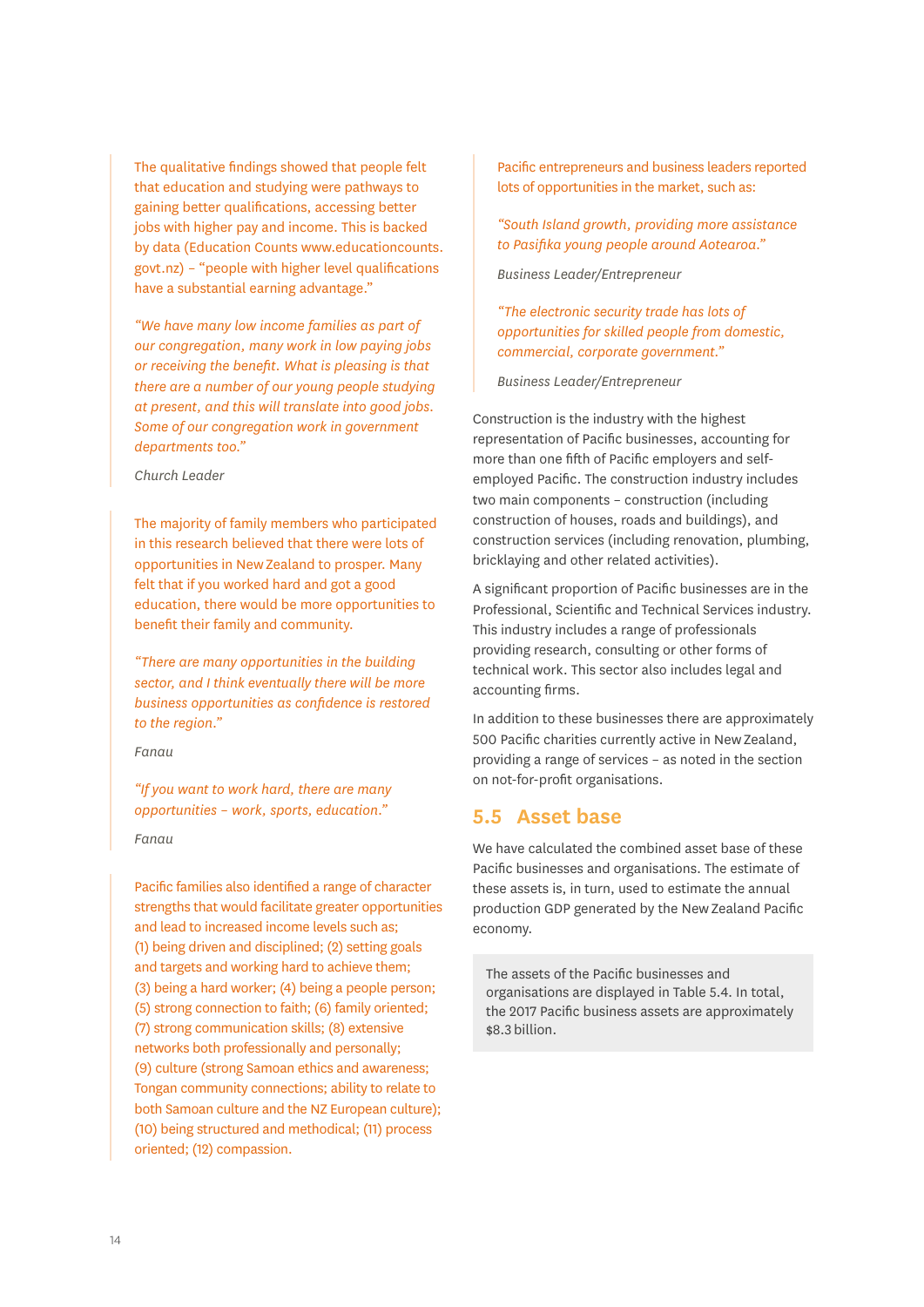<span id="page-18-0"></span>Table 5.4: Assets of Pacific businesses and organisations (\$ millions)

| Industry                          | <b>Assets</b> |
|-----------------------------------|---------------|
| Primary                           | 963           |
| Manufacturing                     | 662           |
| Construction                      | 735           |
| Trade and accommodation           | 482           |
| Transport, postal and warehousing | 1,021         |
| <b>Business services</b>          | 2,471         |
| Professionals and administration  | 665           |
| Health                            | 291           |
| Other                             | 1,056         |
| Total                             | 8.347         |

Despite having the highest number of Pacific businesses, the assets of Pacific businesses in the construction sector are less than ten percent of the total asset base. This is due to businesses in this industry having relatively low assets compared to other industries.

The industry with the largest asset base is Rental, Hiring and Real Estate Services with almost \$2 billion in assets. This industry is largely made up of residential and commercial property owners. Real estate, property management and leasing of assets are also included.

The second largest industry, also with more than \$1 billion in assets is the Transport, Postal and Warehousing industry. This industry has significant numbers of Pacific businesses, and self-employed Pacific individuals.

## **5.6 Production GDP**

The total production GDP (or value added) of Pacific business and organisations in New Zealand in the 2017 financial year is estimated to be \$3.1 billion as presented in Table 5.5. This GDP contribution is 1.3 percent of the value added in New Zealand. The GDP is spread across the whole economy, with Pacific businesses contributing in all sectors. Industries with the largest GDP contribution are construction, rental hiring and real estate services, and education and training, each with more than ten percent of the Pacific Production GDP.

The Pacific contribution is particularly strong in the education and training industry, with more than three percent of the value added in the industry arising in Pacific organisations.

In other services, Pacific organisations account for more than five percent of the total value added. This is predominantly due to the contribution of Pacific charities and social enterprises.

Table 5.5: Pacific production GDP (\$ millions)

| Industry                          | Production |
|-----------------------------------|------------|
| Primary                           | 92         |
| Manufacturing                     | 193        |
| Construction                      | 367        |
| Trade and accommodation           | 190        |
| Transport, postal and warehousing | 305        |
| <b>Business services</b>          | 787        |
| Professionals and administration  | 303        |
| Health                            | 270        |
| Other                             | 584        |
| Total                             | 3,091      |

## **5.7 Not-for-profit Organisations**

The emphasis on community, and the strong religious characteristics in the Pacific community result in significant amounts of charitable work and volunteering.

From Charities Services data, there are 500 Pacific not-for-profit organisations (charities and social enterprises) currently active in New Zealand, providing a range of services. The majority of these organisations are churches, though there are also a significant number in health, education and community development.

#### Table 5.6: Not-for-profit organisations by industry

| <b>Sector</b>         | Count |
|-----------------------|-------|
| Health                | 35    |
| Religious             | 320   |
| Social services       | 19    |
| Education             | 49    |
| Community development | 26    |
| Arts and culture      | 18    |
| Other                 | 29    |
| Total                 | 496   |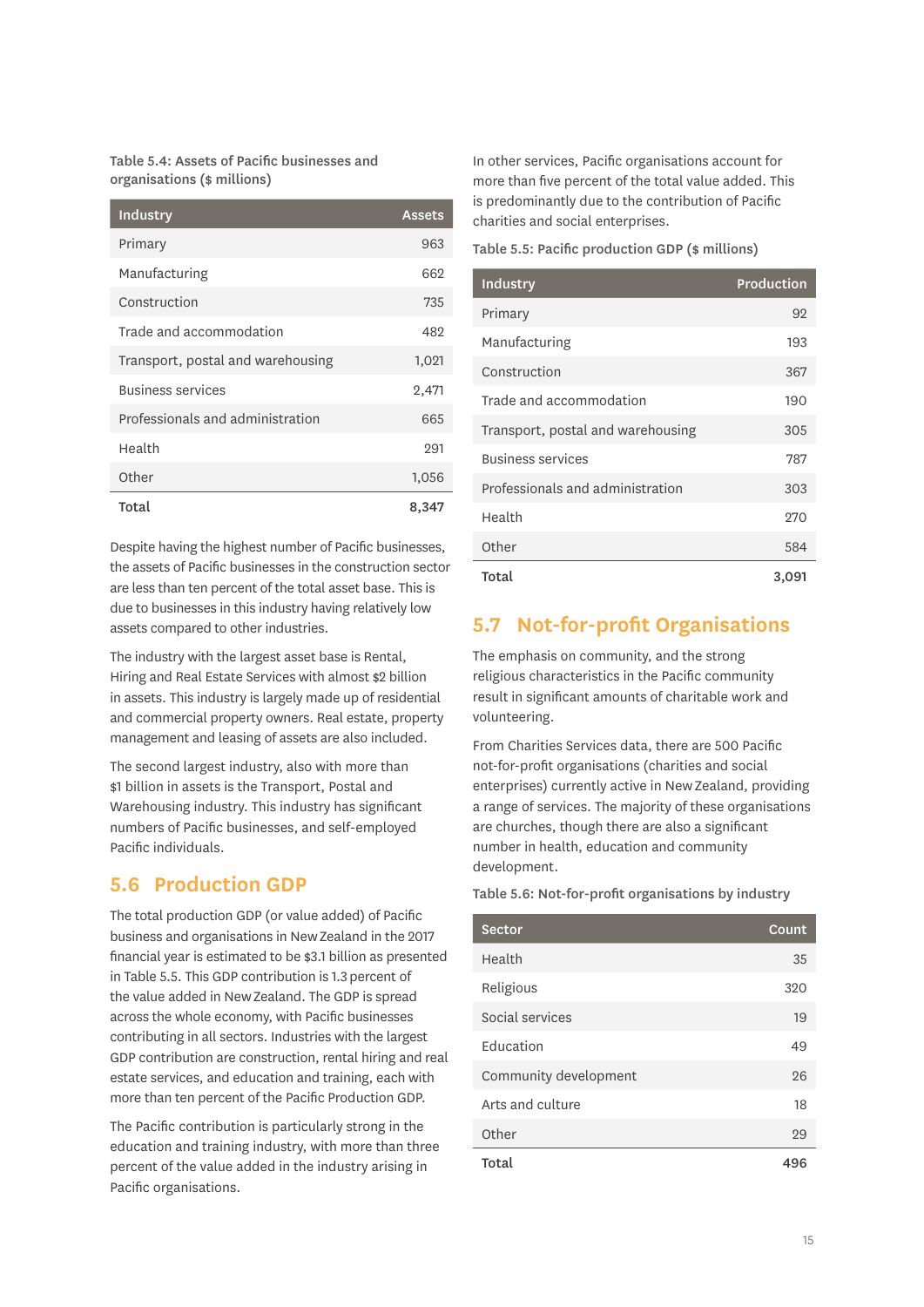<span id="page-19-0"></span>A summary of the income of these organisations is shown in [Table 5.7](#page-19-1). The combined income of Pacific not-for-profit organisations \$199 million. This income is from three main sources; donations, trading and other sources.

The types of income received varies between the different sectors. Religious services are predominantly funded by donations, while the other sectors are all primarily funded through their trading activities. For those in the health sector, approximately a half of income comes from trading income and approximately a quarter from each of donations and other income. In social services, the income is almost entirely from trading activities, with seven percent of income coming from donations or other sources.

<span id="page-19-1"></span>Table 5.7: Income by sector (\$ millions)

| <b>Sector</b>         | <b>Total income</b> |
|-----------------------|---------------------|
| Health                | 54                  |
| Religious             | 84                  |
| Social Services       | 21                  |
| Education             | 18                  |
| Community development | 7                   |
| Arts and culture      | 3                   |
| Other                 | 11                  |
| Total                 | 199                 |

While religious services account for two thirds of the Pacific not-for-profit organisations, the income of these charities is only 43 percent of the total income.

This is due to religious services having the second lowest average income of all the sectors, with annual income of \$264,000 per year.

As the health sector and social services sectors are typically social enterprises, providing specialised services, the income per charity is much larger than the other sectors. The size of each entity in these sectors is relatively larger than the other sectors due to the requirement for multiple skilled employees. The health sector has the highest income per charity at just over \$1.5 million per year.

As religious services spend a relatively small portion of their annual income, the total assets of the religious services are much higher than the other sectors. Accounting for two thirds of the Pacific charities, religious services hold 80 percent of the total assets, which is over \$500 million.

Table 5.8: Assets of Pacific not-for-profit organisations (\$ millions)

| <b>Sector</b>         | <b>Assets</b> |
|-----------------------|---------------|
| Health                | 29            |
| Religious             | 533           |
| Social services       | 7             |
| Education             | 44            |
| Community development | 6             |
| Arts and culture      | 2             |
| Other                 | 22            |
| Total                 | 643           |



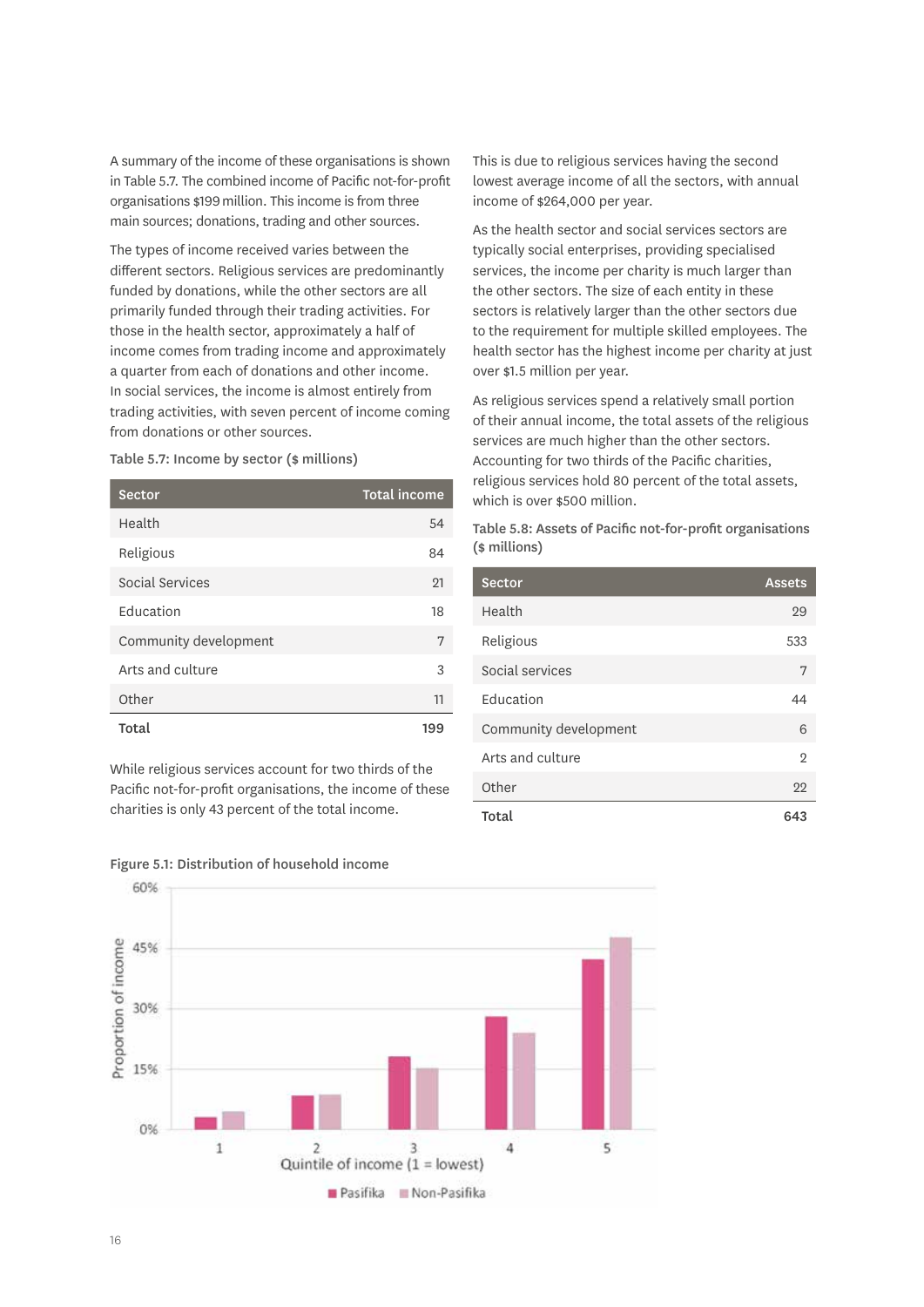Despite having the lowest average incomes, religious services have the highest average assets, and equity. Most religious organisation own land and buildings in central areas, forming a large portion of the total assets. Religious organisations also have the largest liabilities of the sectors which will predominantly be mortgages for land and buildings. On average, religious Pacific charities have over \$400,000 in liabilities.

*"The [church] owns the building and additional property in the Hutt Valley – including houses and the large building that houses all the other functions of the church."*

*Church Leader*

As the charities in New Zealand operate in a range of sectors and have any number of secondary activities, charities can vary widely in terms of income, assets and employment. Many charities are funded primarily by donations, while others are reliant on the success of their business activity or voluntary labour.

### **5.8 Volunteer work and community involvement**

Participants in the qualitative research described a range of voluntary work in the following areas of church, childcare, school, governance, fundraising, cooking and cleaning, everything; cleaning, building, gardening and pro bono work as a lawyer, consultant, or accountant. Community leaders talked about volunteers helping to plan and organize events, disseminating information and actioning general tasks. Leaders also listed running community projects, supporting projects, distributing food, supporting youth activities, leading workshops, writing submissions, running programmes, advocating, translating, organising community functions, and providing advice as activities undertaken by volunteers.

*"Volunteers at the church do whatever is needed to keep the church running. The Minister takes care of the sermons and spiritual care, everyone else takes care of the rest of the church." Church Leader*

The effective running of not-for-profit organisations, particularly organisations with little business activity, is often reliant on volunteer labour. In total, Pacific notfor-profit organisations receive 26,700 volunteer hours per week, the equivalent of 670 full time employees. Three quarters of this work is completed for religious charities with an average contribution of 20,000 volunteer hours per week, the equivalent of 500 full time employees. There is also a substantial amount of volunteer labour provided in the education, and arts and culture sectors.

### **5.9 Pacific households**

Thirdly, we explore the spending of Pacific households.

The combination of social and cultural differences between Pacific and non-Pacific results in different household demographics. Pacific households have more individuals with income, and households are much larger, compared to non-Pacific households.

The average Pacific household has four residents, and an average of 2.2 individuals with an income. The average non-Pacific household is made up of only 2.5 individuals, and only 1.6 income earners.

The average size of the Pacific households and the average income of Pacific results in Pacific households having higher average incomes than non-Pacific households. In particular, Pacific households have an average of 0.6 more income recipients in each household. On average, Pacific households have an income of \$119,000, \$5,000 more than the non-Pacific households. Pacific households in the Auckland and Wellington regions have the highest income, though lower than the non-Pacific average.

The income distribution of Pacific households also presents an interesting result. When dividing households into five quintiles, as shown in Figure 5.1, it is evident that a large proportion of Pacific household income is in the third and fourth quintiles. This is the result of Pacific having relatively fewer very high income earners, but pool income to create households of above-average household income.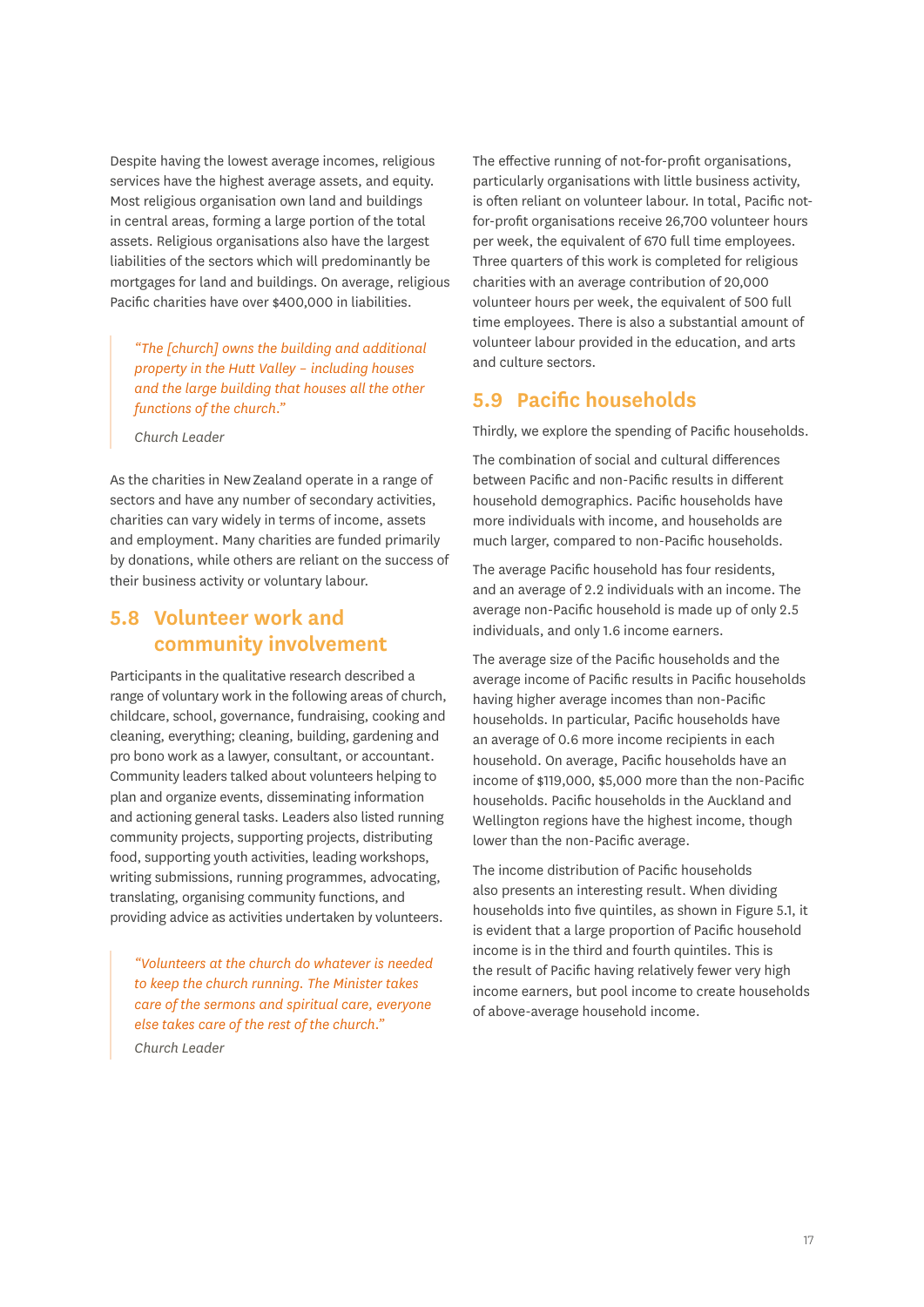<span id="page-21-0"></span>Table 5.9: Pacific household demographics

|                       | Pacific        |             | Non-Pacific    |             |
|-----------------------|----------------|-------------|----------------|-------------|
| Region                | <b>Earners</b> | <b>Size</b> | <b>Earners</b> | <b>Size</b> |
| Auckland              | 2.3            | 4.3         | 1.8            | 9.7         |
| Wellington            | 2.1            | 3.7         | 1.7            | 2.4         |
| Other North<br>Island | 2.0            | 3.7         | 1.6            | 2.4         |
| South Island          | 9.1            | 3.7         | 1.4            | 2.4         |
| Total                 | 2.2            | 4.0         | 1.6            | 2.5         |

Table 5.10: Average household income by region (\$)

| Region             | Pacific | Non-Pacific |
|--------------------|---------|-------------|
| Auckland           | 125,000 | 141,000     |
| Wellington         | 126,000 | 137,000     |
| Other North Island | 99,000  | 101.000     |
| South Island       | 112,000 | 95,000      |
| Average NZ         | 119,000 | 114,000     |

### **5.10 Expenditure GDP**

Expenditure GDP is made up predominantly of consumer spending by households, plus investment spending (mainly by firms), Government spending, and the net foreign trade balance. The Pacific contribution to this measure of GDP arises primarily from the expenditure of Pacific households. The investment spending of Pacific businesses and organisations is also included, though this is much lower than the total household spending.

Table 5.11: Pacific expenditure GDP by type of expenditure (\$ millions)

| Category    | Expenditure |
|-------------|-------------|
| Consumption | 9,217       |
| Investment  | 1.191       |
| Total       | 10,408      |

#### **What is the estimated value of the Pacific economy in New Zealand?**

In each of the three GDP measures, Pacific make a significant contribution. Each of the three measures reaches different estimates reflecting the differing aspects and dimensions of the Pacific economy.

In particular:

- the Pacific contribution to income GDP is primarily driven by the efforts of Pacific individuals working as employees or employers across a range of sectors in both Pacific and non-Pacific enterprises.
- the Pacific contribution to production GDP is primarily driven by the efforts of Pacific businesses and organisations (including not-for-profit organisations) that produce and deliver products and services for Pacific and non-Pacific individuals, firms, and households.
- the Pacific contribution to expenditure GDP is primarily driven by the efforts of Pacific households to provide for fanau to enable them to live and engage in the communities of Aotearoa.

#### Table 5.12: Summary of Pacific GDP (\$ millions)<sup>3</sup>

| <b>GDP</b>  | Pacific | Non-Pacific | Total |
|-------------|---------|-------------|-------|
| Production  | 3.1     | 236.8       | 239.9 |
| Expenditure | 10.4    | 186.0       | 196.4 |
| Income      | 8.0     | 999.9       | 937.1 |

It should be remembered that the GDP measure of 'value' is a narrow measure. The Treasury Living Standards Framework reinforces the notion that the concept of contribution to an economy should embrace more broader measures – including, for example, voluntary work, cultural capital, spiritual wellbeing, and intergenerational considerations.

<sup>3</sup> These figures exclude those components that have not (or cannot) be allocated into Pacific and non-Pacific categories. For example, government spending (a component of the expenditure measure) has been omitted.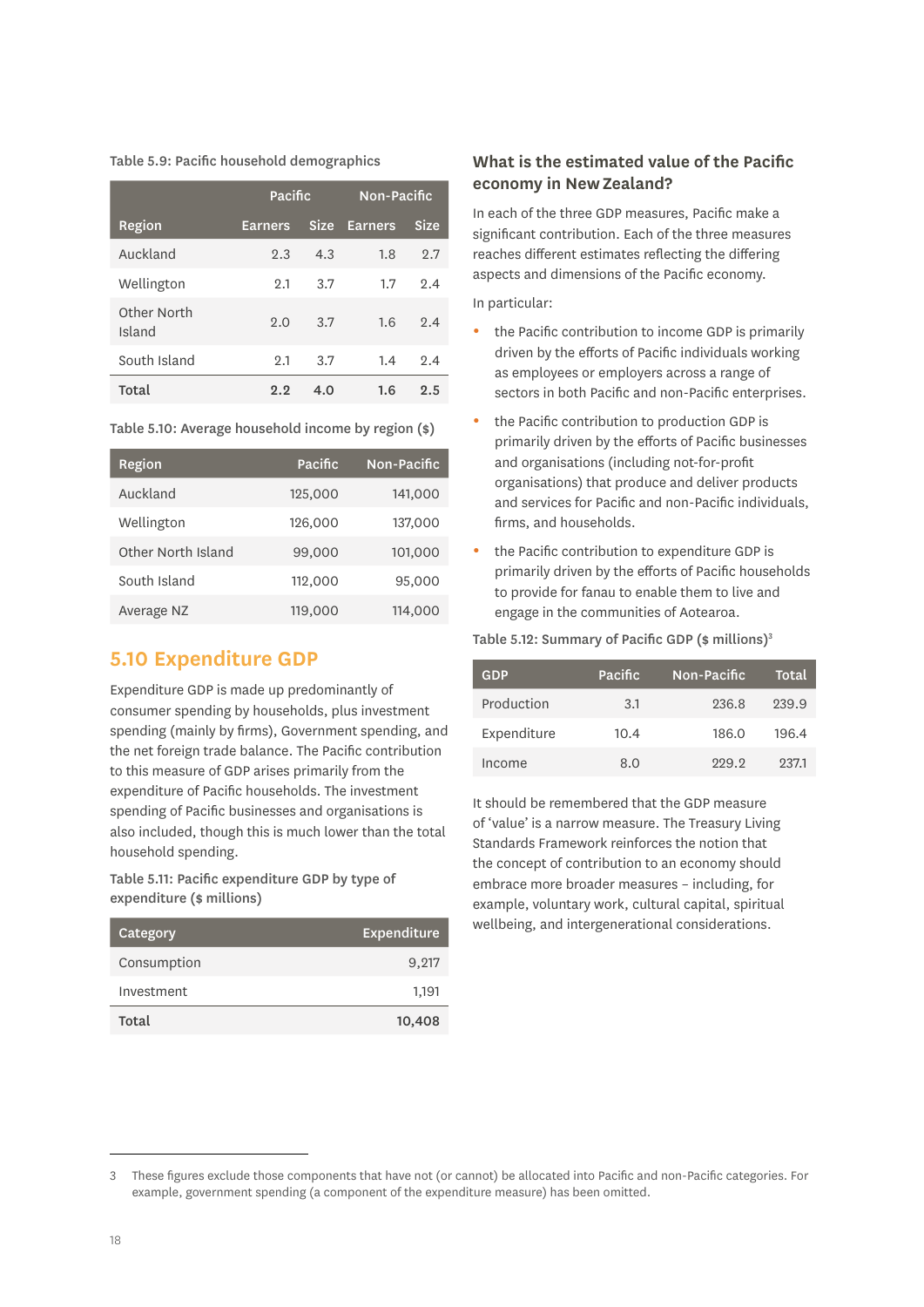# <span id="page-22-0"></span>**6 Conclusion**

This report has been informed by the Treasury's Living Standards Framework (2017). In addition to financial and physical capital, the Treasury identifies human capital, natural capital and social capital as key, interdependent factors in intergenerational wellbeing (The Treasury, 2017). Optimizing these 'capitals' will be critical in providing Pacific communities with greater opportunities, capabilities and incentives to live a life that they value, and where they face fewer obstacles to achieving their goals.

The Living Standards Framework provided a conceptual roadmap for the data gathering and analysis process. Although the qualitative component of this research largely examined the social and cultural capital of Pacific communities in New Zealand, the quantitative data collected explores other dimensions of the Living Standards Framework including financial and physical capital and human capital components. The only component of the Living Standards Framework that was not explicitly examined in the report was natural capital.

This research shows that while Pacific business leaders and entrepreneurs hold significant financial assets and continue to act as enablers of economic development for Pacific people, Pacific peoples' wealth is also intricately aligned with cultural institutions like churches, who often own their own buildings and facilities and therefore have access to significant assets.

The leaders who participated in this research work very hard to earn and contribute positively to the economy. Businesses, like churches, community providers and organisations, are becoming places where Pacific peoples' identities are developed. As well as acting as enablers of economic development for Pacific people, Pacific businesses are developing a growing sense of community involvement and commitment.

In terms of human capital, Pacific respondents including fanau, continued to emphasize the importance of educational success and the need to build a strong, educated and healthy Pacific workforce.

It appears that for many of the participants, the notion of 'voluntary' work was not something they readily identified with. Rather these activities seemed to have been conceptualized as cultural obligations and responsibilities rather than 'voluntary' work. It was clear, however, that Pacific leaders are multidimensional, committed and talented individuals, who are passionate about creating a better life for themselves, their families, their communities, their churches and for New Zealand.

In order to fully understand the Pacific economy, it is important to identify the values and behaviours that contribute to the development, maintenance and distribution of wealth. Pacific worldviews are obviously central to how Pacific people understand wellbeing and prosperity, and enduring cultural norms and values such as respect and reciprocity continue to shape the parameters of Pacific peoples sense of agency and possibility.

This research did not explore fully, how and to what extent the wealth that is accumulated by Pacific peoples is distributed. Further research is required to understand how wealth is disseminated.

The research confirmed from the perspective of those interviewed that Pacific peoples are communal and Pacific cultural and religious world views impact on the Pacific economy. For example, many Pacific families participate in gift giving which is sharing and distributing wealth (often described in a Samoan term – fa'alavelave). Many Pacific families also send remittances back to their families in the Pacific Islands. The findings also act as pointers as to how future research might be structured and the importance of interpreting findings within a Pacific worldview.

To fully understand the Pacific economy, is it important to realise the values and behaviours that contribute to the development, maintenance and distribution of wealth.

The findings from this research indicate that Pacific people are already contributing significantly to the New Zealand economy – across most spheres of the living standards (financial/physical, human and social capital) framework. For example, Pacific peoples' social interconnectedness, networks and attitudes, which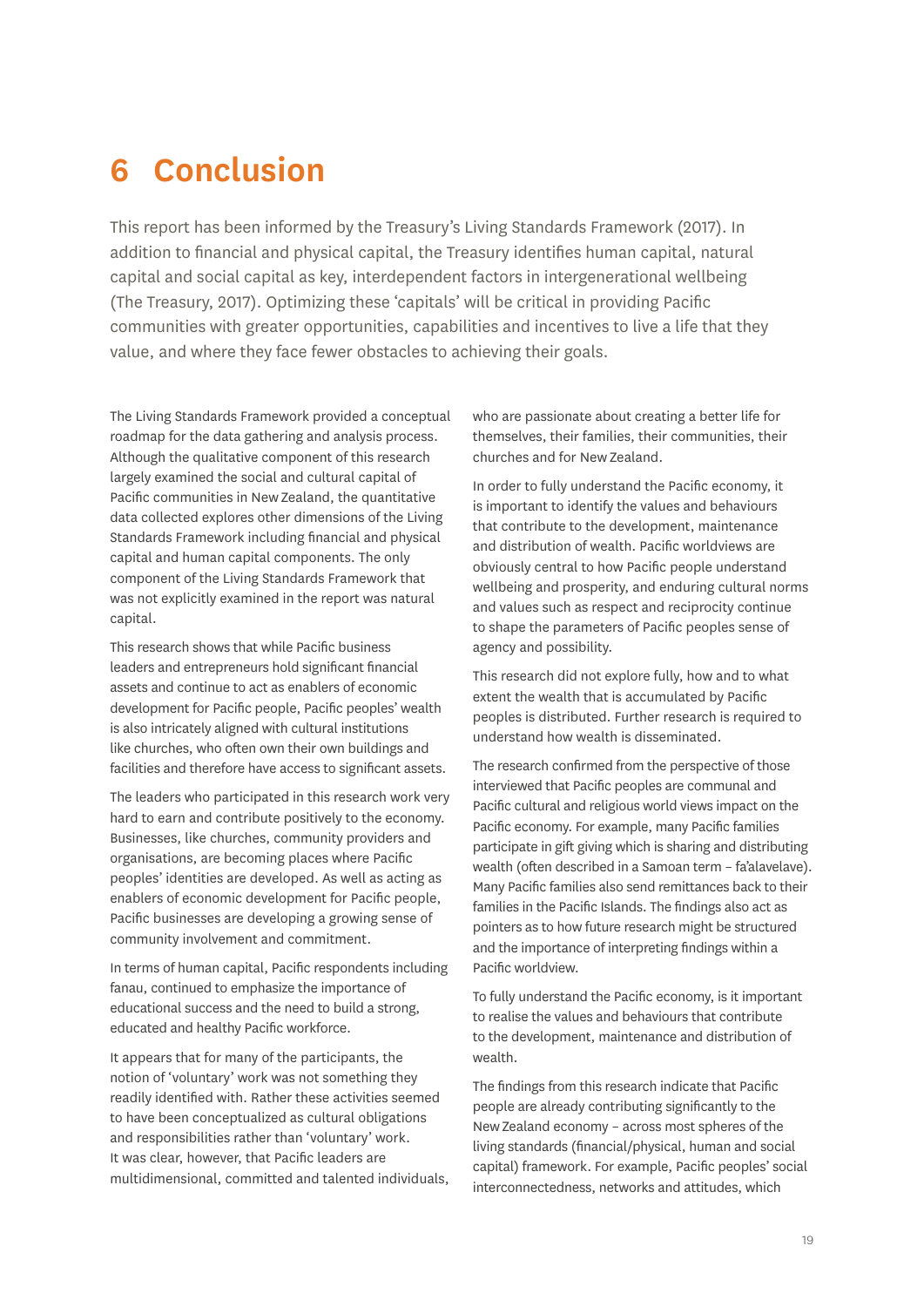promote collaboration and co-ordination are likely to impact positively on social capital. Pacific churches, Pacific businesses, community based organisations contribute to financial and physical capital. The information captured in this project confirms that Pacific people in Aotearoa also undertake unpaid work that has not previously been quantified (human capital).

There are, however, areas in which improvement will have direct impact on economic prosperity, wealth and improved health and wellbeing. For example, increasing tertiary education qualifications of young Pacific people, to enable movement into the better paying jobs will impact on income levels and wealth creation. This also impacts on the type of housing Pacific families can access and is likely to lead to improved health, education and wellbeing outcomes. Supporting more Pacific people into business and developing entrepreneurial skills, whilst also developing business acumen, is essential to developing financial, physical, human, and social capital. Exploring opportunities to share the experiences of Pacific community providers (particularly health providers), Churches and other existing Pacific businesses with entrepreneurs that are just starting out, may also be of benefit.

The distribution of wealth, both financially and 'in kind' (through voluntary work) is yet to be adequately explored or captured. The findings in this research will provide a first step in starting to understand the Pacific economy and how it contributes to the wider New Zealand economy.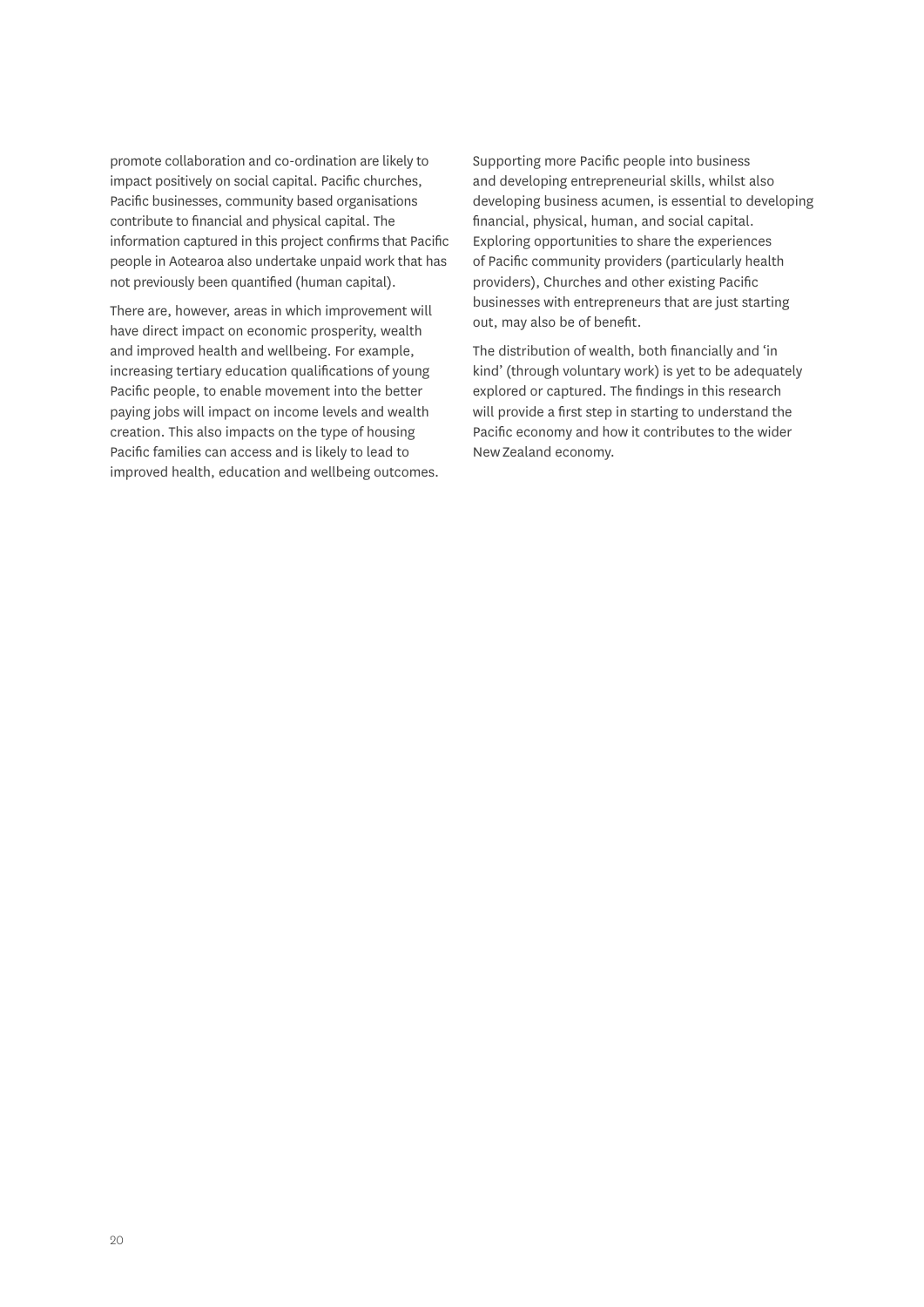# <span id="page-24-0"></span>**Qualitative Findings**

# **7 Background and Context**

*Le Tofa Mamao ma le Fa'autautaga*

"The wisdom to visualise the future and the ability to take us there." (The Treasury, 2017)

The New Zealand Treasury is committed to achieving higher living standards for New Zealanders by growing the country's human, social, natural, and financial/physical capitals which together represent New Zealand's economic capital.

The Treasury's partner, the Pacific Business Trust (PBT), provides support for Pacific businesses and Pacific entrepreneurs in New Zealand. PBT is focussed on growing innovation, talent and leadership through tailored and responsive business programmes for Pacific peoples and provides grants to facilitate specific growth initiatives. As such, the PBT is also committed to enhancing the living standards of Pacific peoples.

The Ministry of Business Innovation and Employment (MBIE, 2015) confirms the existence of a significant gap in economic outcomes for Pacific people compared to the rest of the New Zealand population (with the exception of Māori on some measures). The gap reflects significant structural factors that impact on economic performance such as the youthful age of the Pacific population, lower qualifications and skills, employment sectors and associated lower income levels, and a higher proportion of migrants (The Treasury, 2016). The structural factors will continue to affect Pacific families and communities and the wider New Zealand population, if left to continue unaltered.

The full engagement of Pacific peoples in all areas of the New Zealand economy and society is essential for the development of a robust, sustainable and competitive economy, with strong independent

families and communities (The Treasury 2016). This research identifies the value of the Pacific economy to New Zealand, to better develop targets that can be used in measuring and assessing progress that is made in raising Pacific living standards and community wellbeing and prosperity. It identifies the unique set of economic challenges and opportunities that exist for Pacific peoples in the context of significant social and demographic change. A description of the Pacific economy provides a first step in the development of a more comprehensive set of benchmarks for coordinating and prioritising government's investment in driving Pacific economic performance, and in improving living standards for Pacific peoples (The Treasury 2016a).

This information also has the potential to complement and further inform work undertaken by other agencies such as the MBIE's Pacific Economic Strategy which has a focus on job, housing and business development (MBIE, 2015). The Ministry for Pacific Peoples (MPP, 2017) Project Tatapu Feasibility Study, explored increased prosperity for Pacific people outside the Auckland region and the development of a Pacific cultural centre to be an enabler of economic development for Pacific people (Ministry for Pacific People, 2016).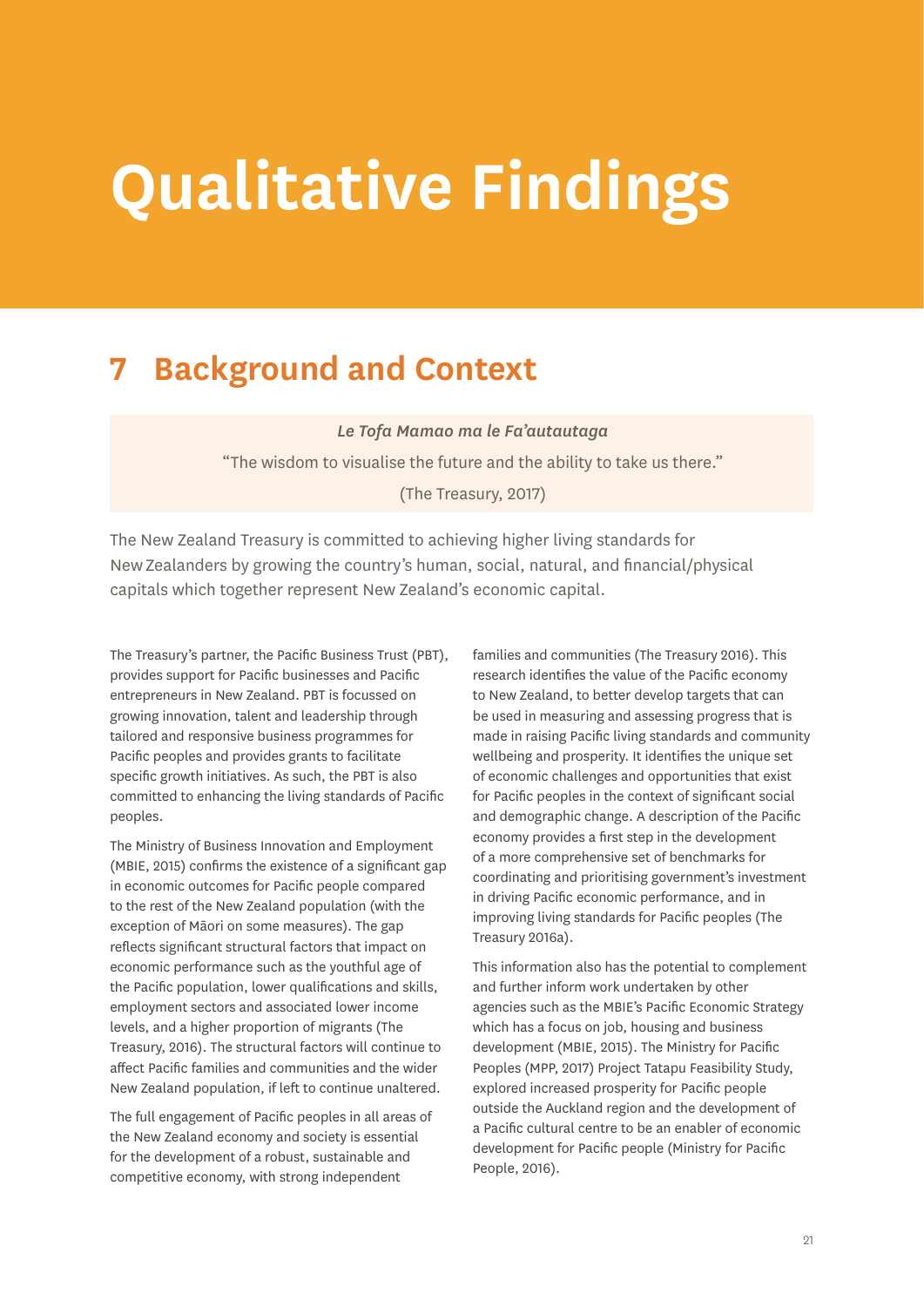#### <span id="page-25-0"></span>Figure 7.1: The four capitals



Source: The Treasury (2018)

### **7.1 Cultural Capital**

In previous reports, the Treasury has recognised that living standards are "undoubtedly much more than income" (The Treasury, 1999, p.1) and include "people's participation in social networks, community life, political choices and civil society" (The Treasury, 2001, p.13). For this reason, in addition to financial and physical capital, the Treasury also identified human capital, natural capital and social capital as key, interdependent factors in intergenerational wellbeing (The Treasury, 2017).

Clearly Pacific people have a particular set of cultural perspectives that shape their views of the world and their place in it. This includes social expectations that are based on the primacy of communities and families, religion and the centrality of mutually affirming relationships. Pacific worldviews are obviously central to how Pacific people understand wellbeing and prosperity and enduring cultural norms and values such as respect and reciprocity, continue to shape the parameters of Pacific peoples' sense of agency and possibility.

There are many possible ways to conceptualise the cultural and social components of wellbeing. What matters is that any framework for improving living standards provides a space for the consideration of cultural capital given the overwhelming eurocentric nature of dominant narratives about the economic prosperity.

Bourdieu (1997) suggested that 'capital' takes three fundamental forms: economic capital, which is readily convertible; social capital, which is comprised of 'social obligations' or 'connections'; and cultural capital or 'cultural competences', which can be embodied (internalized and intangible), objectified (cultural products), and institutionalized (officially accredited). These forms of capital are mutually constitutive in the sense that economic capital, for example, affords the time and resources for investment in the development of children's cultural capital, which is associated with future educational and occupational success. This, in turn, contributes to the accumulation of economic capital. Furthermore, socio-economic success is strongly associated with greater social capital in that one's social network becomes broader, more influential, and more conducive to opportunity and further enhancement of one's other capital.

Bourdieu's theory of social and cultural reproduction is one of the more influential attempts to explain the intergenerational persistence of social inequality. His concept of 'cultural capital' includes some of the key conceptual elements identified in the 'Four Capitals' model articulated in the Treasury's Living Standards model. In this model, social capital includes social connections, attitudes and norms that contribute to societal wellbeing by promoting coordination and collaboration between people and groups in society. In Bourdieu, cultural capital refers to the symbols, ideas, tastes, and preferences that can be strategically used as resources in social action. In a socially and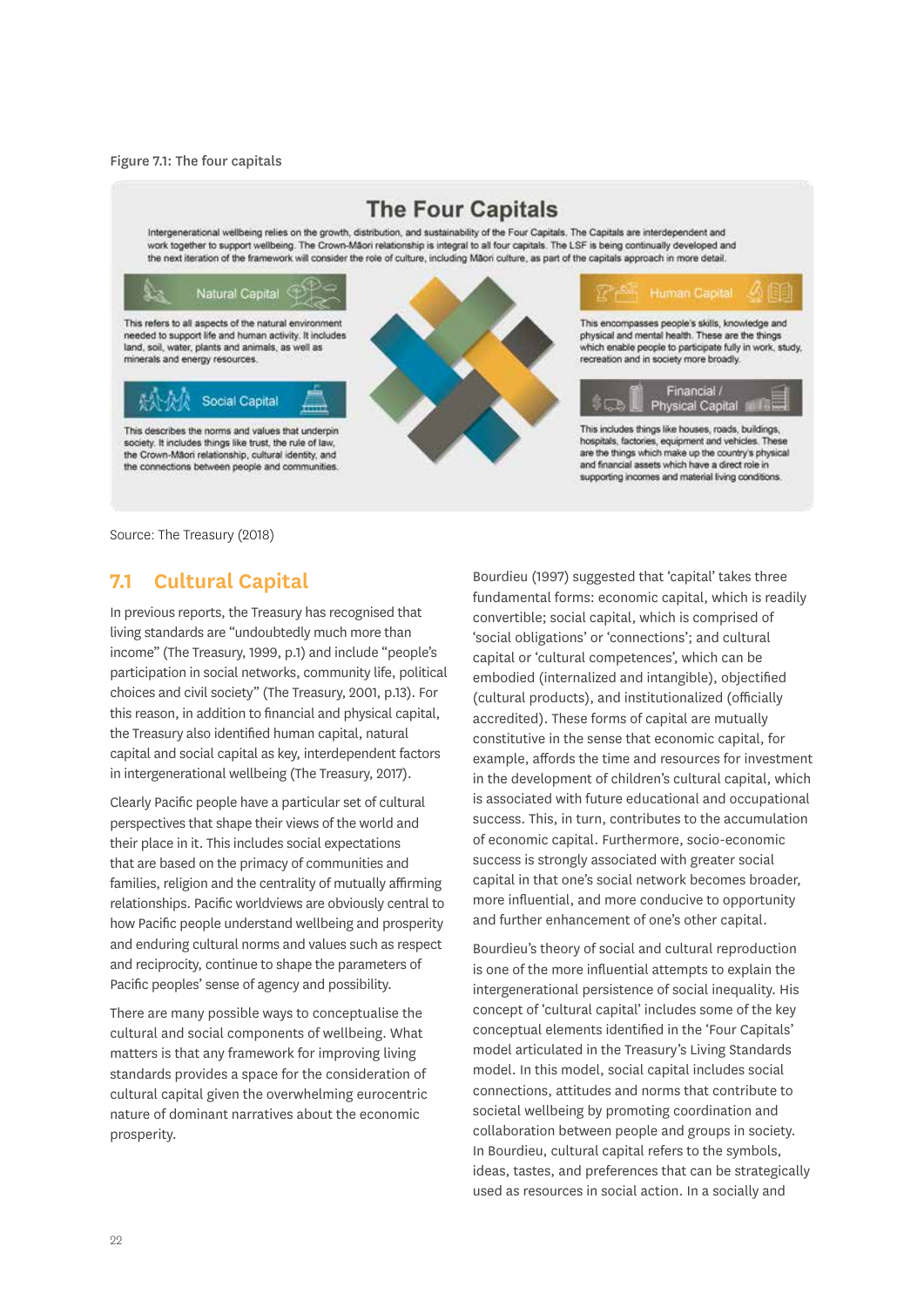economically stratified society and one in which eurocentric norms and values tend to prevail, certain forms of cultural capital are valued over others, and can assist or hinder one's social mobility.

While cultural capital is perhaps the most well-known of Bourdieu's concepts, the notion of habitus, field and practice are no less integral to his conceptual framework (Edgerton and Roberts, 2014). Habitus can be described as an embodied, socialized tendency or disposition to act, think, or feel in a way. It consists of a learned set of preferences or dispositions by which a person perceives, conceptualises and reacts to the social world around them. Habitus is rooted in the process of socialization within the family and conditioned by one's position in the wider social structure. Habitus is significant because it shapes the parameters of an individual's sense of agency and possibility; in essence, it entails "…perceptual schemes of which ends and means are reasonable given that individual's particular position in a stratified society" (Edgerton and Roberts, 2014).

The term field refers to the formal and informal norms and values governing a social sphere of activity (eg, family, school, university, sport, art, politics, and

economics). Fields are organized around specific forms of capital or combinations of capitals. Fields are characterized by their own regulative principles – the 'rules of the game' or 'logic of practice' – which are subject to power struggles among different interests.

Individuals' practices or actions – their 'behavioural repertoire' – are the consequences of their habitus and cultural capital interacting within the context of a given field. Fields overlap and exist at various levels, with smaller fields (eg, family) nested in larger fields (eg, educational field, economic field). Fields are semiautonomous, but often share similarities.

## **7.2 What is the value of social or cultural capital?**

These concepts help imbue this analysis of the Pacific economy, with the necessary perspective of Pacific communities.

As articulated in the Treasury's Pacific Strategy 2016-2020, any work to improve living standards in the Pacific community must be informed by an understanding and incorporation of Pacific world views to support Pacific peoples to build and sustain their economic performance.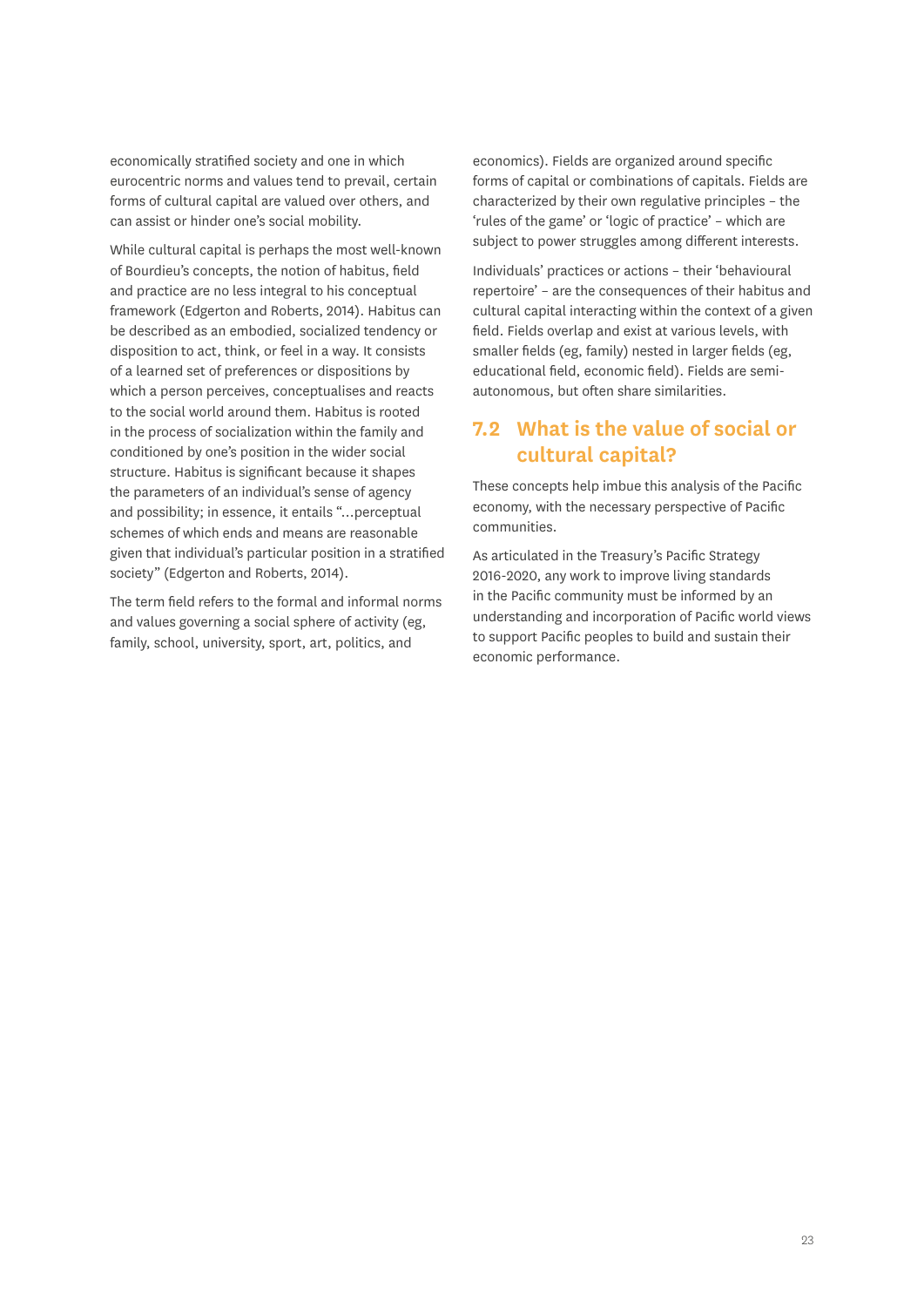# <span id="page-27-0"></span>**8 Introduction**

### **8.1 Research Purpose**

This research focussed on providing a detailed description of the Pacific Economy in New Zealand. The project is informed and guided by the Treasury Living Standards Framework (2015). The framework acts as a conceptual roadmap for coordinating economic analysis as well as guiding the planning, research, and data gathering and analysis process.

The project is aligned with the PBT strategy of transforming innovation into commercial excellence and its research contributes to transforming rapport, business facilitation advocacy and innovation into meaningful data to drive relevant business support, and interventions.

# **8.2 Research Objectives**

The authors acknowledge that this research is a first step towards fully understanding the Pacific economy in New Zealand. The information gathered from this research project will support the development and implementation of policy across sectors and will also contribute to the Treasury thinking on ways in which it can assist in improving living standards, through increased incomes and educational achievement.

The aim of the research is to explore the value and composition of Pacific capital assets and products and their contribution to the New Zealand economy.

At this initial stage the questions for investigation are:

- What economic assets do Pacific people and communities in New Zealand possess?
- What economic opportunities are available?
- y What is the estimated value of the Pacific economy to New Zealand?

#### **Qualitative Research Limitations**

The qualitative research limitations include:

- selection bias (whilst researchers will utilise a snowballing technique to access stakeholders to participate in the semi-structured interviews or focus groups there may be selection bias in the recruitment sample arising from the size of the population)
- researchers will be interviewing only a small sample of church leaders, community leaders, business leaders and families across New Zealand and the findings will be based on this sample
- assumptions will be made based on the sample
- results reflect only those questions participants responded to (participants can refuse to answer any question)
- results and findings may not be validly extrapolated to the wider Pacific population
- results and findings will be analysed for their correlation to the wider Pacific population.

Please note: there were relatively small numbers of participants in each of the target groups and even smaller numbers who completed the full online survey. In addition, information about assets, income and savings in some focus groups or semi-structured interviews was incomplete or elicited minimal responses due to the discomfort that participants felt in openly talking about these areas of their business, community organisation or church. All qualitative research is subjective.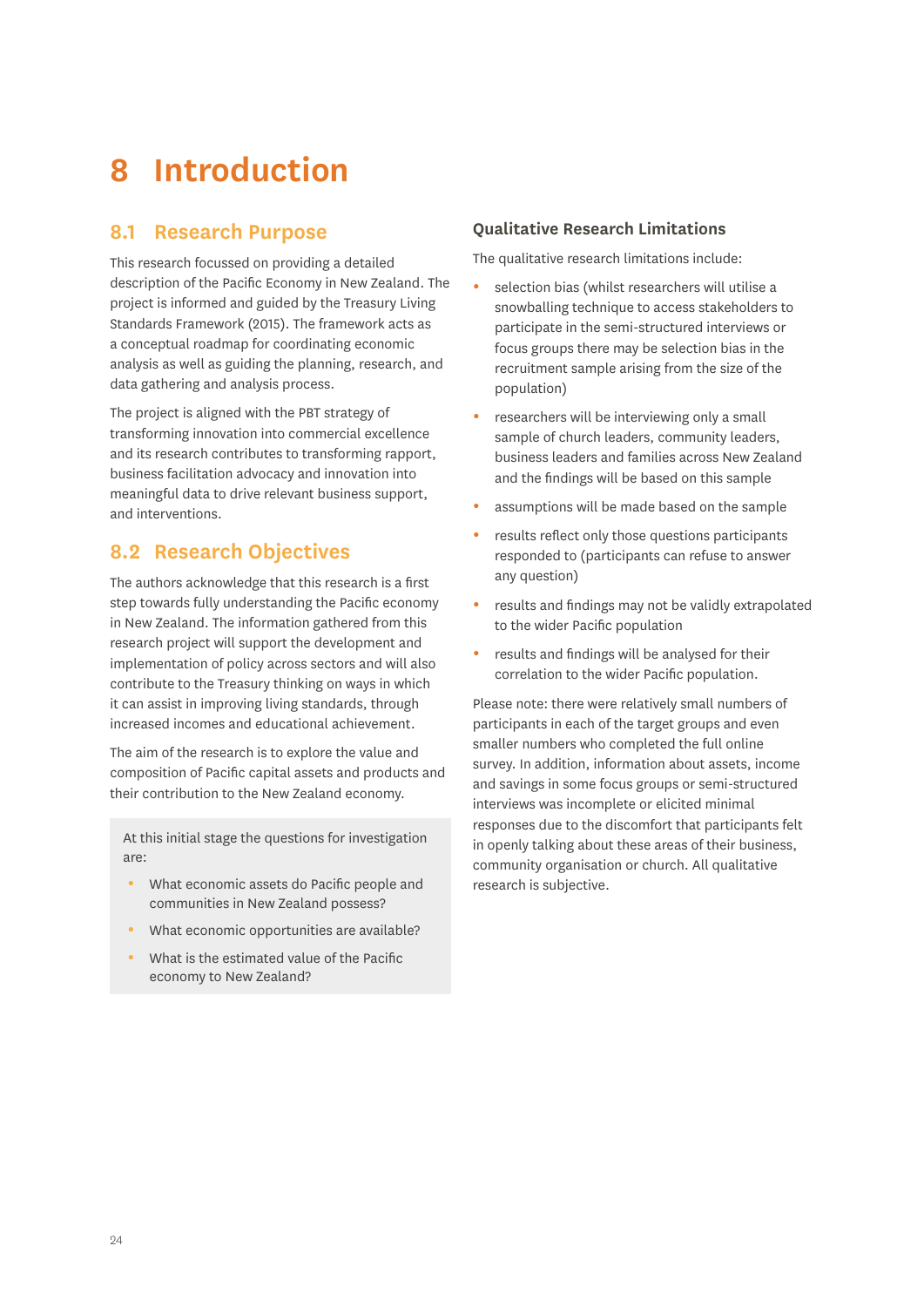# **8.3 Programme Logic Model**

| <b>Context</b>             | There is a significant gap in the economic outcomes of Pacific people compared<br>to the rest of the population in New Zealand. Understanding what matters most<br>to Pacific people through Pacific economic data is critical. There is a need to<br>develop a benchmark for co-ordinating and prioritising government's investment<br>to lift Pacific economic performance and lift Pacific living standards. |
|----------------------------|-----------------------------------------------------------------------------------------------------------------------------------------------------------------------------------------------------------------------------------------------------------------------------------------------------------------------------------------------------------------------------------------------------------------|
| <b>Explore</b>             | How capitalising on the Pacific economy will improve Pacific living standards                                                                                                                                                                                                                                                                                                                                   |
| <b>Measures</b>            | The total of the value added produced by Pacific organisations (the<br>$\bullet$<br>production measure)<br>The total of income (wages and profits) earned by Pacific individuals (the<br>$\bullet$<br>income measure)<br>The total of spending of Pacific households (the expenditure measure)<br>$\bullet$                                                                                                     |
| <b>Inputs</b>              | The Treasury, MBIE, MPP, PBT Governance Group and Steering Group<br>$\bullet$<br>(Sponsors)<br>Integrity Professionals Limited (IPRO) (IPRO, BERL, Central Pacific Collective)<br>$\bullet$<br>Pacific families, communities, leaders, entrepreneurs/business owners<br>$\bullet$<br>Databases (IDI, Charities Commission, Health, PBT, NZQA, Health)<br>$\bullet$                                              |
| <b>Actions</b>             | Identification of Stakeholders and stakeholder/sponsor workshops (meetings)<br>$\bullet$<br>Development of a discussion guide to support field work (included questions<br>$\bullet$<br>for focus groups, semi-structured interviews and online survey)<br>Assessment of community assets (description, location, ownership and any<br>$\bullet$<br>community elements)                                         |
| <b>Short term outcomes</b> | Increased understanding of Pacific values and identifying 'what matters most'<br>٠<br>Identification of a benchmark for co-ordinating and prioritising government<br>$\bullet$<br>investment to lift Pacific economic performance                                                                                                                                                                               |
| Long term outcomes         | Contribute to increased understanding and awareness of how to facilitate higher<br>living standards for Pacific families in New Zealand                                                                                                                                                                                                                                                                         |

| <b>Assumptions</b>                                                                                                            | <b>External factors</b>                                                                                                                                                                                               |
|-------------------------------------------------------------------------------------------------------------------------------|-----------------------------------------------------------------------------------------------------------------------------------------------------------------------------------------------------------------------|
| Indicators of Pacific economy:<br>Assets (financial and human capital (housing,<br>$\bullet$<br>business, employment))<br>GDP | new government and priorities<br>٠<br>governance and steering group availability<br>accessing IDI data and timing<br>٠<br>Pacific community's availability and willingness to<br>۰<br>share knowledge and information |
|                                                                                                                               |                                                                                                                                                                                                                       |

25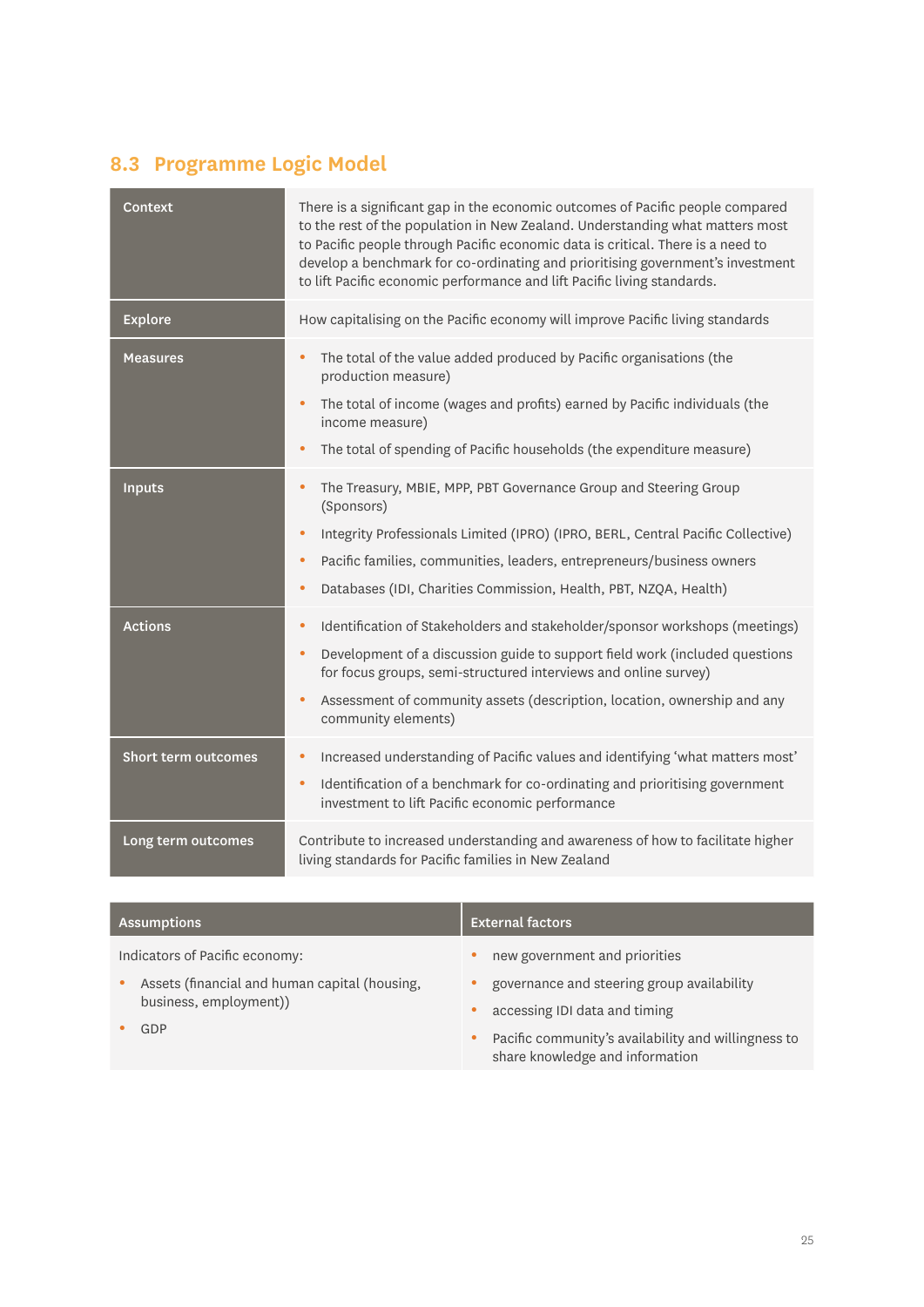# <span id="page-29-0"></span>**9 Findings**

This qualitative component of the research was undertaken using a Pacific operating model, in which leaders were interviewed and what they had reflected on and discussed, is on behalf of their families and communities. Within this Pacific operating model and context the term "e tasi ae afe" applies (one person is worth a thousand).

The findings presented here align to the central questions and themes of the research. Firstly, the definition of wealth and prosperity was explored. This was followed by discussions on economic assets, opportunities and value.

The three research questions were:

- What economic assets do Pacific people and communities in New Zealand possess?
- What economic opportunities are available?
- What is the estimated value of the Pacific economy to New Zealand?

## **9.1 What economic assets do Pacific people and communities in New Zealand possess?**

#### Pacific Business Leaders

Forty-three percent of Pacific business leaders and entrepreneurs indicated that they had no assets, investments or savings and 57 percent indicated they did. Those who responded that they did have assets, described their assets in a number of different ways. References were frequently made to "people", "strong brand reputation", "office", "vehicles", "power tools", and "office equipment" including "computers".

#### Figure 9.1: Business leaders' assets



The annual income that business owners reported was between \$50,000 to \$3.5 million. The majority of respondents reported an annual income of between \$100,000 to \$200,000. The second most frequent income reported was between \$300,000 to \$350,000 per annum. Finally, two business owner respondents reported their annual income to be between \$2.5 million and \$3.5 million.

#### Church Leaders

The majority of church leaders observed that their churches owned their own buildings (72 percent). Most of the respondents indicated that the church owned the church building and a hall.

Church investments ranged from \$50,000 to \$150,000 in term deposits. Other participants reported that their church income ranged from \$6,000 to \$90,000 per annum from tithing. The value of land and property ranged from \$700,000 to \$5 million.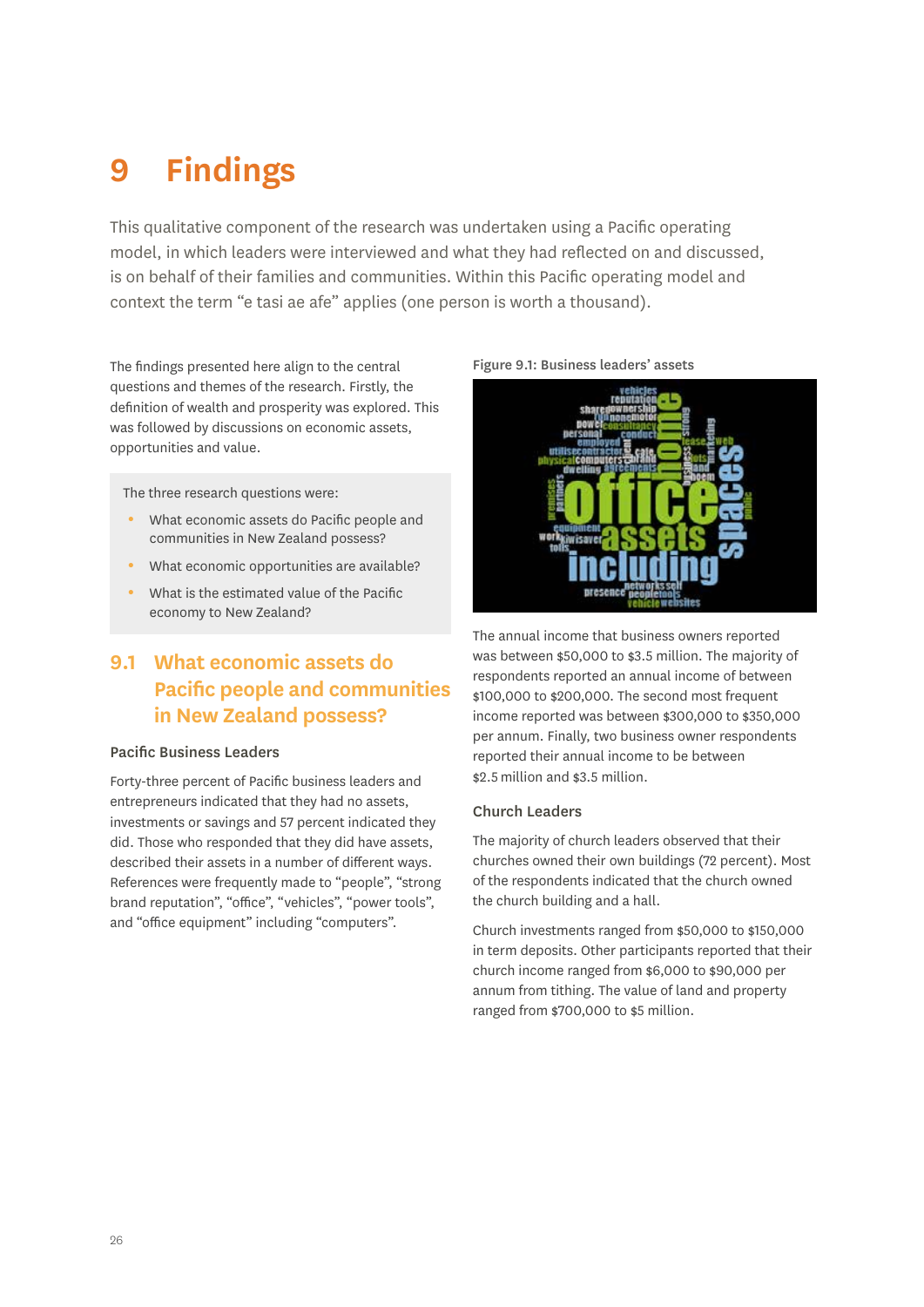#### Community Leaders

There were very few community leaders who provided direct feedback about the assets that a community provider or organisation may hold. The majority reported that their churches did own their own building.

*"Fa'alavelave and gifts are up to the individuals and families. The 'giving' is the cultural side, not the amount."*

*Community Leader*

*"In my experience Pasifika churches are networks, they share many things. Most of the time it is to meet a need, show/acknowledge respect, and is not limited to being here or overseas. I do not know for sure, it can range from a couple hundred dollars to a few thousand dollars. I think within the Pasifika there are many countries, and each country has its own cultural standards and practices. Gifts/donation amounts I would think vary."*

*Community Leader*

*"Gifts are totally up to the families and groups. I have gifts in the form of food, money, presents and even a painting of myself."*

*Community Leader*

*"No one can estimate or schedule most funerals, weddings and other significant events. However, any sort of gifting is nearly always shared. The custom of the gifts for a while was I feel abused in NZ, because they did not fully understand the custom/s or lost sight of the intent. As Tongan's we have a very formal, but simple process for the gifts – and it is not meant to be a burden or embarrassing for others. "* 

*Community Leader*

#### Fanau

Out of the fanau responses, the majority equally identified that they owned property (either their own home or an investment property) or had savings.

#### Fa'alavelave and Donations

Church leaders were asked about donations to the church and fa'alavelave. Many of the church leaders felt uncomfortable talking about donations or trying to quantify how much 'fa'alavelave' (gifts) they might receive.

#### Family Income

Estimates of family income varied significantly (please see comments below). The research participants indicated that families tended to spend their income on gifts, donations and remittances. Just over half of the participants also reported that they owned their own homes and had assets (54 percent). Eighty-nine percent of participants reported they had assets and personal investments.

#### Remittances

Discussions with church leaders about remittances back 'home' or to the Pacific Islands ranged from not wanting to go into too much detail through to leaders providing a 'rough idea' or 'estimate'. See following examples:

*"The [church] owns the building and additional property – including houses and the large building that houses all the other functions of the church."*

*"A main church, and a hall, both can be hired out to the community when not in use by the church." Church Leader*

*"What I can say is that it is a very well used resource in our community – and not just by Tokelau people" Church Leader*

*"We have not discussed utilising current church assets, because we do not own them. However, we have created a plan on how to have our own property and what we want to use it for. We have some very skilled people in our congregation who help out."*

*Church Leader*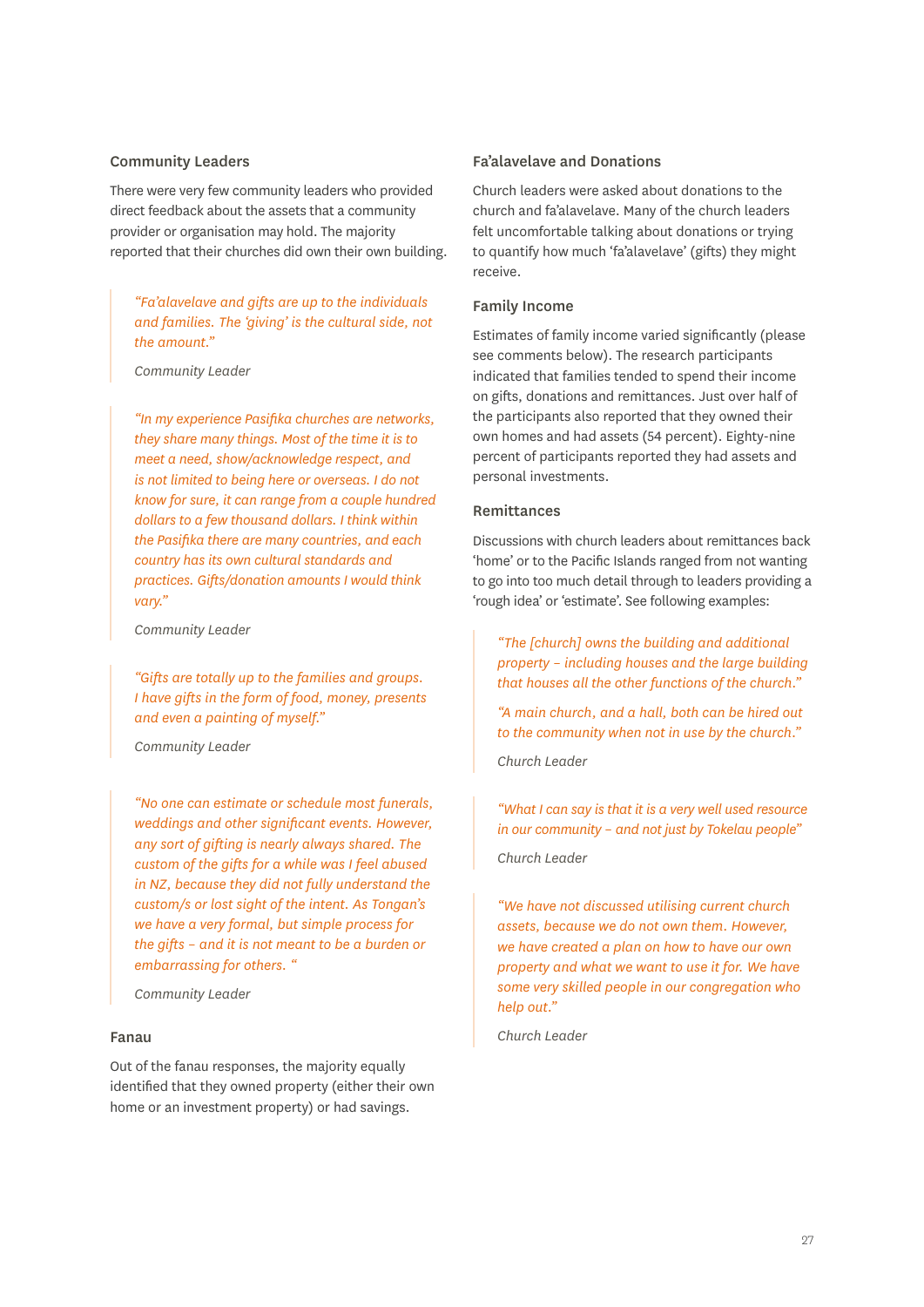<span id="page-31-0"></span>*"The majority of our congregation are young, so I think the average family household wage would be \$70,000 to \$100,000. This is taking into account that there are often more than 4 members in the family."*

*Church Leader*

#### *"Between \$50K – \$80K"*

*Church Leader*

*"Of our church congregation that tithe, I would estimate about \$60k up to \$150k per household – however I could not definitely be certain."*

*Church Leader*

*"We were fortunate that we had some very successful church members with good jobs. This is a result of pushing education and opportunities in NZ, something very important to Pasifika people. I would think it is not unfair to say it would be an average of \$100K per annum."*

*Church Leader*

*"I can only estimate given the types of employment our congregation have – \$120K."*

*Church Leader*

*"We have many low income families as part of our congregation, many work in low paying jobs or receiving the benefit. What is pleasing is that there are a number of our young people studying at present, and this will translate into good jobs. Some of our congregation work in government departments too."*

 *Church Leader*

*"Good Christian practice is to help and love thy neighbour. Measuring how much should not be part of this."*

*"Guess this is a good question, and I would certainly like to give you a firm figure as to the amount, but it is very hard to do. From what I have learnt in my short time with my congregation is that they are very proud, resourceful and private. Where our structure and lend a lot of support, our families are still very independent with the matters of fa'alavelave's and family needs. My feeling is that the sending of tupe (money) back home to the islands often starts at \$1000. When families send money back home, they want it to make a difference. Smaller amounts don't make as much of an impact."*

*"I would say that about 50% of our congregation would send money home (to the islands). This would be for funerals, wedding, birthdays, and any other fa'alavelave."*

*"I know some of our Pasifika church members send money back to the islands. This is usually in response to requests from home. Through my own experience with parents, this can range from a few hundred dollars to a few thousand. Although this is very much their own business, we hope that through our church activities and courses, they can plan for these events in a more responsible way. I know us islanders have a history of sending money home and sacrificing things here in NZ."*

*"In terms of our Pasifika congregation it is a little hard to say. We have a large number of 2nd, 3rd and a few 4th generation Pasifika Islanders to NZ. Certainly, with the 3rd and 4th generation Pasifika Islanders I would say there are fewer occasions where they send money back to the islands. It is because there are fewer fanau back in the islands to send money back to, or NZ is considered home. For our church."*

*"This is very personal to each individual and family. I would not like to speculate on how much they send home. I can tell you that I would probably send between \$2,000 and \$5,000 per year back to Tonga. It would depend on the need back home."*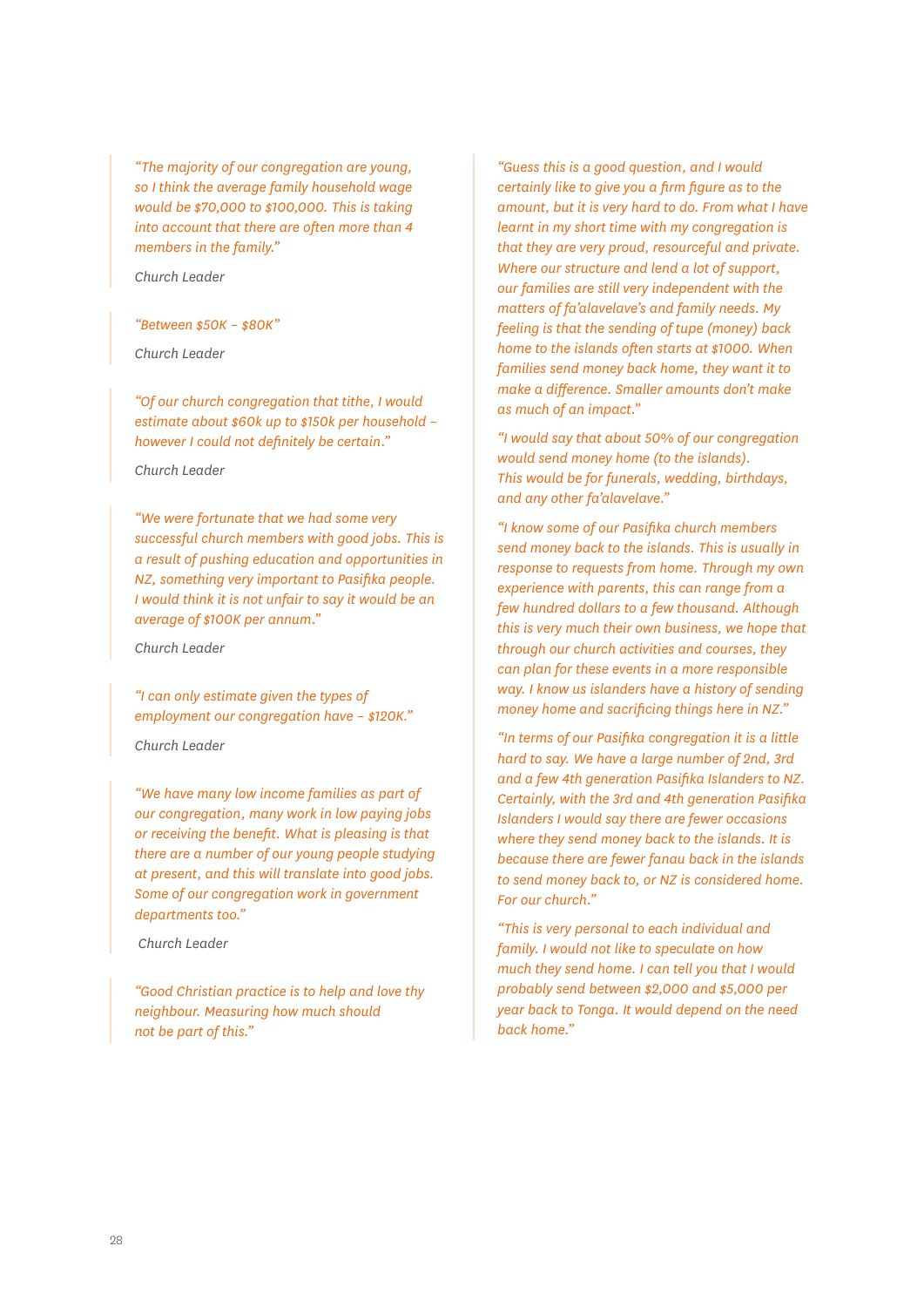Figure 9.2: Church, community leaders and fanau economic assets



A large proportion of the research participants viewed their community as an investment and asset, followed by their church, are all considered to be an asset by the participants.

### **9.2 What economic opportunities are available?**

#### **9.2.1 Aspirations**

Participants shared that their aspirations were related specifically to providing a 'comfortable life' for their families. They included being 'highly educated' with formal qualifications, a wide range of skills which would enable access to more resources. Aspirations were also related to religious aspirations such as building churches and to be fully connected to God.

*"For our younger generation it is to have more opportunities that we have."*

*Church Leader*

*"To know their culture well, to bless others as Jesus blessed us."*

*Fanau*

*"To develop our church to be leaders in the community."*

*Church Leader*

*"With positive focuses and goals, we can all work towards positive outcomes."*

*"We should have good education, then you will get a good job. That is why I came from Samoa – to get a good job to help my family back in Savai'i. Many Samoans did the same and I think still do today."*

*Fanau*

*"To rebuild, repair, restore and give purpose to people."*

*Church Leader*

*"The PIPC church looks to be innovative and relevant to the community. It seeks to grow the church members spiritually and to lead prosperous lives."*

*Church Leader*

#### **9.2.2 Strengths**

#### Business

Many business leaders and entrepreneurs interviewed talked about the economic opportunities that are available in New Zealand. Many participants emphasised the ability of Pacific businesses to identify a niche and adapt and deliver a service or product. Some participants explained that as a business owner they needed an intimate partner who had a steady income and job, to allow them the financial freedom to build a business as a sole trader. These participants talked about the need for a steady income whilst developing a new business. They also talked about being pioneers in their field and having extensive experience in business. Some described their success as innovators, as being "first on the playing field". They talked about the need to facilitate creativity and vision to develop innovation. Some entrepreneurs explained that Pacific people are often naturally focussed on providing a good service and are very good at networking, they believe these skills and abilities contribute to the development of a good business.

*"Our niche, reputation, adaptability and applicability to a range of sectors."*

*Business Leaders/Entrepreneur*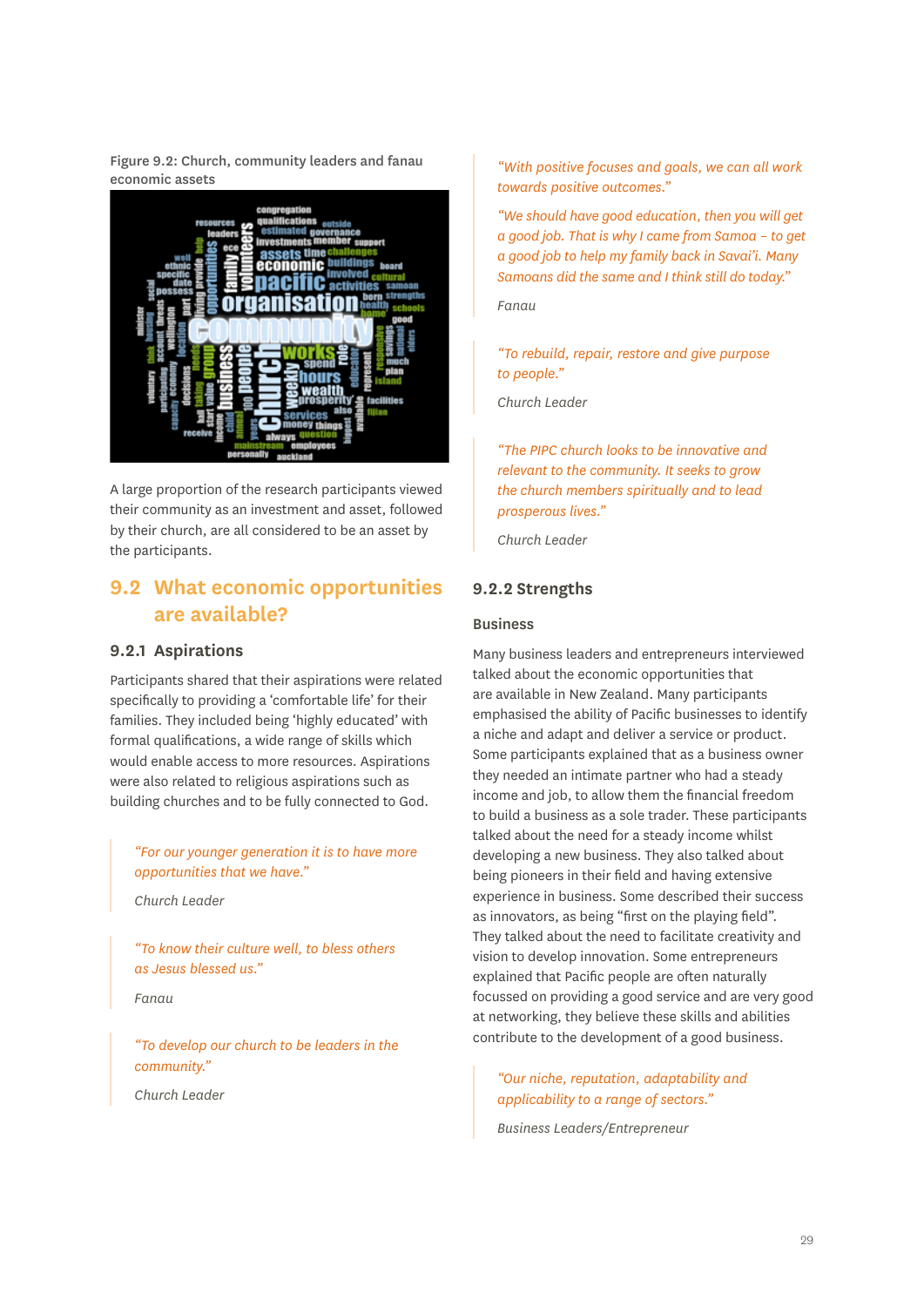*"Started business as a leap of faith, to inspire Pasifika, lots of people don't know that a financial advisor is an actual job."*

*Business Leaders/Entrepreneur*

*"For example, there are many Pasifika tradespeople where both partners within a couple are employed and one could go it alone as a sole trader. You need a solid base and having an employed partner is part of that."*

*Business Leaders/Entrepreneur*

*"The greatest strengths in business are communication, where sales are being made on a relationships basis. Additional strengths are being in the industry a long time and positive feedback through word of mouth."*

*Business Leaders/Entrepreneur*

#### Church

Many of the church leaders who participated felt that their strengths lay in their church being connected to their members, community, each other, and to God. Some churche leaders saw their strength as the way they were able to achieve a lot with very little resource and have a greater impact on society. Some church leaders also talked about the resilience and the importance of their church being sustainable. Other strengths included loyalty and having a strong 'Christian love'. The majority of church leaders referred to a strength as being family oriented. Others reflected on their church and church members as hard working and having a wide skill set including the ability to engage and negotiate. This also included a real skill set to support youth to be highly educated and have formal qualifications, and resources. Some church leaders explained that their church was benefitting from the ability to analyse and plan ahead. Other churches talked about their cultural awareness.

*"Highly skilled, educated and connected congregation. We also have a very wide range of ages, which is reflected in the number of church programmes we have. The church takes a very holistic approach and is very strong spiritually." Church Leader*

*"The strengths were probably resilience and steadfastness in their faith. Very much service oriented and traditional."*

*Church Leader*

*"We are 'current', we are keeping up with the needs of our community, we are innovative, and we are focused. This comes from good structures, goals and objectives, and from I think good leadership."*

*Church Leader*

*"We have a core group of church members who are well known in the community. This is particularly important for someone who is only part of the community for a short space of time. The church is welcoming to all and are considered members of other groups. Our Pasifika community is particularly strong and often get together."*

*Church Leader*

*"One of the main strengths I think is that the church has very long serving families. Three and four generations in some cases. The church numbers have been very consistent."*

*Church Leader*

*"We are small. We do not need to be a big church to do God's will. The small size of our church allows us to be more intimate and family like."*

*Church Leader*

*"Strong in faith, talented and I feel being located just on the fringe of the CBD, we are also in a good place to minister to the community."*

*Church Leader*

*"We are strong in our Tokelau culture. This is a strength and testament to our older people."*

*Church Leader*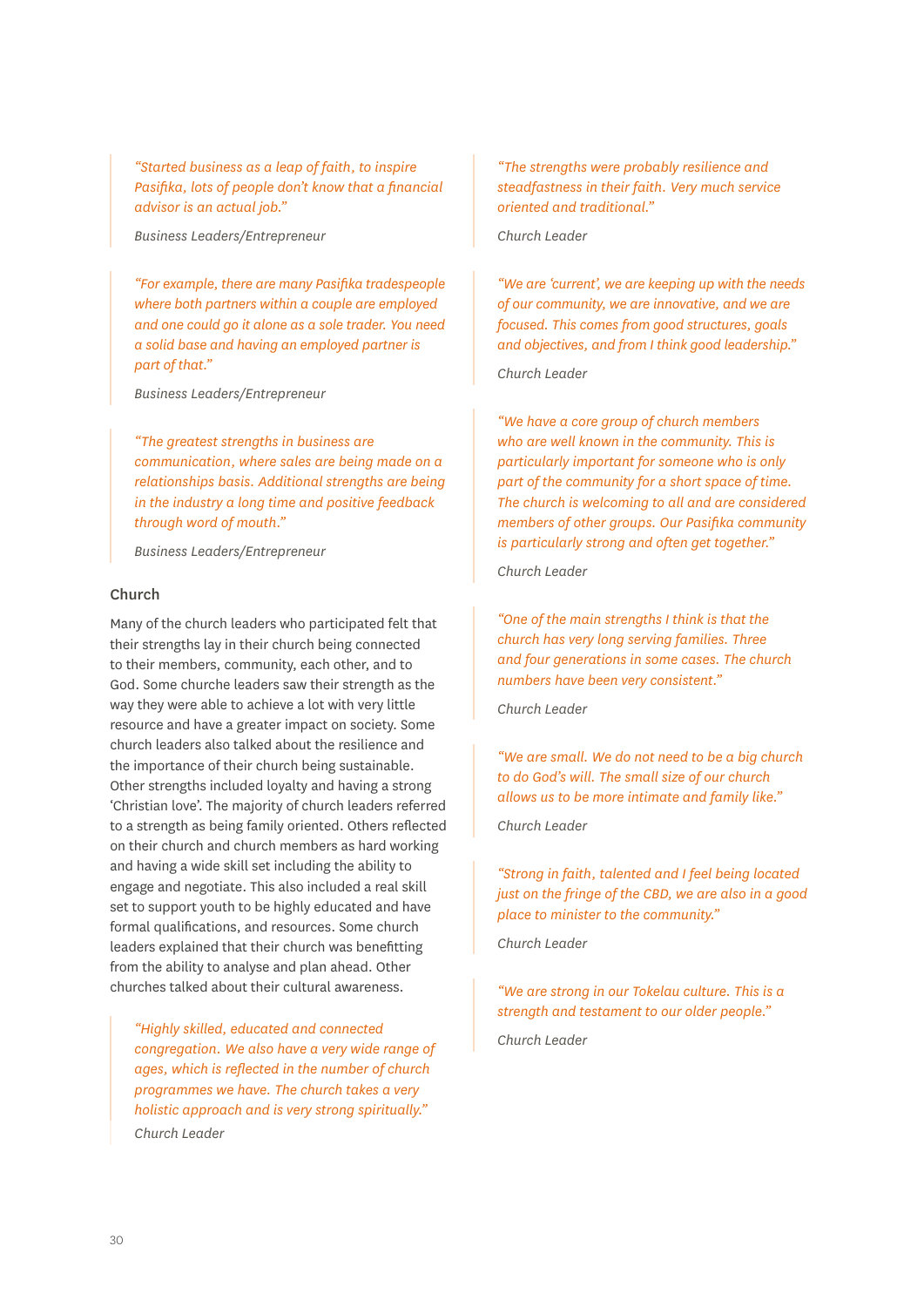#### **9.2.3 Opportunities**

#### Business Leaders/Entrepreneurs

The majority of feedback from the business leaders and entrepreneurs around challenges and opportunities focused on the themes around (1) funding; (2) access to capital; and (3) resources.

*"We are under qualified and learning ourselves."* 

*Business Leaders/Entrepreneur*

*"Dedicated time to develop a stronger and wider sales channel and strategic investment in growth to offset risk (at the expense of BAU)."*

*Business Leaders/Entrepreneur*

#### Church

Feedback from the church leaders focussed on the lack of planning for financial success in the future and the size and access to church.

*"I think our people's challenge is seeing beyond the immediate. We see the immediate need and work only in that area, instead of looking to plan ahead and provide foundations and pathways to better futures."*

*Community Leaders*

#### Community Leaders

More community leaders commented about challenges than business owners and entrepreneurs and church leaders. The majority of comments related to the smaller size of communities outside of Auckland and the issues of resourcing and funding.

*"People understanding how the community has changed so much since arriving from the islands."*

*"There are hard to reach and disengaged families and sometimes ten conversations are required to get the full story of what is happening."*

*"Still don't have it right around culturally responsive services."*

*"Being agile and flexible working in virtual spaces partnering with other groups/organisations same values but multiple ways of responding to them eg, a pig vs afternoon tea with scones."*

*"Language retention, preservation of language, artifacts and handicrafts so future generation can treasure it."* 

*"Vulnerable children, meth and gambling."*

*"It is hard to work together sometimes with different styles of leadership."*

*"Cook Islanders see cultures as something else, they sometimes don't participate in groups but there is a desire to be more active (children and grandchildren Cook Island dancing example)."*

*Community Leaders*

*"Research participants sometimes not sure what benefit/return to the community is – an example of this is where Dunedin Pasifika young people have partnered with Otago University for the past 5 years – appropriate remuneration? Academics making their names and careers off this."*

*"Good paying jobs, high quality education, equitable sharing of resources, getting ahead, alcohol and drugs."*

*"Small Pasifika community compared to Auckland 13,000 Pasifika in Canterbury. Sometimes hard to be considered when it comes to Pasifika specific funding."*

*"No funding and resources and Funders/ Government agencies think that when it comes to Pasifika it ends in Christchurch because there are not many Pasifika people South of Christchurch."*

*"Transparency and good leadership"*

*"Parents are supporting children but supporting in their way. They are taking children to school but not going any further in terms of talking to teachers."* 

*Community Leaders*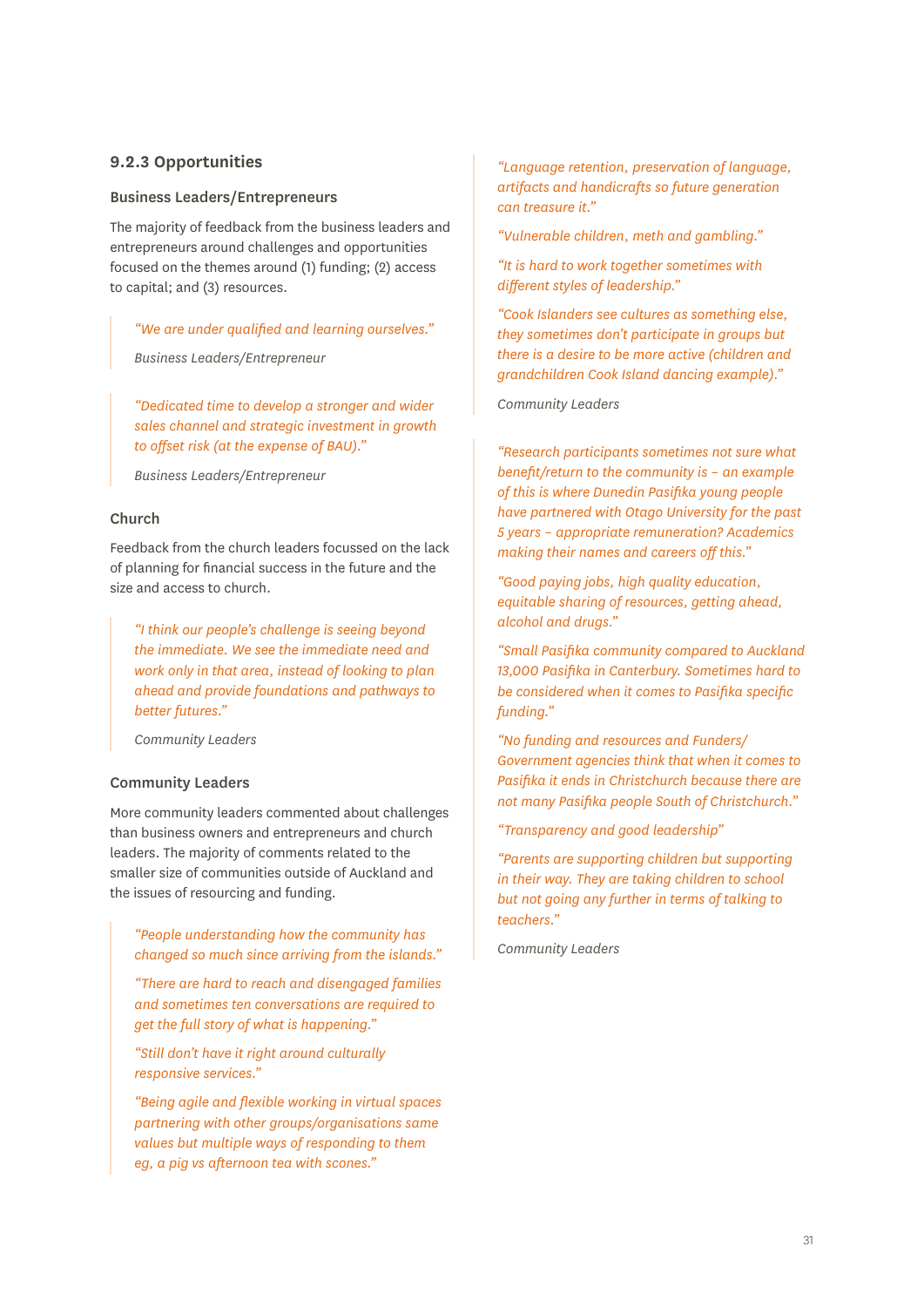*"There is token consultation with Pasifika communities."*

*"Fa'alavelave is impacting families in terms of for example the level of hospitality and financial implications when the church minister visits."*

*"Trying to get people to see things through a different lens."*

*"I guess one of the challenge for our new migrants from Fiji is the lack of knowledge around settling into NZ society. for example, driver licenses, attitudes from the islands around physical abuse, parenting issues. using loan sharks so lack of financial/health/ literacy."*

*"Education is a challenge and the relationship between goals and identity."*

*"Poverty and hardship caused by high housing costs which is exacerbated by low incomes. This is particularly evident and multiply for those with disability and or mental health issues."*

*Community Leaders*

#### Fanau

In terms of family strengths, many families identified a range of strengths such as; (1) being driven and disciplined; (2) setting goals and targets and working hard to achieve them; (3) being a hard worker; (4) being a people person; (5) strong connection to faith; (6) family oriented; (7) strong communication skills; (8) extensive networks both professionally and personally; (9) culture (strong Samoan ethics and awareness; Tongan community connections; ability to relate to both Samoan culture and the NZ European culture); (10) being structured and methodical; (11) process oriented; and (12) compassion.

*"I am one of the few Samoan female High Chief Matai's. I think this is in recognition of my strengths – integrity, ability to communicate at a number of levels, central and local government systems knowledge, Samoan cultural systems knowledge." Fanau*

*"Good English. Lived in NZ for over 30 years, so I understand this country."*

*"Approachable, good relationship skills, high integrity, faith bound."*

*Fanau*

#### *"Strong interpersonal skills, coaching and mentoring skills."*

*Fanau*

Many of the opportunities discussed by the participant groups fall into the drivers of social capital category of the Living Standards Framework – for example:

- education;
- family wellbeing;
- material wellbeing; and
- home ownership and residential stability.

#### Business

Many of the business leaders interviewed as part of this research explained that there are very real opportunities in the market where people see the "real value of Pacific". Where Pacific businesses can "stand on your own feet" and where Pacific businesses can bring a holistic perspective to an objective based community. Some business leaders also explained that there are so many opportunities, but that people just can't see them.

*"Heaps. The practice of community and stakeholder engagement and facilitation is becoming increasingly valued in a range of markets in NZ and overseas including in the Pasifika."*

*Business Leader/Entrepreneur*

*"South Island growth, providing more assistance to Pasifika young people around Aotearoa."*

*Business Leader/Entrepreneur*

*"Collaboration with similar smaller providers to aggregate and mobilise knowledge assets to compete with larger end to end service providers."*

*Business Leader/Entrepreneur*

*"The electronic security trade has lots of opportunities for skilled people from domestic, commercial, corporate government."*

*Business Leader/Entrepreneur*

*Fanau*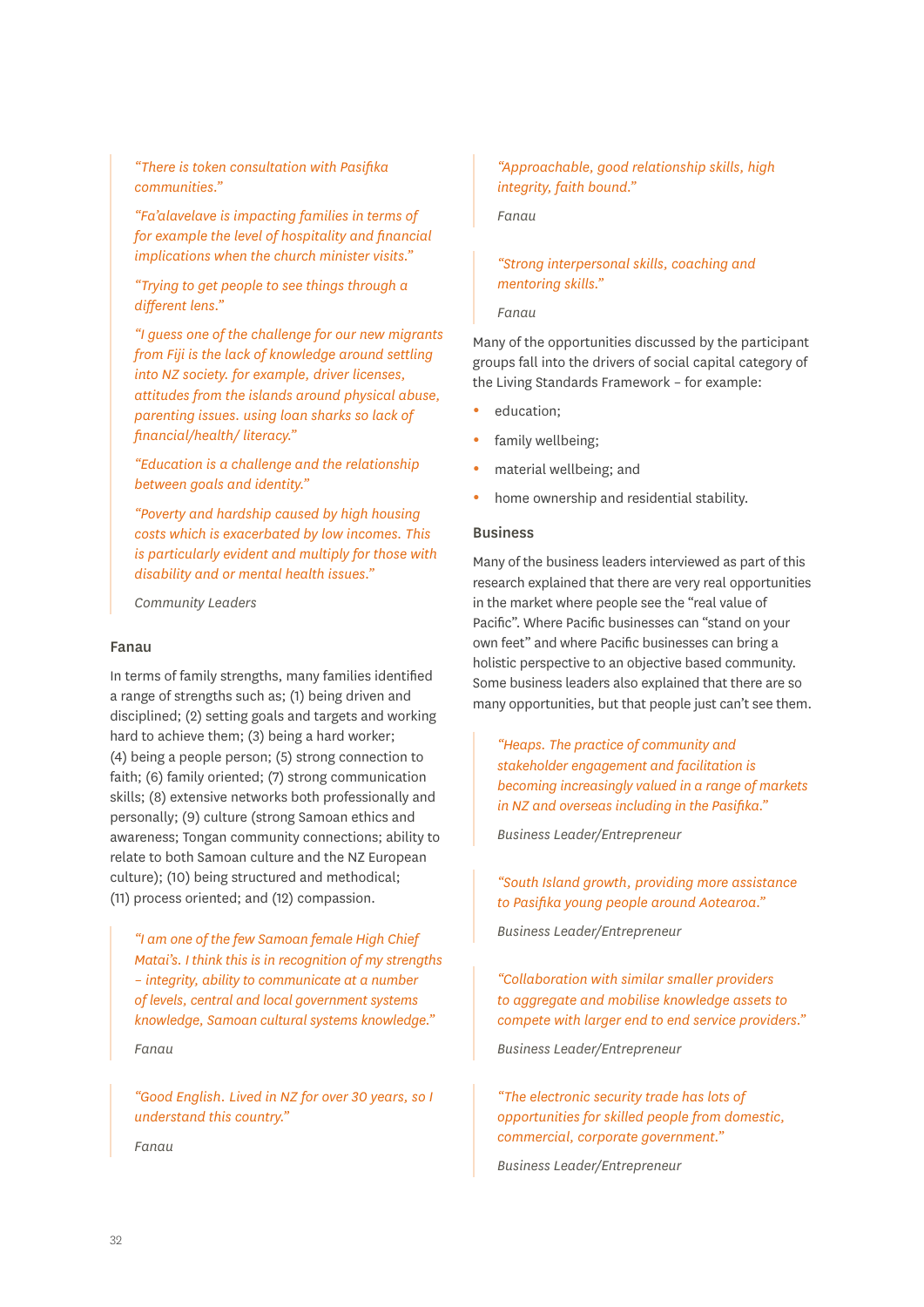*"There are always opportunities to improves the economic position of peoples' lives – financial literacy, education etc."*

*Business Leader/Entrepreneur*

The following information was collected when business leaders and entrepreneurs were asked about what advice they would give others.

*"Be prepared to pivot if the original intent of your business comes across market forces that could potentially derail your journey. For me it was transitioning from Human Resources into Shared Services. Spotting an opportunity and having the nous to change isn't easy but it's important to be able to step back and look at things from a third person perspective to see if a fork in the road will benefit the business and keep momentum going."* 

*"Find or create something you can be world class in, watch, listen, learn and act."*

*"Surround yourself with likeminded people."*

*"No risk, no reward."*

*"If a Pasifika person can have faith in God, why can't they have faith in themselves."*

*"Wants to inspire tradies."*

*"The best advice I ever got was from [xxx] and I'm gonna repeat that "Start small, think big" and basically know that with strong relationships, and in being reliable, you can make it happen."*

*"We've been here too long, we should be further."*

*"[xxx] advice is to have a mentor, this was particularly important to him post-earthquake. It can be someone you don't know and who works in an unrelated area. [xxx] also suggests evaluating information from a variety of sources before making decisions."* 

*"Feel the fear and do it anyway."*

#### **Church**

Feedback from church leaders about opportunities included that 'everything is an opportunity'. (1) focussing on expanding the kingdom of God; (2) funding opportunities; (3) opportunities to help and meet the real needs of families and communities; and (4) using technology to attract and retain children and young people in church. Some church leaders explained that they had members who worked for the government and they were advised to start building their capabilities to be able to secure service contracts. They also identified the need to develop their own systems and processes to life in New Zealand.

*"My view on opportunities for our church is always focused on extending the kingdom of God. That is a common foundation for all Pasifika people. I understand that this survey is about the economy and focused on material values, but this is not the focus of churches."*

*"We are learning about funding grants and how we might be able to access these. Also, the recent EFKS Church survey will also provide opportunities for ministry and service*

*"As Pasifika people we have always seen opportunities here in NZ, however we don't always see how we can maximise those opportunities in the palagi (European) environment/systems."*

#### *Church Leaders*

*"We want to be innovative and current. I have young children and I am always asking myself how do I keep them in the church, what needs to happen? Ministry through technology is an opportunity."*

*"Initial discussions were around childcare and employment opportunities."*

*"We try to take opportunities as they arise. We do have a desire to influence peoples' lives early in the hope that they grow to be strong children of God."*

*"There are always lives to save."*

*Church Leaders*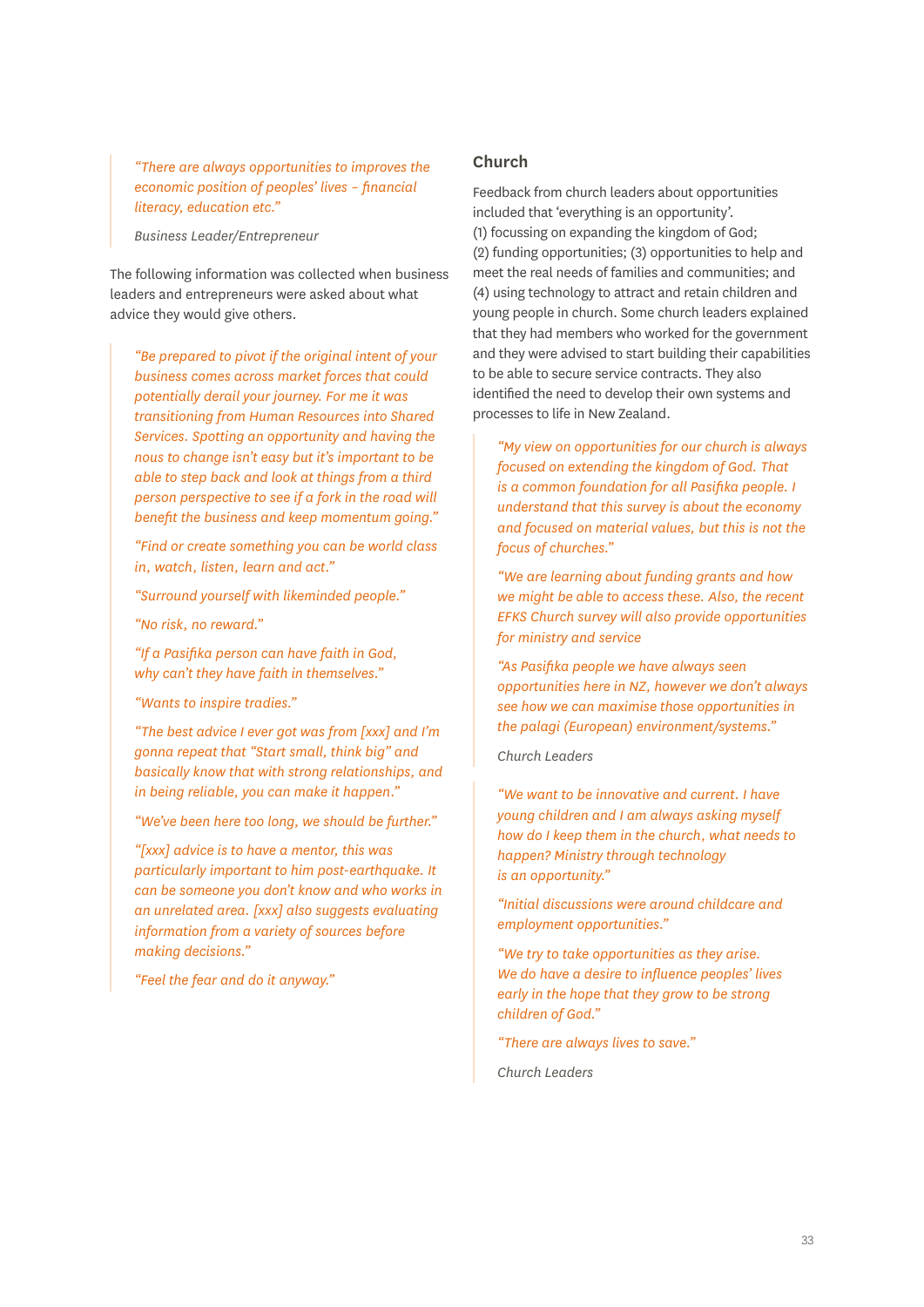*"There are more and more seasonal workers coming over from the Pasifika Islands, and many of them are settling in and around the Central North Island. I feel that this provides our church with an opportunity to support these workers and minister to them."*

*"Our community always needs help. We see in the news and see it in our streets the increase in P (methamphetamine) and other drugs. So, the opportunity is to look at how we can help our community get away from these things."*

*Church Leaders*

#### **Community**

Community leaders generally expressed their views on opportunities in a positive fashion: "we just have to take them." Many leaders described how there were many opportunities through Church for young people to learn from each other and work together. They also talked about the need to build relationships with other communities to explore opportunities for investment in business. Leaders expressed the need to diversify and build fixed assets. They also mentioned the need to focus on multi-media and online platforms to connect. Some leaders talked about the importance of education, to identify and access apprenticeships, good employment and business opportunities in New Zealand. A large amount of discussion from community leaders centered around the need to build strategic partnerships and relationships whilst also focusing on marketing and communications. Many leaders raised the need for home ownership and building personal capital and assets. Some respondents also highlighted the changing attitudes of central government to Pacific people. They saw greater opportunities for participation in policy development and implementation with more Pacific roles at chief advisor level now available and more Pacific people in managerial roles.

#### **Fanau**

The majority of family members who participated in the research believed that there were lots of opportunities in New Zealand. Many felt that if you worked hard and got a good education, there would be more opportunities.

*"The face of Pasifika has changed, and our parents' story is different. The Pasifika story needs to be retold."*

*"There are opportunities in health career development, research. New Zealand is more attuned to needs. Diabetes is rife and there are more Pasifika nurses and doctors."*

*"We've come a long way not to expect less."*

*"Pasifika peoples are often hidden gems, because we are understated, we don't self-promote which can also be our downfall. It sometimes requires others to recognise our potential before we believe in ourselves."*

*"Sharing culture through the arts ie, music, dancing, theatre."*

*Fanau*

*"Think differently and use the strengths of the communities."*

*"Because we are a small community, it is easier to organize and set up small working bee groups and we can link to the students and the University to get things done."*

*"There is a chance to retell our stories, in church children's stories [are] used [and they used to use] overseas examples and now they use Tongan ones. In retelling our stories, it is also important that the young ones know their history, [we have] got to articulate the story well."*

*"Need to support community led Pasifika events and Pasifika organisations. Organisations need to work together and supporting community initiatives."*

*"Consciously generating income (as opposed to fundraising and saving)."*

*Fanau*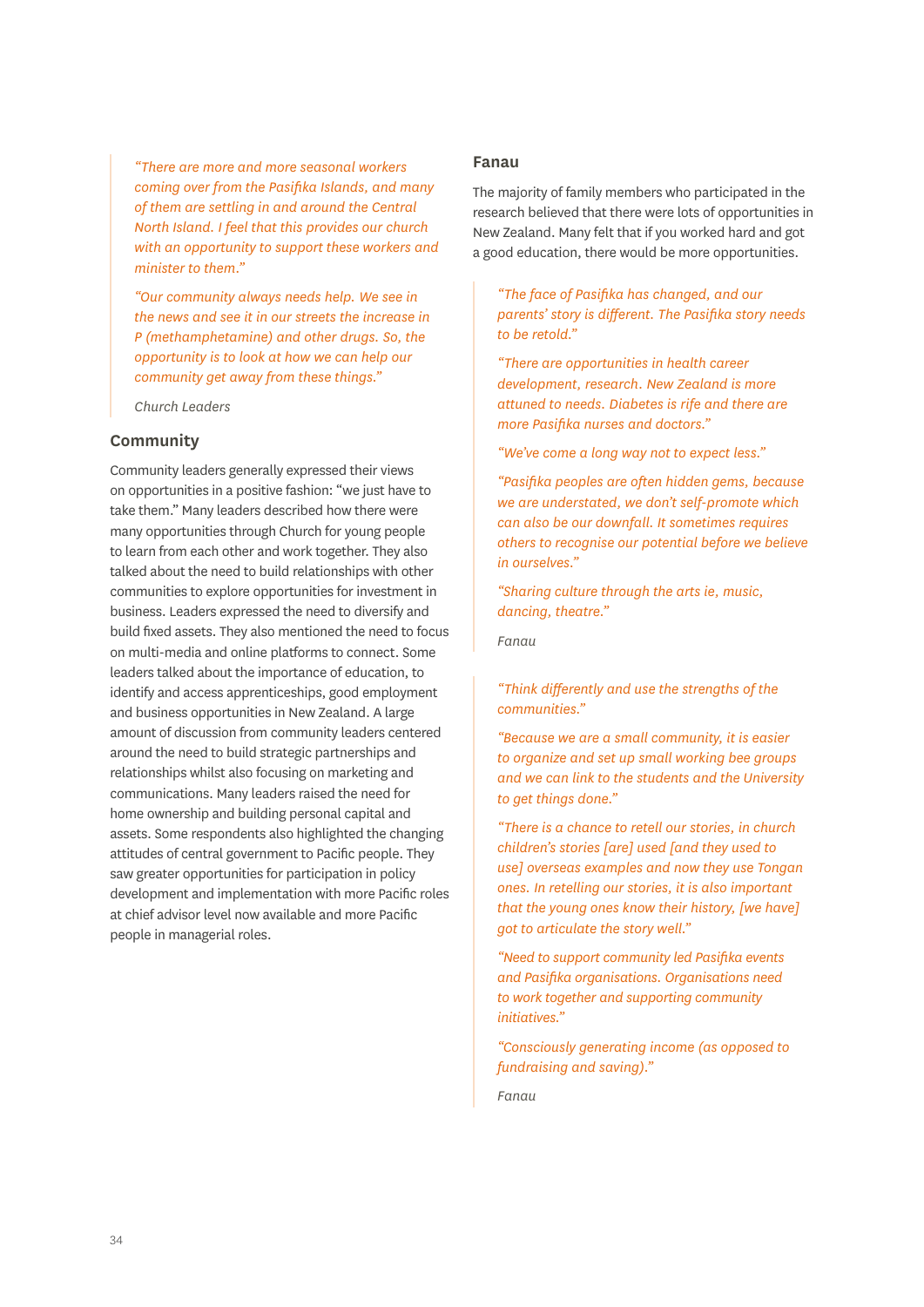*"I see opportunities for community development in terms of the community doing it for themselves. Eg, caregivers are not recognised as a skill therefore is not a path to residency. The community can come together to plan, fundraise, implement scholarships for nursing training. [There is an] opportunity to up skill, so a path to residency is provided. [There is an] opportunity to educate the community on different issues with the guidance of government departments. For example, work with polytechnics to recruit more Fijians on the programme. The opportunities for the community are many, however [we] need good leadership and unity of the community…since the Fijians make up the second highest number of caregivers in NZ and we have an aging population, we can capitalise by creating businesses for Fijians to run employment agencies. Fijians are also good workers in terms of construction for the rebuild and fruit farms."*

*Fanau*

*"The opportunity for my kids to have a better education than me, and then able to get better jobs."*

*Fanau*

*"There are many opportunities in the building sector, and I think eventually there will be more business opportunities as confidence is restored to the region."*

*Fanau*

*"Pasifika people see education as the key to success, so I am old but still learning and studying to get a better job to help the family."*

*Fanau*

*"Not sure. Some opportunities need money to start off with, something I do not have."*

*"If you want to work hard, there are many opportunities – work, sports, education."*

*"Hard work produces both rewards and opportunities. That's why I decided to come down to Christchurch to work."*

*Fanau*

The following challenges were identified by businesses, church leaders, community leaders and fanau.

#### Business

Many business leaders identified the following as key threats to their business enterprises; (1) a reduction in cash flow; and (2) competition in their sectors. Further examples of identified business threats are outlined below.

*"Competition is a challenge, but we are confident in our service provision and points of uniqueness."*

*"The uncomfortable middle ground between selling and delivering. For a small enterprise this is the difference between growth and the status quo."*

*"Downturn of the building trade and economy"*

*"New entrants, data privacy and security"*

*"Appetite for pressure"*

*"Loss of government funding"*

*"Changes in policy"*

*"Processes for the pursuit of philanthropic dollar too onerous"*

#### Church<sup>4</sup>

The majority of Church leaders identified only one main threat and that was church membership – either a lack of growth or people leaving the church. Some church leaders did not identify any challenges. Some church participants reflected on the need to be relevant and innovative, in order to retain young people.

*"There are always threats; doubters, cynics, haters…nothing that cannot be worked through. No one said being a child of God would be easy."*

*"We are not a big church, and the church is seeing a decline in numbers across the country. If the trend continues then I guess there is a threat that the church will close."*

*"Operationally we are well supported as are we spiritually."*

*"I do not think our church has anything to worry about. We are very lucky that way."*

*Church Leaders*

<sup>4</sup> Note: all references to particular churches have been removed to ensure anonymity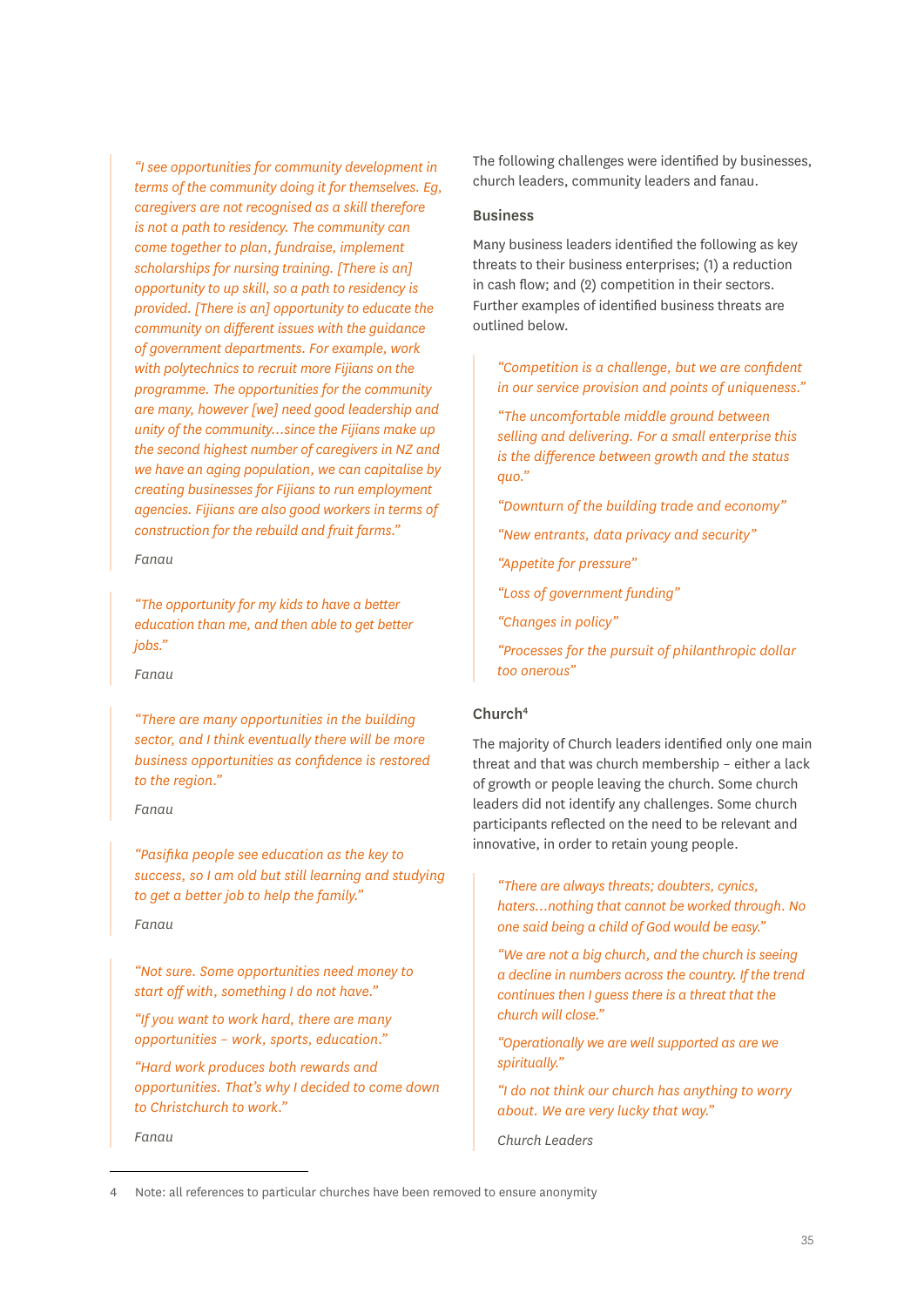#### Community

Community leaders identified a number of threats, including; (1) language and culture (core beliefs); (2) access to good quality housing; (3) access to jobs; (4) poverty; (5) lack of self-belief; (6) general lack of funding and resources.

*"There is a mind-set change needed including how we look after families. Many Pasifika parents do not put aside retirement money, we are their investment."*

*"We're not just on the menu, we're now at the table."*

*"With language and culture – aganu'u programmes now available for New Zealand born."*

*"Natural disasters over planning for current generations' needs vs youth and children."* 

*"Health issues (alcohol and drugs)."*

*"Access to housing (difficult to get people into rental, the viewing appointment seems to go well but prospective tenants get turned down in the end)."*

*"The Auckland spread has meant housing affordability in South Auckland is on the rise."* 

*"Pasifika and Māori families are being pushed further south to own their home."* 

*"Access to good jobs"*

*"Poverty"*

*"There is still racism, and this is seen in challenges faced getting jobs."*

*"We are also our own worst enemy, we underrate ourselves."*

*"Our humility can be a barrier, you're as capable as the next person."*

*"There is a Fiji language week annually but want to keep it going throughout the year. The Fiji community is considering an ECE."*

*"There are Pasifika MPs in government now but what if the government changes."*

*"Pasifika remain the poorest population cohort and suffer poor health outcomes as well as poor accommodation in ill insulated or warm housing. They also have the lowest income compared to other non-Pasifika groups and the education system is still failing them despite decades of interventions so yes there have always been threats to wellbeing and prosperity of Pasifika communities throughout Aotearoa."*

*"Immigration policies that separate families. Eg, once a child of parents with work visas finishes high school, the child is expected to get a work visa or get sent back home (education is very important to Fijian parents so they will send their child back home). We have heard stories of parents having to send back their children or those that have gotten work visas sometimes with their parents. It's not really a future that one wants for their child, to be working with them because that is why they came in the first place to work and provide for their children to have a better future. Pasifika Access Category – why can't they include workers already here to fill the quotas, thus the need to look for job offers becomes void. That is the tricky part of the scheme – is when someone from the islands becomes successful in the ballot, then they are required to look for a job offer or realistically their families here have to look for the job offer. It's pretty hard offering a job to someone you haven't met."*

*"In terms of health, as a health promoter, I am aware of the status of Pasifika peoples living in NZ. We need more resources in Canterbury so that Pasifika health can be a priority. Due to the ongoing arrival of migrants, messages and activities need to be ongoing. For example, Healthy Eating Healthy Action initiative funding ended, then you had Healthy Families which is coming to an end. For behaviour to change, the programmes and funding need to be longer than 3 years."*

*"Spirituality needs to be recognised by Government as an integral part of who we are as Pasifika."*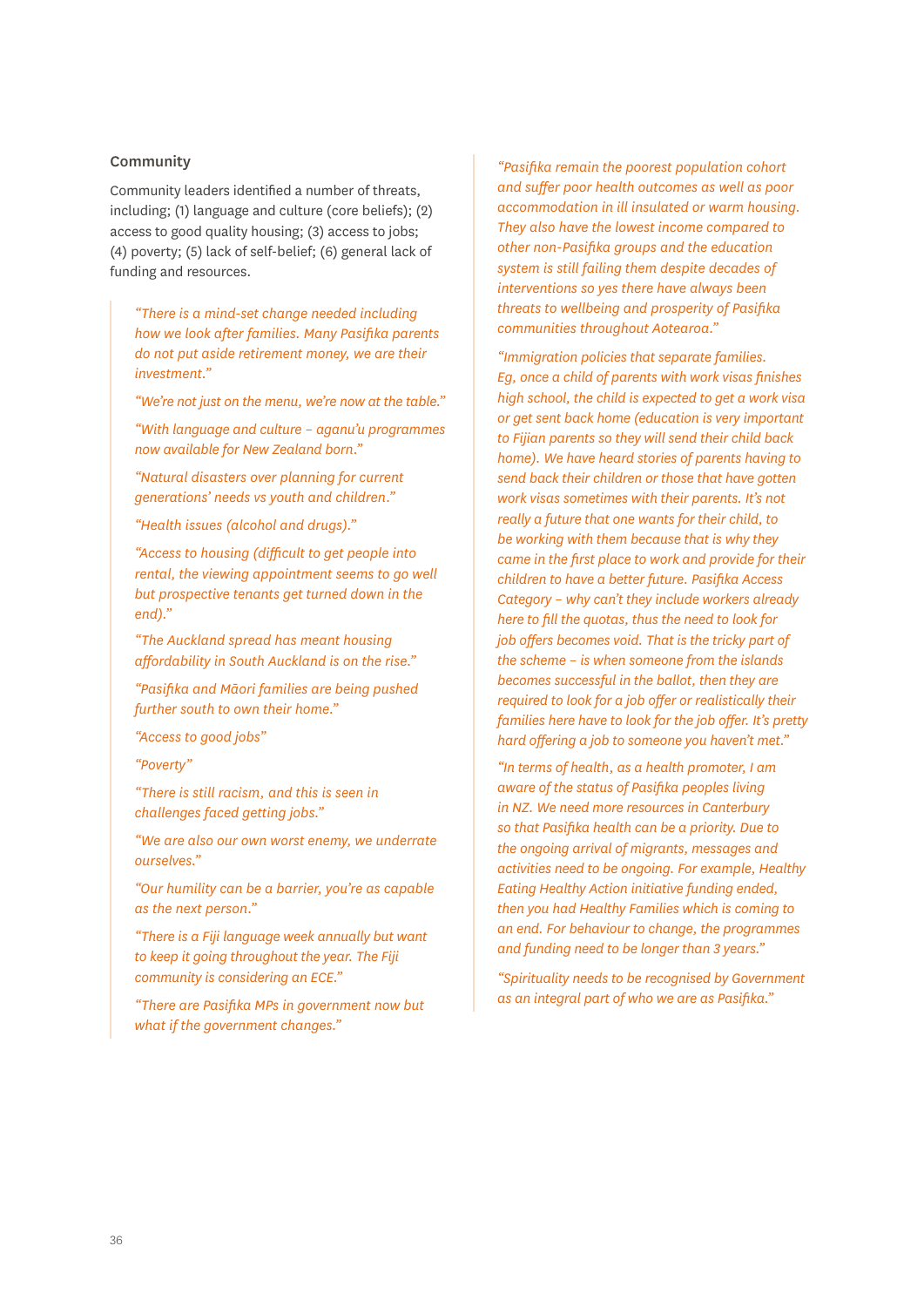*"Housing costs are forcing people into overcrowded unhealthy living arrangements. The consequences of this are increasing levels of poor health and reduced well-being. The chance to lift from this through education is badly hindered by poor housing and transience. Government interventions are few and not well designed and delivered. Inadequate incomes are delivered as a result of the unregulated labour market which has many Pasifika people located in precarious badly paid work. There are far too many "working poor" who cannot earn enough to sustain themselves and their families in an overheated housing market. Prosperity in a material sense is not a reality for many. However, their remarkable resilience and spirit allows them to carry on and some can improve their lives – especially if they can lift their incomes."*

*Community Leaders*

## **9.3 What is the estimated value of the Pacific economy to NZ?**

Information collected through focus groups, semistructured interviews and an online survey, include the definition of wealth and prosperity; determining the value of volunteer work people do, and the amount of time spent in a voluntary capacity. With the small sample we interviewed.

The following key themes were identified:

- $\cdot$  it is difficult to ascertain the estimated value of the Pacific economy because too many people define the Pacific economy as different things (tangible and intangible)
- estimated value to whom? Pacific respondents generally rated their staff, their families, communities, churches and community based organisations as significant contributors to the Pacific economy but how are these captured and reported?
- research participants generally felt that their contribution to the wider New Zealand economy was not accurately captured, because the definition of 'value' varies significantly. In addition, the Pacific worldview and definitions of wealth and prosperity are more holistic and family oriented
- the need for greater discussion on Pacific contributions to the New Zealand economy
- $\bullet$  the need for greater policy focus on Pacific contribution to the New Zealand economy.

#### **9.3.1 Definition of wealth and prosperity**

Overall the descriptions that most participants used to define 'wealth' included: knowledge, family, faith, education, health, culture, being happy and safe, and financial success. Participants used words such as respect, foundations of faith and providing for family. Based on the key themes that came out of this discussion, it is clear that the Pacific participants did not believe financial success was the only indicator of wealth or prosperity. Participants felt that other factors such as happiness, health, education, connectedness with family and friends and faith were equally significant, in defining wealth.

*"Wealth is when I see that my family are well fed and nice and warm home to live, happy to see each members of my family with love and live to the best of my affordable knowledge to be healthy."*

*"I would define material wealth as having a safe, affordable place to live with income adequate to provide all the necessities of life; having income left over to provide for discretionary spending on things and activities that make life enjoyable and comfortable; and being able to save for a sustainable retirement. The more intangible definition of wealth and prosperity provides for the ability to do things in life that allow me to help my wider family and community. To be in a position to have time for enjoyment and fun (whatever that may be for you) and to be in a position to have adequate time and money to do things for others who are struggling or need help"*

*Community Leader*

#### Business Leaders

Based on the participant target groups there were some distinct differences in the way participants described wealth. For example, the business leaders tended to use words related to building financial and sustainable forms of income, which represented wealth. Business leaders talked about money being able to provide opportunities and choices and options.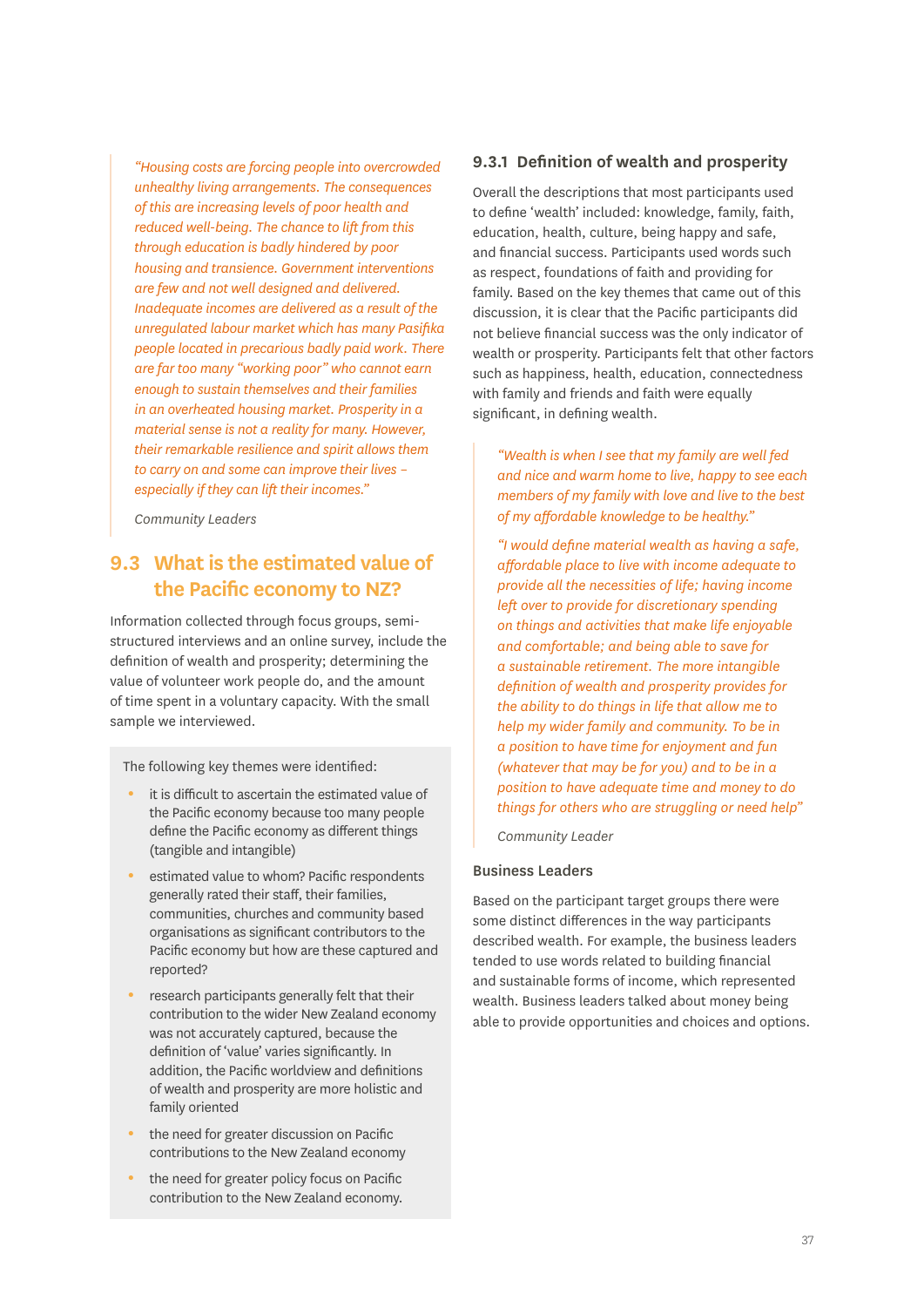*"Wealth is a state of being where physical, financial, mental and emotional realities are positive. Prosperity is having what you need and the capabilities to get what you want."*

*"The freedom to spend more time with family and not worrying about how finances will impact your family. Also, being free to invest time in interests that will benefit your children for them to express themselves. I guess being a Pasifika Immigrants dream made manifest of using New Zealand as a platform to build on the sacrifice that older generations made."*

*"Wealth is the luxury of working hard and enjoying those benefits. Prosperity is the luxury of helping those that need your help and wisdom, wealth is the result of hard work...whatever you work hard at you will benefit from the results."*

*"Sustainable = economically, socially and environmentally viable business"*

*Business Leaders/Entrepreneurs*

#### Church Leaders

Church leaders used the following words to describe wealth – the provision of opportunities, a goal, 'being rich in the spirit'. They used phrases such as 'wealth contributes to prosperity'. Church leaders explained that Pacific people place a lot of emphasis on Christian principles and faith and religious belief indicates that parishioners will always be provided for. These leaders also talked about respect, supporting families and individuals in need and expanding the work of the church and God's Ministries.

#### Community Leaders

The community leaders used the following words to describe wealth and prosperity – strong spirituality and relationships, strong cultural identity, being able to provide for your family, respect, history, values, being healthy and being a good person. They described wealth as ensuring that family are 'well fed' and a nice 'warm home to live in'. They also described wealth as being happy with what you have and what you can afford, especially when your house is full of love and when you have the ability to share with others. Others explained wealth and prosperity as 'family is everything'. The leaders also talked about being grateful for the simple things in life like food, shelter and love.

*"These are not the same. Wealth is more easily associated with accumulation and interaction of finances. Prosperity is the state of flourishing, thriving, good fortune and often social status. Prosperity is therefore associated with financial wealth – the ability to meet one's financial obligations and make independent and codependent financial decisions. For Pasifika financial wealth is likely to include cultural artefacts to exhibit, to gift and to exchange. A prosperous person has financial wealth and stability, has a happy house, can meet their kin and cultural responsibilities and is physically healthy."*

*"[I] used to think this was money, it has a purpose and is used on everything except yourself. Wealth is family, church, sense of belonging, service to others."*

*"The pathway to leadership is through service."*

*"Wealth is when you have enough money for you, a friend and Jesus."*

*"…Physical[ly] fit and active to enjoy my life and meet the challenges of travel and the bucket list. Spiritually connected to all and regularly participate in the activities that replenishes my soul."*

*"Wealth can often be seen as a material thing, however wealth to my family also includes knowledge, education, the way you represent yourself and your family. These are all things of value to us. The prosperity comes when you use that wealth to improve and/or enhance something for the better."*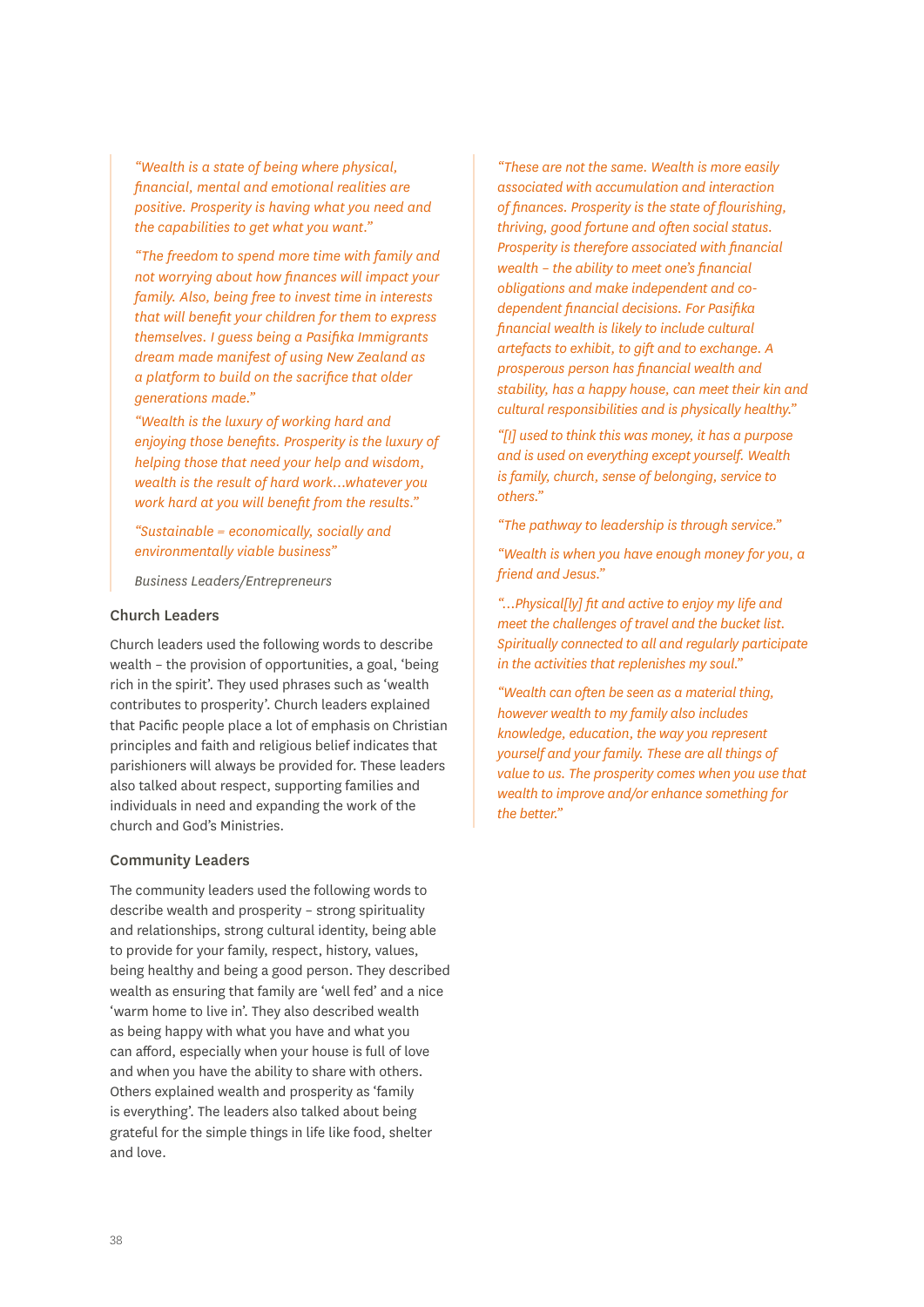*"Being at peace with yourself, the ability to have choices in life, to afford to do what you want to do, live how you want to live, be surrounded by people who add to your happiness and you in turn to theirs. Having the ability to access services/ goods/education/work that meets my family's and community's needs. Being successful but also being able to prescribe/describe what success is from a Pasifika perspective. ie, experiencing individual success is also considered collective success, my success is my family and community's success, they have been there to teach me, influence my decisions, guide me along my journey. Wealth and prosperity for me is knowing no matter what my circumstances my family will always be there for me. It's not about money or material wealth it's about collective successes."*

*"You can pay bills, if funeral comes you can get up and go. [Participant's name] has 3 kids and saves for funerals so she can get up sand go. She plans and makes sure everything is covered."*

*"Sharing the expertise of successful Pasifika entrepreneurial people with communities for everyone to attain wealth and prosperity together."*

*"If we share the load it's easy, the job is done. "*

*Tuvalu quote.*

#### Fanau

Many of the families who participated in this research used the following words to describe wealth – creating a life you dreamed of; being happy and safe; having the skills, education and ambition to achieve more than your parents. Families talked about being rich in faith and knowledge which comes from hard work, experience, successes and failures. They explained that wealth and prosperity are more than money or valued possessions. Being able to take care of your parents and the rest of your family in New Zealand and Samoa (or families 'back in the islands') was a consistent theme from the families in this research. Families also explained that wealth and prosperity are things that God gives us. The Bible was quoted: "He has plans not to harm us, but to give you hope and a future.' Some families talked about being financially sustainable and living 'comfortably'. Families often talked about leading a full and happy life.

*"The Bible talks about prosperity. I follow the same, any wealth of mine is for the prosperity of my faith and family."*

*"I think I have probably said a lot on that already. My parents came to NZ for a better more prosperous life, like many immigrant Pasifika Islanders they believed that better education held the key to a better future. With education you are wealthy, the type of wealth that can be passed on and/or turned into possessions and money."*

*"The ownership of things that can be measured. This can be money and possessions, but also knowledge and experience. I would tell my kids that to do well in school and get a good education = wealth. Because education for us is the key to good jobs etc..."*

*"I don't know, maybe how much money you have. Being able to provide all the things you need to be happy and safe."*

*"Wealth depends on what you measure it against. If it's money then I am not so wealthy, however if it is all my possessions – including my family – then I am very wealthy."*

*"Wealth to me is the level of financial capability of a person. Their ability to make things happen using what they have."*

#### **9.3.2 Types of Voluntary Roles**

Participants described what their voluntary role was within the community organisation they participated in. They described a range of responsibilities in the areas of church, childcare, school, governance, fundraising, cooking and cleaning, building, gardening and pro bono work as a lawyer, consultant, or accountant. Community leaders also talked about volunteers helping to plan and organize events, disseminating information and actioning general tasks. Leaders also listed running community projects, supporting projects, distributing food, supporting youth activities, leading workshops, writing submissions, running programmes, acting as an advocate, translator, organising community functions, and providing advice as activities volunteers did.

*"Get involved in every element of running church, music, setting up, hosting, serving, car park – community initiatives, creative arts etc.…"*

*Church Leader*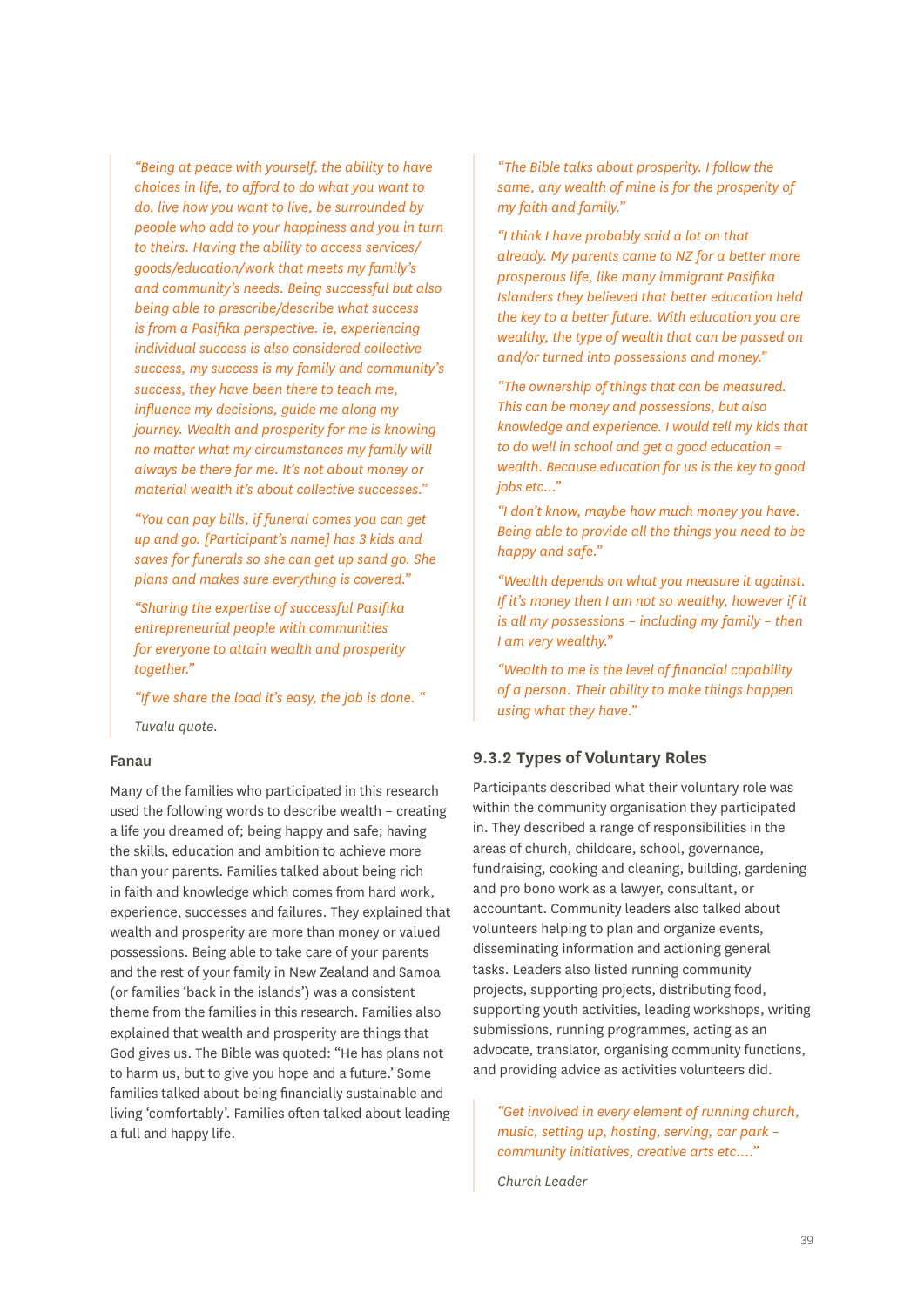*"Volunteers at the church do whatever is needed to keep the church running. The Minister takes care of the sermons and spiritual care, everyone else takes care of the rest of the church."*

#### *Church Leader*

*"We have people volunteer all the time, in the office, in setting up events etc. We have an environment where our people love to help where they can."*

*Church Leader*

#### **9.3.3 Hours spent on community work**

Many of the participants provided work in the community – pro bono. Hours spent per week ranged from 2-30. On average participants reported they would spend approximately 12.4 hours per week in a voluntary capacity supporting a community organisation.

#### **9.3.4 Church leaders' participation in events**

On average church leaders would attend 10.3 events per annum. These events included weddings, funerals, baptisms, and birthday celebrations. Examples of responses are outlined below.

*"Hard to say. Over a year, possibly 4-5 wedding per year, more in terms of funerals. Then there are children's dedications (baptisms), significant birthdays etc."*

*Community Leader*

*"I think 1 a month. Always hope for more weddings than funerals."* 

*Community Leader*

### *"It feels like 100 – may be 10 hours per week."*

*Community Leader*

#### **9.3.5 Number of volunteers at church**

Very few participants answered this question but those who did described their whole church as volunteers

Although types of voluntary work, length of time in voluntary work, participation in community and church events and hours spent on community work and number of volunteers in a church, can describe the examples

participants provided, it is difficult to conclude or define what the estimated value of the Pacific economy is to New Zealand based on this small piece of qualitative research. It does however, provide some insight into the values of Pacific leaders, entrepreneurs, community leaders and fanau and the commitment and dedication to one's family, community and church, and raises the possibility that the question might have to be phrased differently in future research. It may also reflect that in many Pacific cultures 'giving' and 'volunteering' are synonymous and many Pacific people may not relate to the term 'volunteer'.

#### *"All of us volunteer."*

*"I count the whole church congregation as volunteers, so that would mean about 70 volunteers at our church."*

*"Every member of the church is considered a volunteer. They volunteer to be a member of the church family, and like families everyone works within the church. We do have some volunteers who are not church members that help out in our store as retail assistants."*

*"Everyone in a Pasifika Island church is a volunteer, because they consider the church as their house."*

*"There are probably a dozen regular volunteers who do office administration, cleaning, look after our website, and other jobs."*

*"Wealth and prosperity was the goal when we came from the islands to NZ. This was in order to help those of our families that needed help but did not have the same opportunities. Wealth and prosperity as a goal is to enable helping your family and furthering God's kingdom."*

*"I think to prosper is to realise your dreams and potential. Sometimes it can be measured in the amount of money and possessions you have, or the amount of work you do for others, or the sacrifices you make. As Pasifika people we push education very hard, because our parents who came over from the Islands felt that this was how you got the high paying jobs, and when you were earning money you had 'made it'."*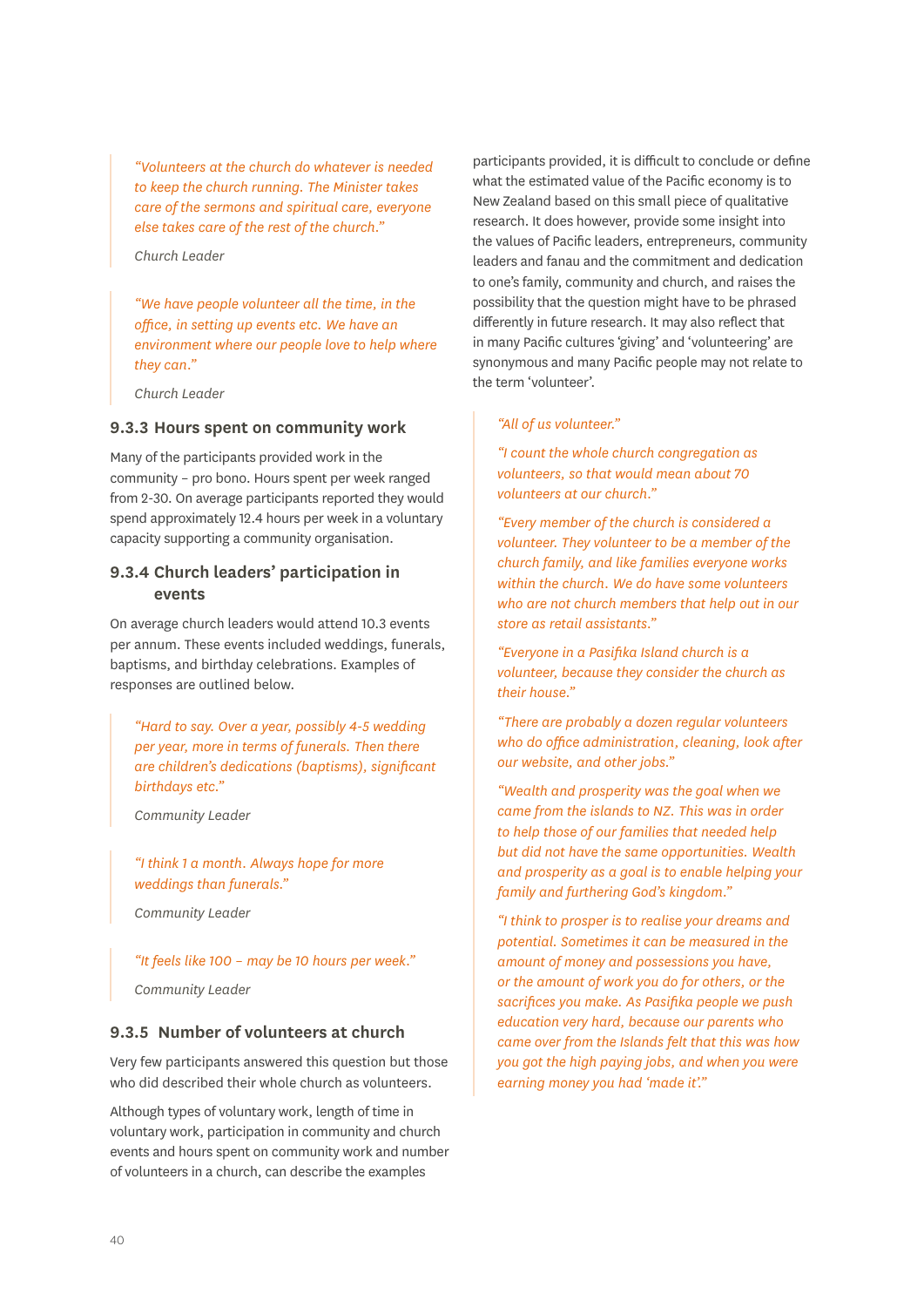*"I will answer in terms of the church – the wealth and prosperity we seek and strive for is to further God's ministries. Any money and resources are focused on growing Gods realm. More money and resources equals more ability to do this."*

*"Our church sets its foundations on the Bible and we are fairly strict and structured in this. We believe wealth and prosperity is whatever God provides for us. Wealth is whatever enables us to prosper God's kingdom…. I guess this is not really what the Treasury will be able to measure or report against money figures."*

*"If I were to describe 'wealth and prosperity' to a child – my children – I would talk about it in the terms of the wealth of knowledge and value as a person to their church, family and community. I understand that this is a survey regarding the Pasifika economy in NZ, however wealth in terms of economic value comes to us as a by-product of our faith, education and level of respect."*

*"Wealth and prosperity are things that us islanders strive for when we come over from the islands. It is to have more wealth so that we can help our family back in the islands. Wealth only counts if it is valuable to others, it is only valuable to others if they can use it. As an islander we value knowledge, integrity, respect and alofa (love). All of these we share with others."*

*"We sometimes speak of wealth as money and possessions. Samoans also speak of wealth as what you can contribute through ability, action and support."*

*"As a minister of the church I believe that wealth and prosperity is measured both spiritually and materially. It almost feels wrong to think of prosperity in terms of money and/or possessions, however I see that you build up your money and/ or possessions in order to further God's kingdom."* 

*"A prosperous life is one that is rich in spirit and founded on biblical teachings. If those are your foundations, then you will be blessed with all you need. In teaching a child about prosperity, it is not all about dollars and cents."*

*"I think wealth and prosperity also includes happiness and spirituality. I look at someone like Donald Trump who has lots of money and power. He may argue that he is wealthy and prosperous but is he happy? I believe to be prosperous, you have to also be happy – after-all this is what you are striving for, you are striving to be happy."*

*Church Leaders*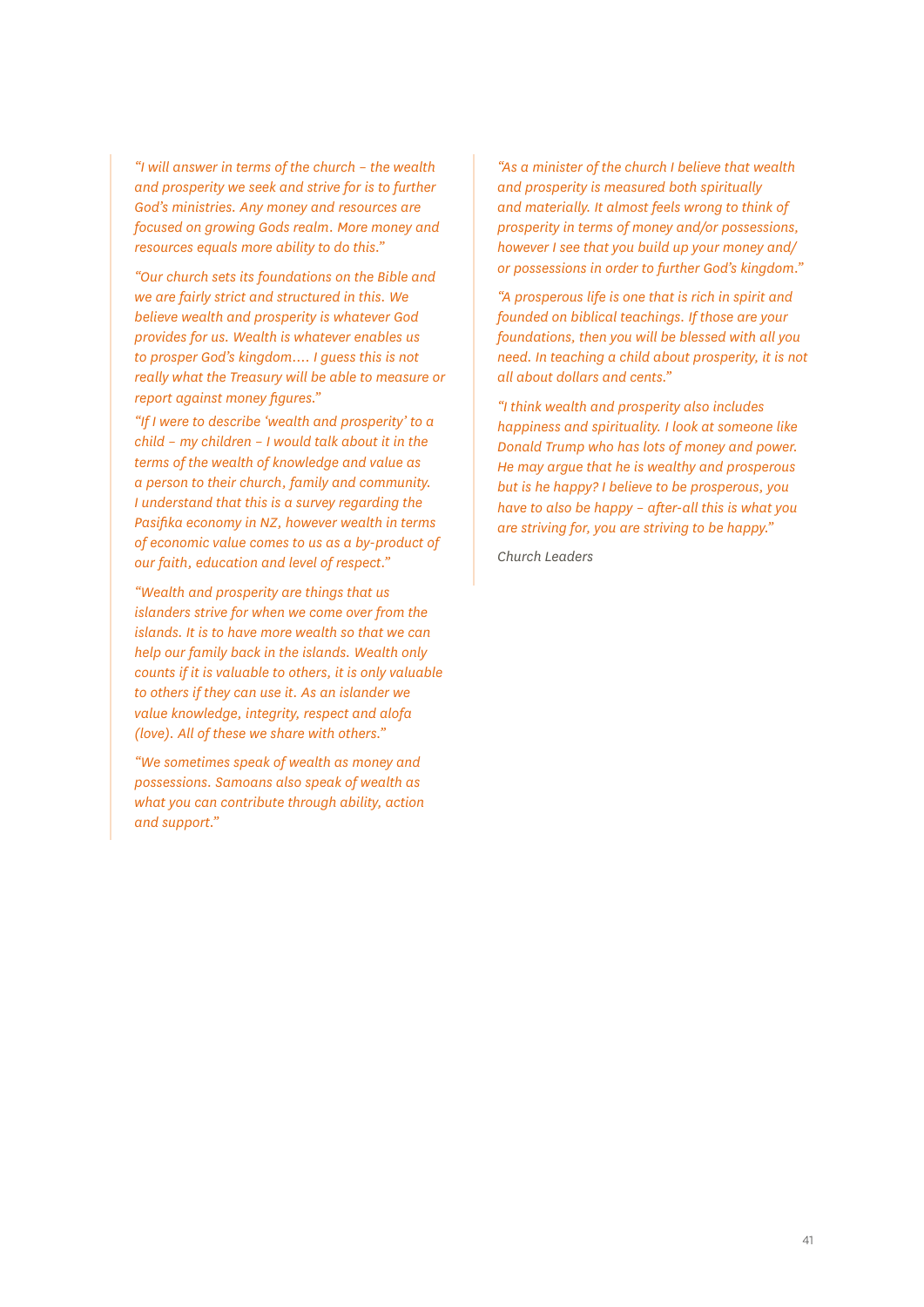# <span id="page-45-0"></span>**10 Living Standards Framework**

This qualitative component of the research was undertaken to explore and describe the Pacific economy in New Zealand. The report highlights research participants' thoughts and beliefs about wealth and prosperity: identification of economic assets and opportunities; and voluntary work, which all contribute to providing a greater understanding of Pacific New Zealander's view of the economy.

This report has been informed by the Treasury's Living Standards Framework (2017). In addition to financial and physical capital, the Treasury identifies human capital, natural capital and social capital as key, interdependent factors in intergenerational wellbeing (The Treasury, 2017). Optimizing these 'capitals' will be critical in providing Pacific people with greater opportunities, capabilities and incentives to live a life that they value, in which they face fewer obstacles to achieving their goals.

The Living Standards Framework provided a conceptual roadmap for the data gathering and analysis process. Although the qualitative component of this research largely examined the social and cultural capital of Pacific communities in New Zealand, the quantitative data collected by BERL does explore other dimensions of the Living Standards Framework including financial, physical and human capital components. The only component of the Living Standards Framework that was not explicitly examined in the report was natural capital.

This research shows that while Pacific business leaders and entrepreneurs hold significant financial assets and continue to act as enablers of economic development for Pacific people, Pacific peoples' wealth is also intricately aligned with cultural institutions like churches, who often own their own buildings and facilities and therefore have access to significant assets.

The leaders who participated in this research work very hard to earn and contribute positively to the economy. Businesses, like churches, community providers and organisations, are becoming places where Pacific peoples' identities are developed. As well as acting as enablers of economic development for Pacific people, Pacific businesses are developing a growing sense of community involvement and commitment.

In terms of human capital, Pacific respondents including fanau, continued to emphasize the importance of educational success and the need to build a strong, educated and healthy Pacific workforce.

The extent to which leaders in business, communities, churches and fanau participated in a voluntary capacity was difficult to discern. It appears that for many of the participants, the notion of 'voluntary' work was not something they readily identified with. Rather these activities seemed to have been conceptualized as cultural obligations and responsibilities. It was clear, however, that Pacific leaders are multidimensional, committed and talented individuals, who are passionate about creating a better life for themselves, their families, their communities, their churches and for New Zealand.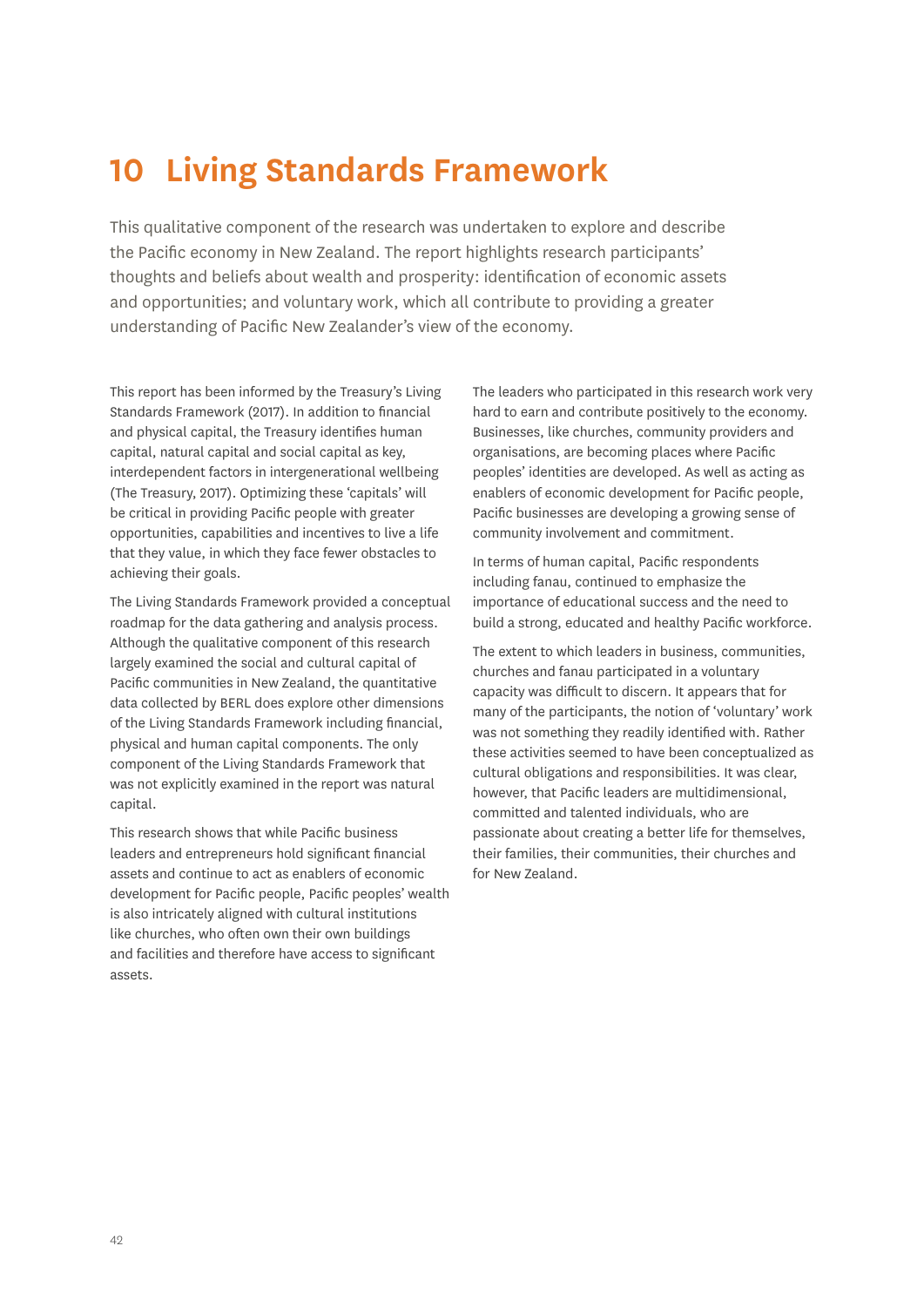# <span id="page-46-0"></span>**11 Conclusion**

Findings from this qualitative research indicate that Pacific people are already contributing significantly to the New Zealand economy. Pacific people focus on what they feel is important in their own unique ways. As part of a holistic perspective and prioritisation process, Pacific people are contributing to the four capital products and components of the Living Standards Framework, in particular Pacific peoples' social connectedness, networks and attitudes, which promote collaboration and co-ordination are likely to impact positively on social capital. Pacific churches, Pacific businesses and community based organisations contribute to financial and physical capital. The information captured in this project also confirms that a large proportion of Pacific people in Aotearoa also undertake unpaid work that has not previously been identified and quantified (human capital).

There are, however, areas in which improvement will have direct impact on economic prosperity, wealth and improved health and wellbeing. For example, interviewees believed that increasing tertiary education qualifications of Pacific people, to facilitate the move into the better paying jobs are expected to impact on income levels and wealth creation. This may impact on the type of housing Pacific families can access and may lead to improved health, education and wellbeing outcomes.

The constructive and optimistic view expressed by Pacific businesses suggests that by supporting more Pacific people into business and developing entrepreneurial skills, whilst also developing business

acumen, will assist to develop financial, physical, human, and social capital. Exploring opportunities to share the experiences of Pacific community providers (particularly health providers), churches and other existing Pacific businesses with budding entrepreneurs was also identified as an opportunity to develop and grow the Pacific economy.

This research should inform future research in this critical area. It is clear that cultural capital is an important focus for understanding the New Zealand Pacific economy.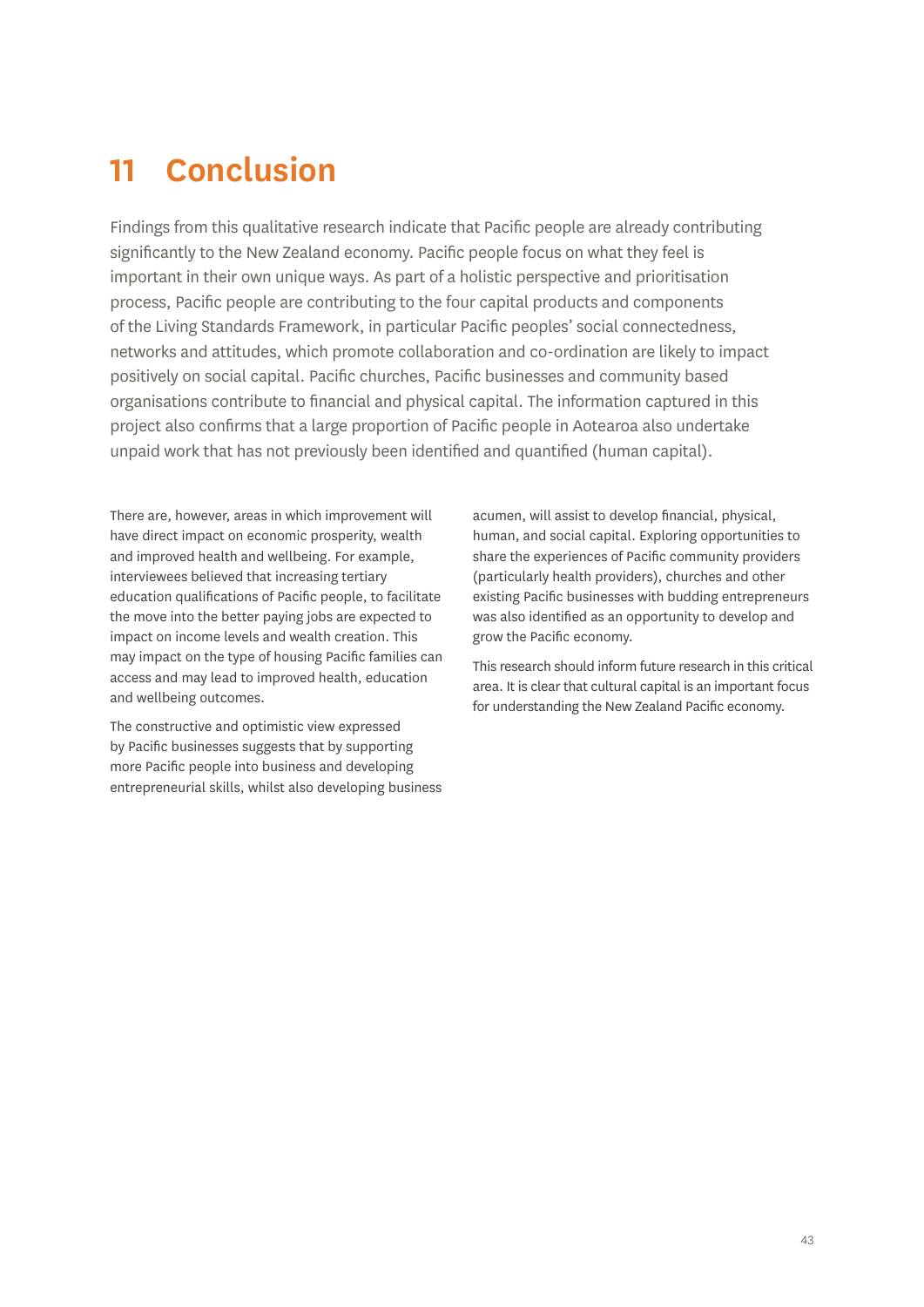# <span id="page-47-0"></span>**Bibliography**

Bourdieu, P. 1986. 'The Forms of Capital.' Pp. 241-58 in Handbook of theory and research for the sociology of education, edited by John G Richardson. New York: Greenwood Press.

Business and Economic Research Limited (BERL), (2018), Pacific economy in Aoteroa – people, assets, income, and expenditure.

Edgerton, J.D. and Roberts, L.W. (2014), "Cultural capital or habitus? Bourdieu and beyond in the explanation of enduring educational inequality", Theory and Research in Education 2014, Vol. 12(2) 193–220

Integrity Professionals Limited (IPRO), (2018), The New Zealand Pacific Economy – Summary Report.

Ministry of Business Innovation and Employment. (2015). Pacific Economic Strategy. Wellington, New Zealand: Author.

Ministry for Pacific Peoples. (2017). Project Tatapu Feasibility Study. Wellington, New Zealand: Author. Retrieved from<http://www.mpp.govt.nz/library/policy-publications/feasibility-studies/>

Ministry for Pacific Peoples. (2016). Pacific Cultural Centre Feasibility Study. Wellington, New Zealand: Author.

Ministry for Pacific Peoples. (2016). Contemporary Pacific Status Report. A snapshot of Pacific peoples in New Zealand. Wellington, New Zealand: Author.

Pacific Business Trust. (2018). Mission, Outcomes and Investment. Unpublished.

Pacific Business Trust. (2016). Pacific Business Trust Future Direction. Unpublished.

Salesa, D (2017). Island Time. New Zealand's Pacific Futures. Bridget Williams Books Limited, Wellington.

The Treasury (1999) "Briefing to the Incoming Government: Towards Higher Living Standards for New Zealanders". Wellington: The Treasury.

The Treasury (2001) "Towards an Inclusive Economy". New Zealand Treasury Working Paper 01/15. Wellington.

The Treasury. (2015a). An Introduction to Using the Living Standards Framework. Wellington, New Zealand: Author. Retrieved from http://www.treasury.govt.nz/abouttreasury/higherstandards/hisusingtheframework-v2.pdf

The Treasury. (2015b). An Introduction to Using the Living Standards Framework. Wellington, New Zealand: Author. Retrieved from http://www.New Zealand Treasury.govt.nz/aboutNew Zealand Treasury/ higherstandards/his-usingtheframework-v2.pdf

The Treasury. (2016a). The Treasury's Pacific Strategy 2016 – 2020. Wellington, New Zealand: Unpublished.

The Treasury. (2016b). Pacific Implementation Plan. Wellington, New Zealand: Unpublished.

The Treasury. (2017). Procurement Brief. Wellington, New Zealand: Unpublished.

The Treasury (2018), The Treasury Approach to the Living Standards Framework. https://treasury.govt.nz/ publications/tp/treasury-approach-living-standards-framework-html

World Bank (1998). The Initiative on Defining, Monitoring and Measuring Social Capital: Overview and Program Description, Social Capital Initiative Working Paper, no. 1, The World Bank, Washington, April.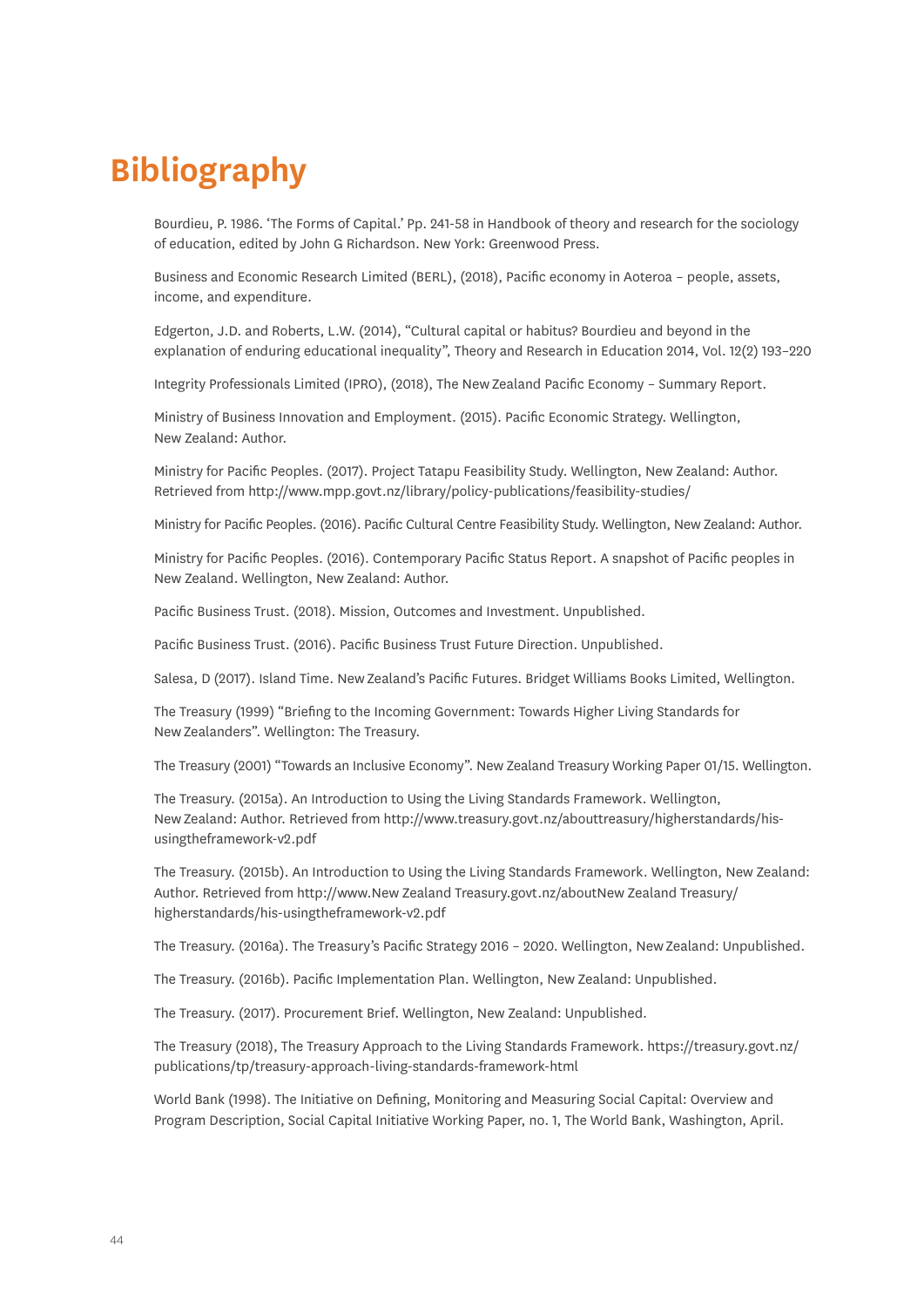# **Appendix A**

The interview matrix below shows the data being collected from each participant group during interviews and responding to each question. These are the broad areas of church, community assets,

family (household wealth), businesses, non-financial contributions, etc have been focused on because these are key components in Pacific peoples' and communities' economic assets.

| RQ1: What economic assets do Pacific people and communities in New Zealand possess? |                   |                      |                   |                 |  |
|-------------------------------------------------------------------------------------|-------------------|----------------------|-------------------|-----------------|--|
|                                                                                     | Church<br>leaders | Community<br>leaders | <b>Businesses</b> | <b>Families</b> |  |
| Ethnicity                                                                           | X                 | $\times$             | X                 | $\chi$          |  |
| Family structure                                                                    | $\mathsf X$       | $\mathsf{X}$         | $\mathsf{X}$      | $\mathsf X$     |  |
| Age group                                                                           | X                 | X                    | $\mathsf{X}$      | X               |  |
| NZ vs. island born                                                                  | X                 | X                    | X                 | X               |  |
| Location (length of time)                                                           | X                 | X                    | X                 | X               |  |
| <b>Educational achievement</b>                                                      | X                 | X                    | X                 | $\times$        |  |
| Employment                                                                          |                   | $\times$             | $\times$          | X               |  |
| Income                                                                              | $\mathsf X$       | X                    | $\times$          | X               |  |
| Home ownership                                                                      | X                 | X                    | X                 | X               |  |
| Church membership                                                                   |                   | X                    | X                 | X               |  |
| Weekly church involvement (time)                                                    |                   | $\mathsf{X}$         | $\chi$            | $\mathsf{X}$    |  |
| Church congregation size                                                            | $\mathsf X$       | $\mathsf{X}% _{0}$   | X                 | $\mathsf{X}$    |  |
| Church structure and processes                                                      | X                 | X                    | $\times$          | X               |  |
| Church contribution (financial)                                                     |                   | X                    | $\mathsf{X}$      | X               |  |
| Church location and assets                                                          | $\times$          | $\mathsf{X}$         | $\times$          | $\mathsf X$     |  |
| Community organisation involvement (Pacific/<br>mainstream)                         | X                 | X                    | X                 | X               |  |
| Community organisation role and<br>responsibilities                                 | X                 | X                    | X                 | $\times$        |  |
| Weekly community organisation involvement<br>(time)                                 | X                 | X                    | X                 | X               |  |
| Community organisation assets                                                       | $\mathsf X$       | X                    | X                 | $\mathsf X$     |  |

#### Table A.1: Research questions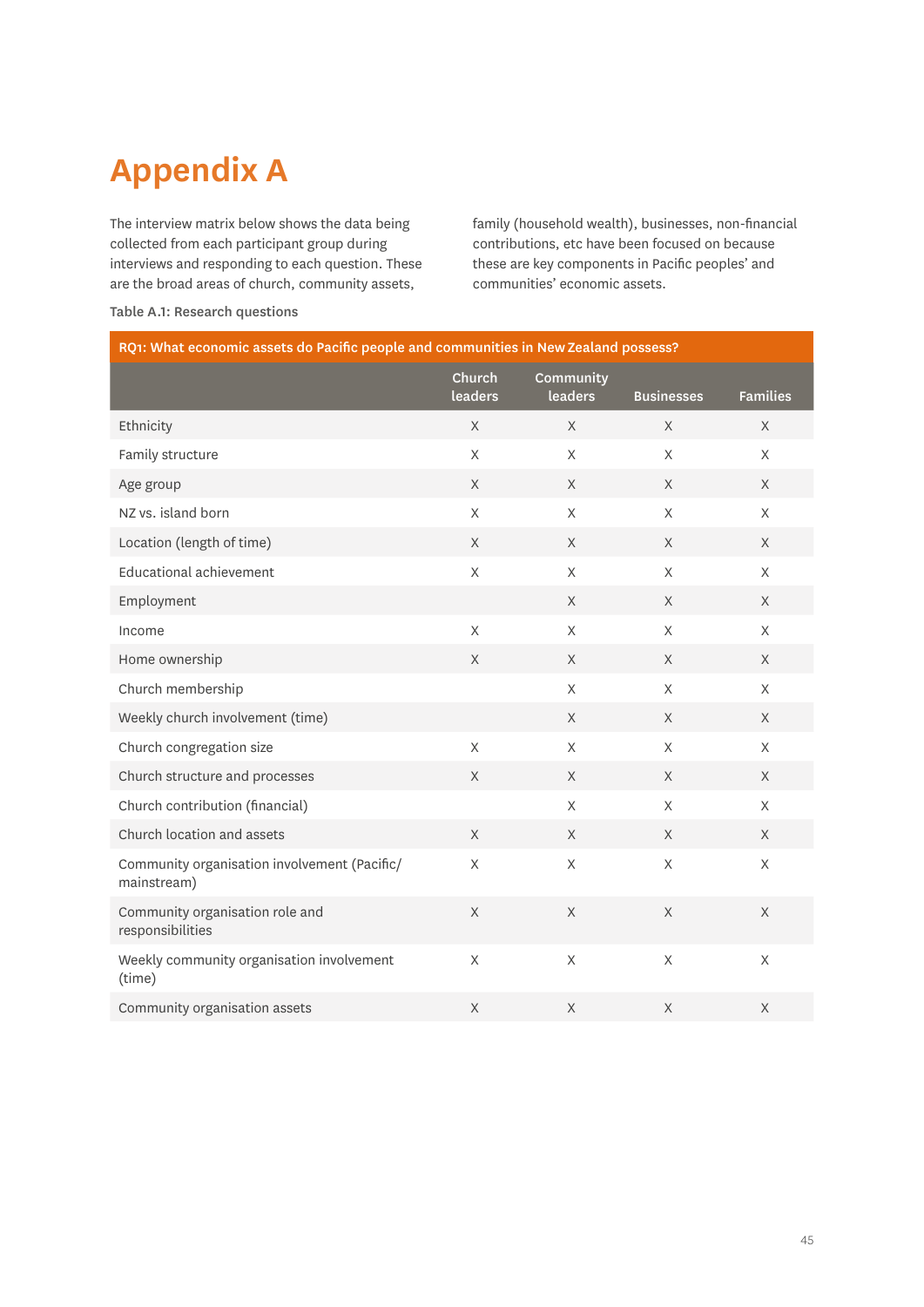<span id="page-49-0"></span>

| RQ2: What economic opportunities are available? |                   |                      |                   |                 |  |
|-------------------------------------------------|-------------------|----------------------|-------------------|-----------------|--|
|                                                 | Church<br>leaders | Community<br>leaders | <b>Businesses</b> | <b>Families</b> |  |
|                                                 |                   |                      |                   |                 |  |
| Community aspirations                           |                   | $\times$             |                   |                 |  |
| Community strengths                             |                   | X                    |                   |                 |  |
| Community weaknesses                            |                   | X                    |                   |                 |  |
| Community opportunities                         |                   | X                    |                   |                 |  |
| Community threats                               |                   | $\chi$               |                   |                 |  |
| <b>Business aspirations</b>                     |                   |                      | X                 |                 |  |
| <b>Business strengths</b>                       |                   |                      | $\times$          |                 |  |
| <b>Business weaknesses</b>                      |                   |                      | $\mathsf{X}$      |                 |  |
| <b>Business opportunities</b>                   |                   |                      | $\chi$            |                 |  |
| <b>Business threats</b>                         |                   |                      | $\mathsf{X}$      |                 |  |
| Church aspirations                              | $\chi$            |                      |                   |                 |  |
| Church strengths                                | $\times$          |                      |                   |                 |  |
| Church weaknesses                               | $\times$          |                      |                   |                 |  |
| Church opportunities                            | $\times$          |                      |                   |                 |  |
| Church threats                                  | $\times$          |                      |                   |                 |  |
| Fanau aspirations                               | $\mathsf X$       |                      |                   |                 |  |
| Fanau strengths                                 | $\chi$            |                      |                   |                 |  |
| Fanau weaknesses                                | $\times$          |                      |                   |                 |  |
| Fanau opportunities                             | $\times$          |                      |                   |                 |  |
| Fanau threats                                   | X                 |                      |                   |                 |  |

| RQ3. What is the estimated value of the Pacific economy to New Zealand? |                          |                      |                   |                 |  |
|-------------------------------------------------------------------------|--------------------------|----------------------|-------------------|-----------------|--|
|                                                                         | Church<br><b>leaders</b> | Community<br>leaders | <b>Businesses</b> | <b>Families</b> |  |
| Definition of wealth/prosperity                                         | $\times$                 | $\times$             | X                 | $\times$        |  |
| Hours a week spent on community organisation<br>activities              | X                        | X                    | X                 | X               |  |
| Koha or fee for weddings, funerals, baptisms                            | $\times$                 | X                    | X                 | $\times$        |  |
| Volunteers in church, community or business                             | X                        | X                    | X                 | X               |  |
| Hours of volunteer work per week                                        | X                        | X                    | X                 | X               |  |
| Types of community based services                                       | X                        | X                    | X                 | X               |  |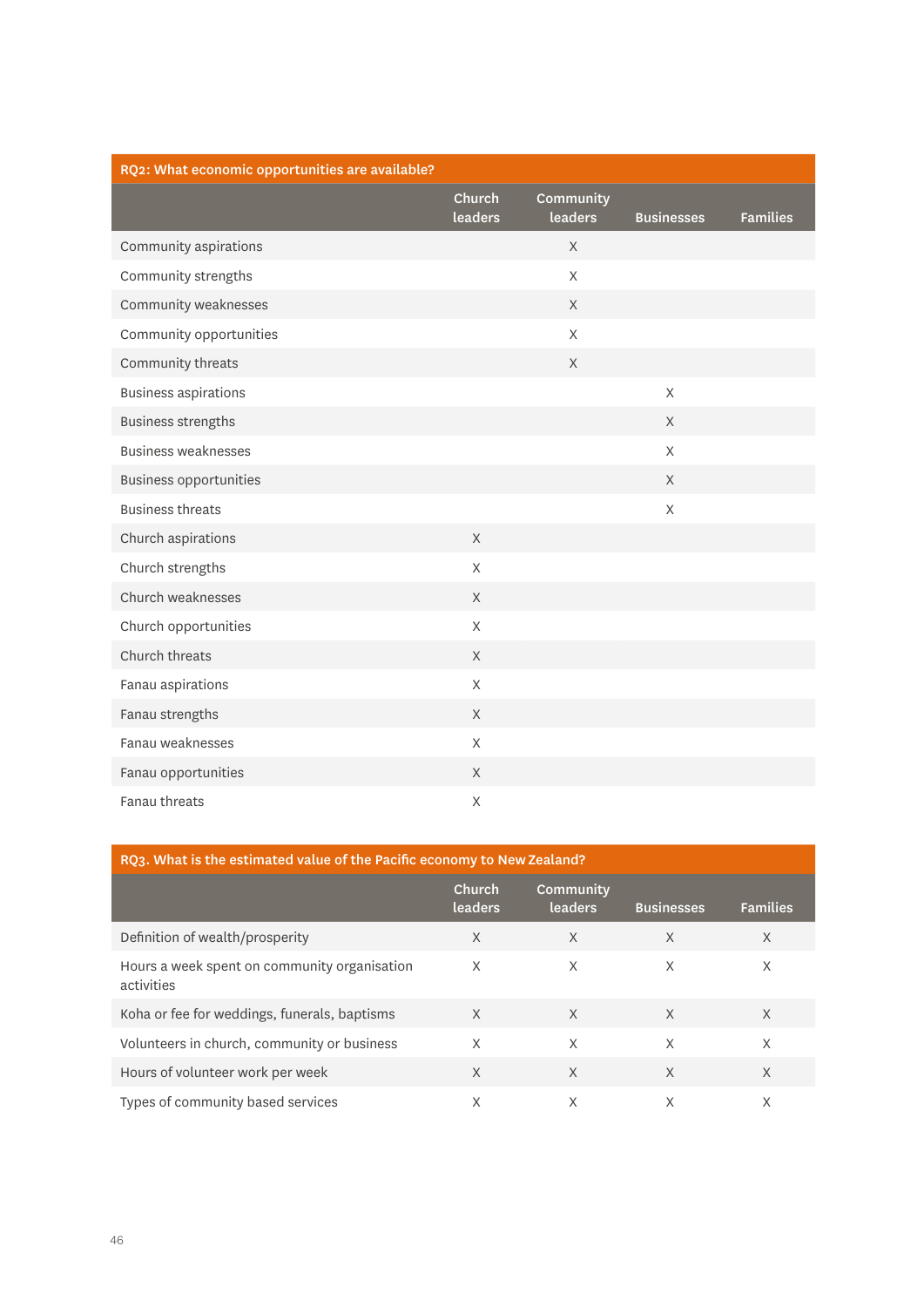# **Appendix B: Demographic Data**

# **Family Structure**

All participants were asked about the number of people who live in their households. Responses spanned from 2 to 11, with the majority of respondents indicating they lived in a household of 5 people.

# **Age Group**

All participants were also asked which age group they belonged to, the box below outlines this question. Participants spanned across a range of age groups. The youngest participants were in the 18-29 age group while the oldest participants were in the 70-79 age group. The most common age group was 40-50 years, with 34 percent of the respondents falling into this age group. According to Statistics New Zealand, the median age for Pacific people was 21 years, and the median New Zealand age was 34 years.<sup>5</sup>

## **New Zealand versus Island Born**

The majority of research participants (54.6 percent) were born in New Zealand, while 45.3 percent were born overseas. This is similar to Statistics New Zealand data, which shows that in 2013, 62.3 percent of people (who identified with at least one Pacific ethnicity, were born in New Zealand (Statistics New Zealand, 2014).





# **Education**

All participants were asked what their highest qualification was, of those who responded  $(n= 40)$ , 12.5 percent of people had a high school qualification as their highest qualification, while those who identified their highest qualification as a 'university level' qualification was 87.5 percent.

Figure B.2: Highest qualification



# **Employment**

Business leaders, community leaders and families were asked about whether they were in 'any type of employment'. Of those who responded to this question (n=73), 95 percent of those people were in employment. Participants worked in a range of industries including utilities and construction, financial and insurance, other business services, public administration and safety, education and training, healthcare and social assistance.<sup>6</sup>

<sup>5</sup> The focus of participant groups on Business Community and Church Leadership as well as Families is likely to have contributed to an older average age than Statistics New Zealand produced data on median age.

<sup>6</sup> These categories are drawn from Ministry of Business Innovation and Employment. (2016). Pacific Peoples in the Labour Market – December 2016. Wellington, New Zealand: Author.